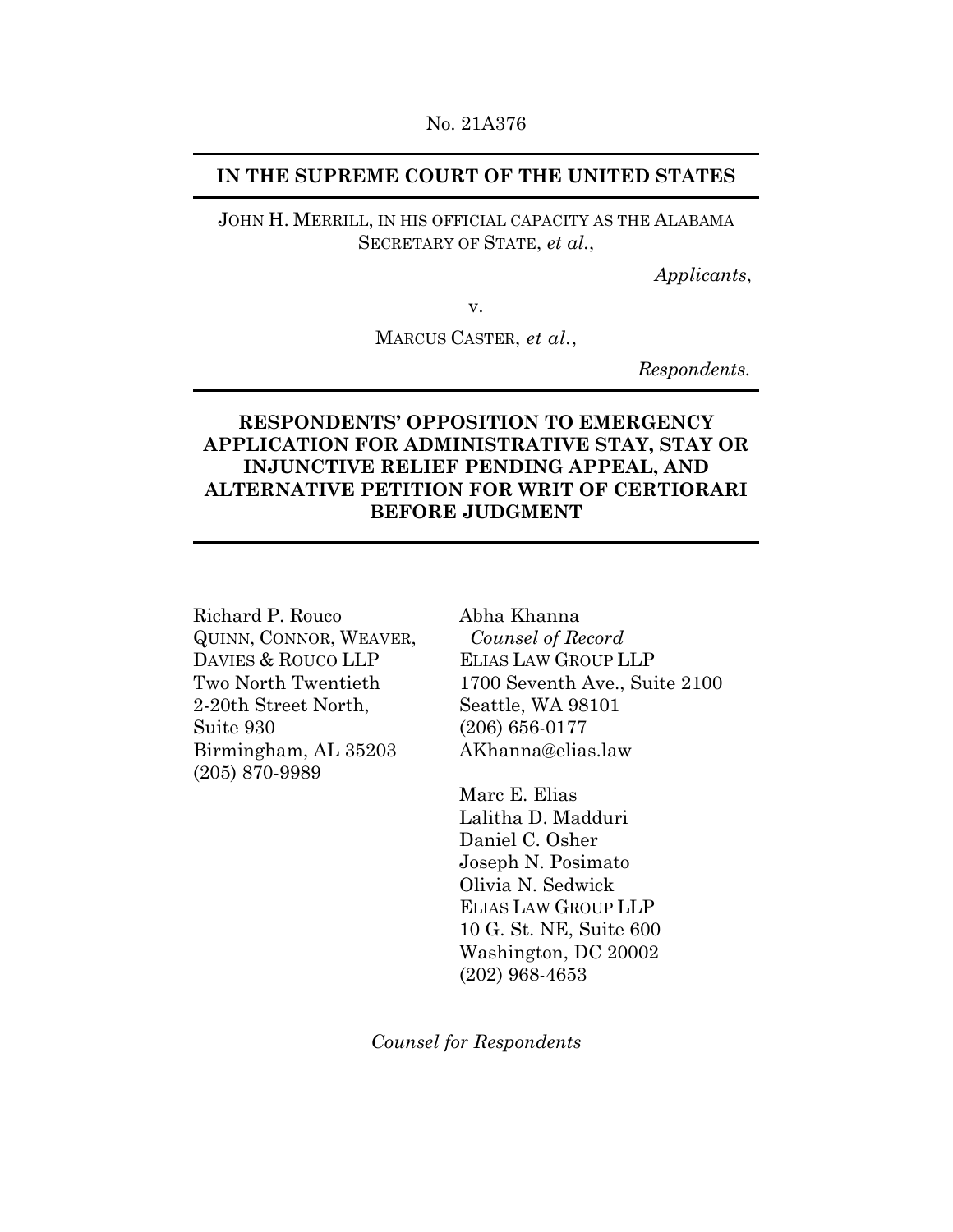#### **PARTIES TO THE PROCEEDING AND RELATED PROCEEDINGS**

Applicants are John H. Merrill, in his official capacity as Alabama Secretary of State, Alabama State Senator Jim McClendon, and Alabama State Representative Chris Pringle. Applicants were the defendants and defendant-intervenors before the United States District Court for the Northern District of Alabama.

Respondents are Marcus Caster, Lakeisha Chestnut, Bobby Lee DuBose, Benjamin Jones, Rodney Allen Love, Manasseh Powell, Ronald Smith, and Wendell Thomas. Respondents were plaintiffs in the district court.

The proceedings below were *Marcus Caster, et al. v. John Merrill, et al.*, No. 2:21-cv-1536-AMM (N.D. Ala.). The district court issued a preliminary injunction on January 24, 2022, and it denied the defendants' motion for stay pending appeal on January 27, 2022.

Related cases include:

1. *Evan Milligan, et al. v. John Merrill, et al.*, No. 2:21-cv-1530-AMM (N.D. Ala.). The district court issued a preliminary injunction on January 24, 2022, and it denied the defendants' motion for stay pending appeal on January 27, 2022. Defendants filed an application for stay pending appeal in this Court on January 28, 2022 (No. 21A375).

2. *Bobby Singleton, et al. v. John Merrill, et al.,* No. 2:21-cv-1291-AMM (N.D. Ala.). While the district court issued, on January 24, 2022, the same order granting a preliminary injunction that was issued in *Milligan*, plaintiffs in *Singleton* assert only an Equal Protection Clause claim, which the district court declined to consider.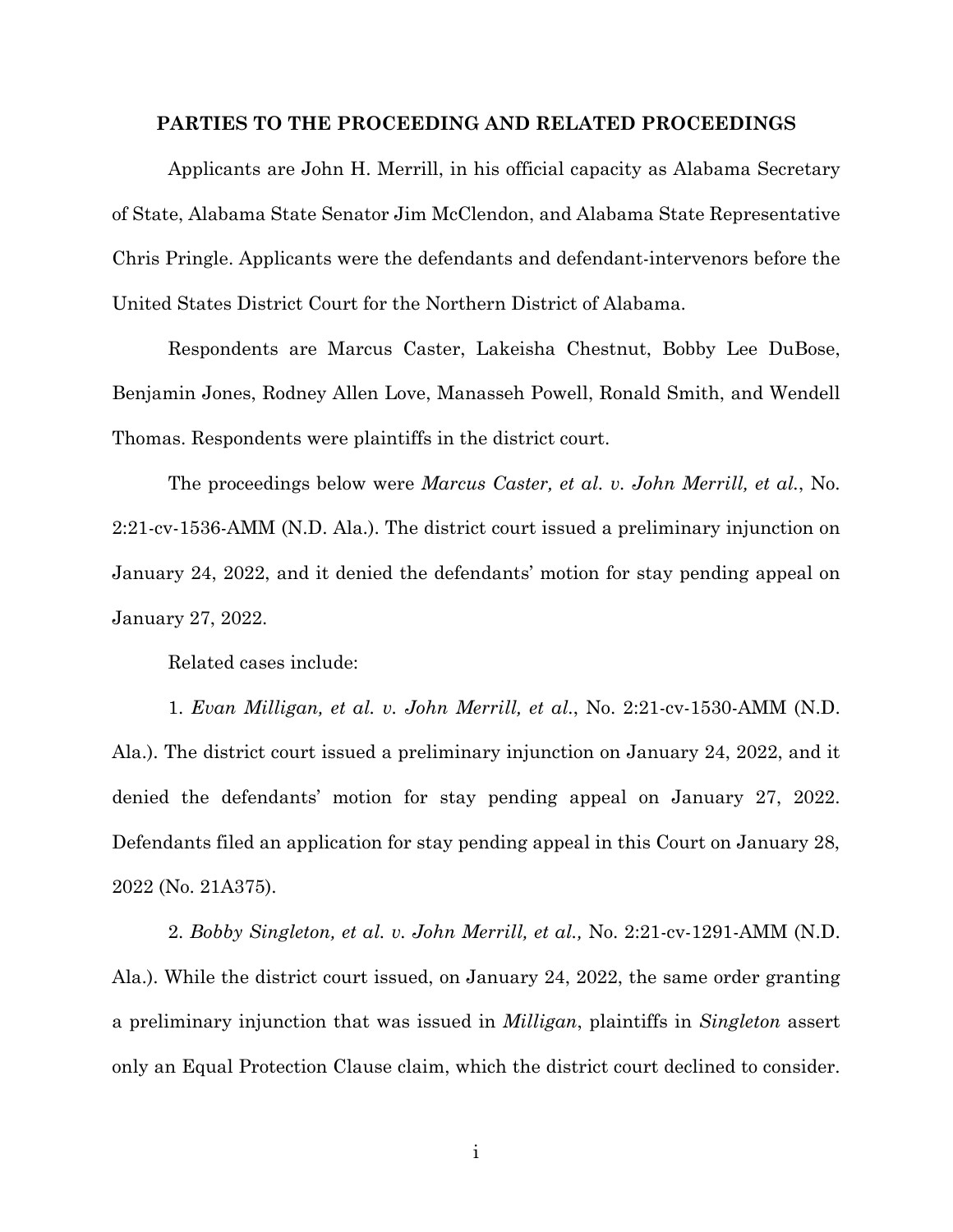The district court denied defendants' motion to stay pending appeal on January 27, 2022.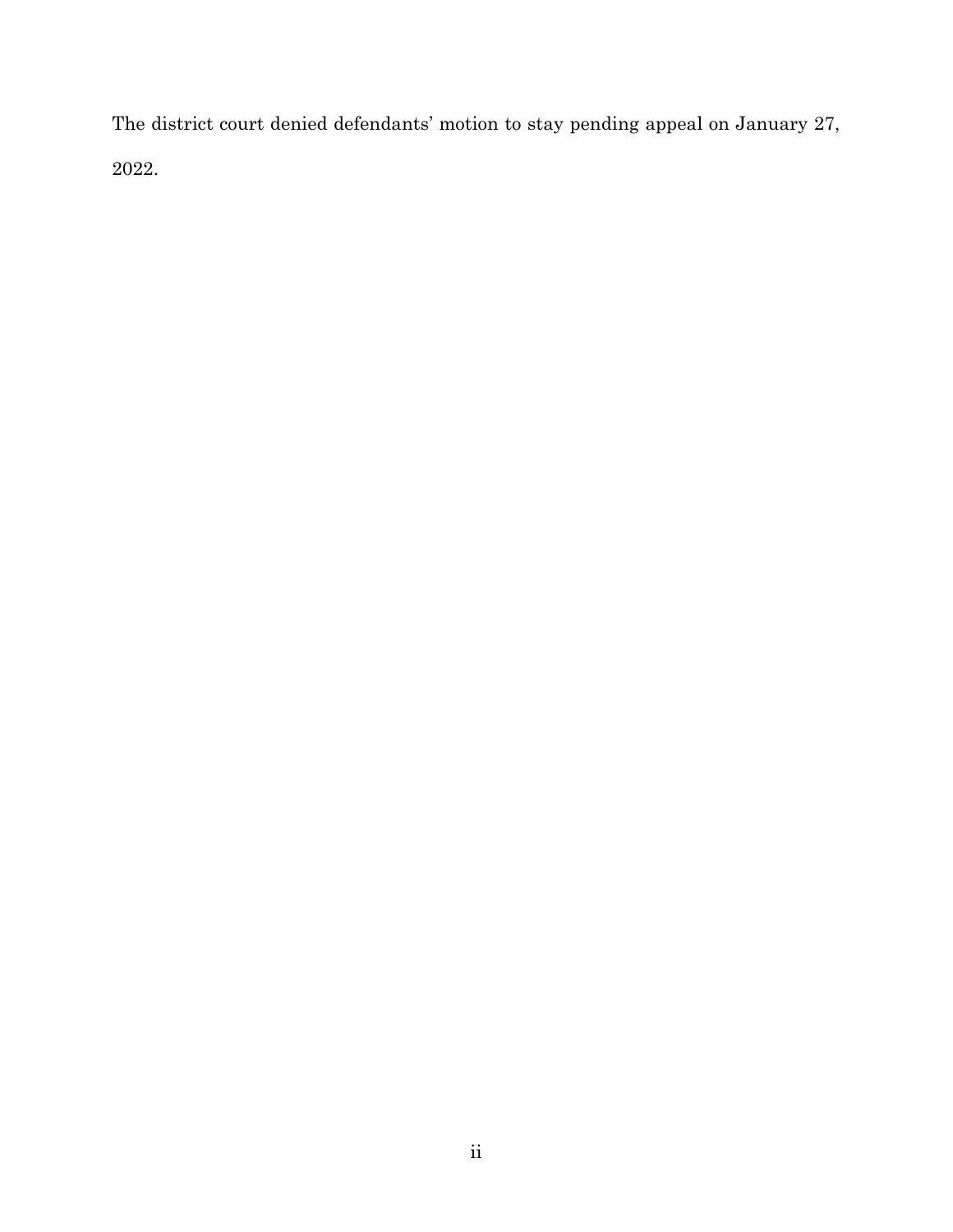## **RULE 29.6 STATEMENT**

Pursuant to Supreme Court Rule 29.6, Respondents each represent that they

do not have any parent entities and do not issue stock.

Respectfully submitted,

 /s/ Abha Khanna Abha Khanna *Counsel of Record*  ELIAS LAW GROUP LLP 1700 Seventh Ave., Suite 2100 Seattle, WA 98101 (206) 656-0177

Dated: February 2, 2022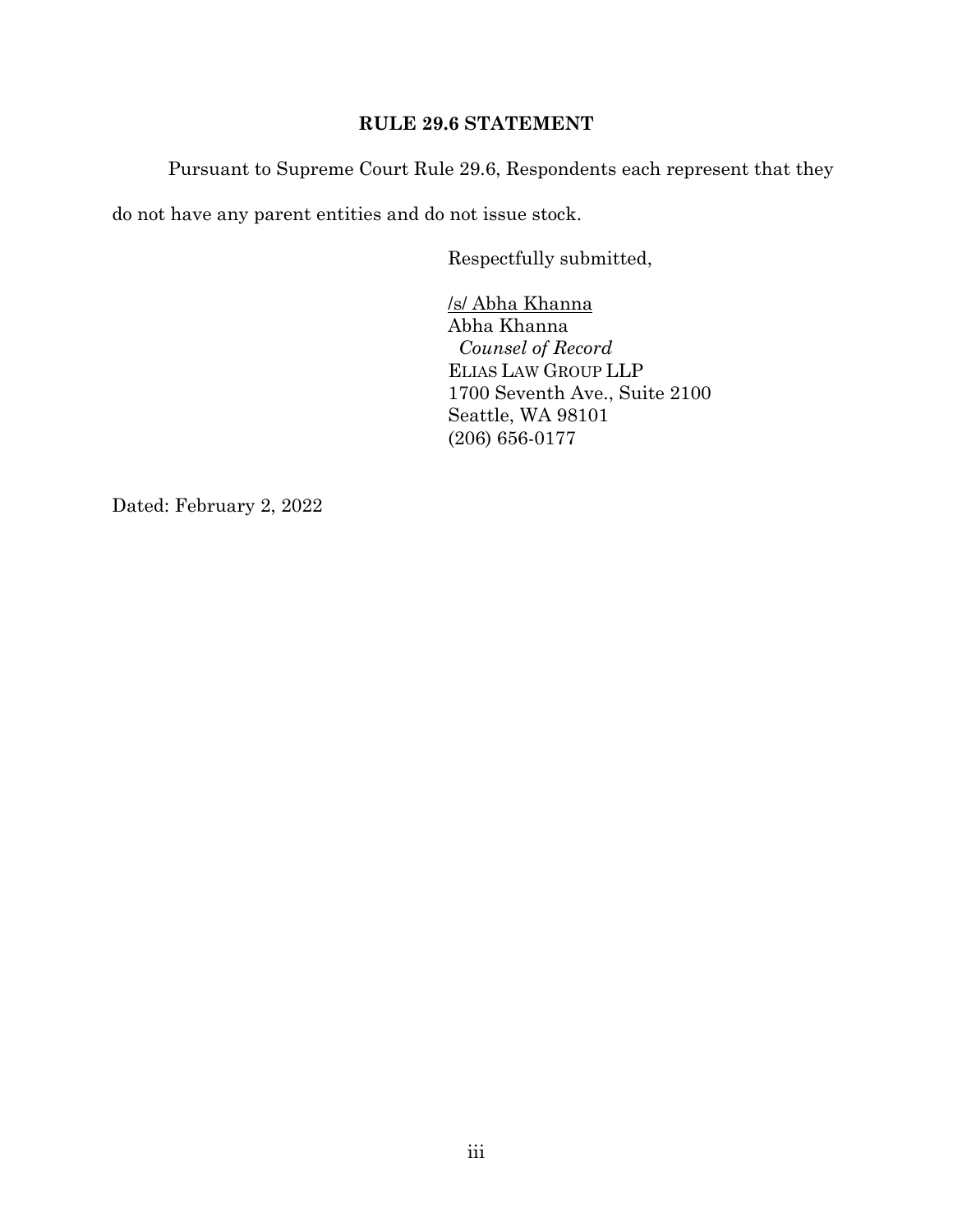# **TABLE OF CONTENTS**

| I.   |                                                                     |                                                                                                                       |  |  |
|------|---------------------------------------------------------------------|-----------------------------------------------------------------------------------------------------------------------|--|--|
| II.  |                                                                     |                                                                                                                       |  |  |
| III. |                                                                     |                                                                                                                       |  |  |
|      | A.                                                                  |                                                                                                                       |  |  |
|      | <b>B.</b>                                                           |                                                                                                                       |  |  |
|      | C.                                                                  |                                                                                                                       |  |  |
|      |                                                                     |                                                                                                                       |  |  |
| I.   |                                                                     | Alabama fails to make a strong showing of likelihood of success in this                                               |  |  |
|      | А.                                                                  | The standard of review requires significant deference to the                                                          |  |  |
|      | В.                                                                  | The district court's finding that Plaintiffs satisfied the first<br>Gingles precondition was not clearly erroneous 16 |  |  |
|      | C.                                                                  | The Equal Protection Clause poses no bar to Plaintiffs' Section 2                                                     |  |  |
| II.  | Equitable considerations weigh heavily against staying the district |                                                                                                                       |  |  |
|      | А.                                                                  |                                                                                                                       |  |  |
|      | <b>B.</b>                                                           | Plaintiffs and other voters will be irreparably harmed by a stay 39                                                   |  |  |
|      | $C$ .                                                               | Staying the preliminary injunction below will gravely harm the                                                        |  |  |
|      |                                                                     |                                                                                                                       |  |  |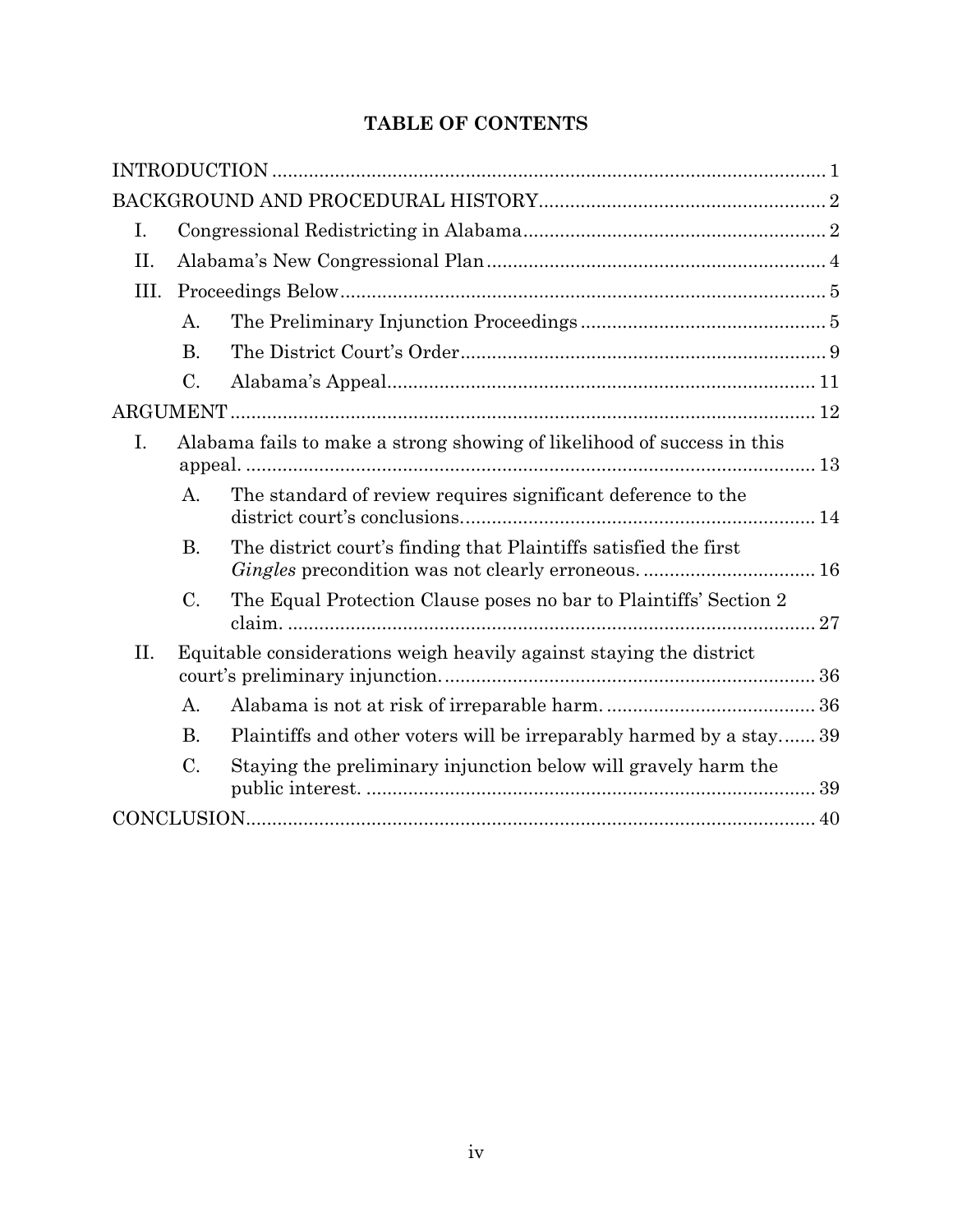# **TABLE OF AUTHORITIES**

## **Cases**

| Ala. Legis. Black Caucus v. Alabama,                                                 |
|--------------------------------------------------------------------------------------|
| Anderson v. City of Bessemer,                                                        |
| Bartlett v. Strickland,<br>556 U.S. 1 (2009) …………………………………………………………………………………… 17, 18 |
| Bethune-Hill v. Va. State Bd. of Elections,                                          |
| Bush v. Vera,                                                                        |
| Clark v. Martinez,                                                                   |
| Cooper v. Harris,                                                                    |
| Cooter & Gell v. Hartmarx Corp.,                                                     |
| Corsetti v. Massachusetts,                                                           |
| Davis v. Chiles,                                                                     |
| Easley v. Cromartie,                                                                 |
| Favors v. Cuomo,                                                                     |
| Goldberg v. Kelly,                                                                   |
| Gonzales v. O Centro Espirita Beneficente Umiao                                      |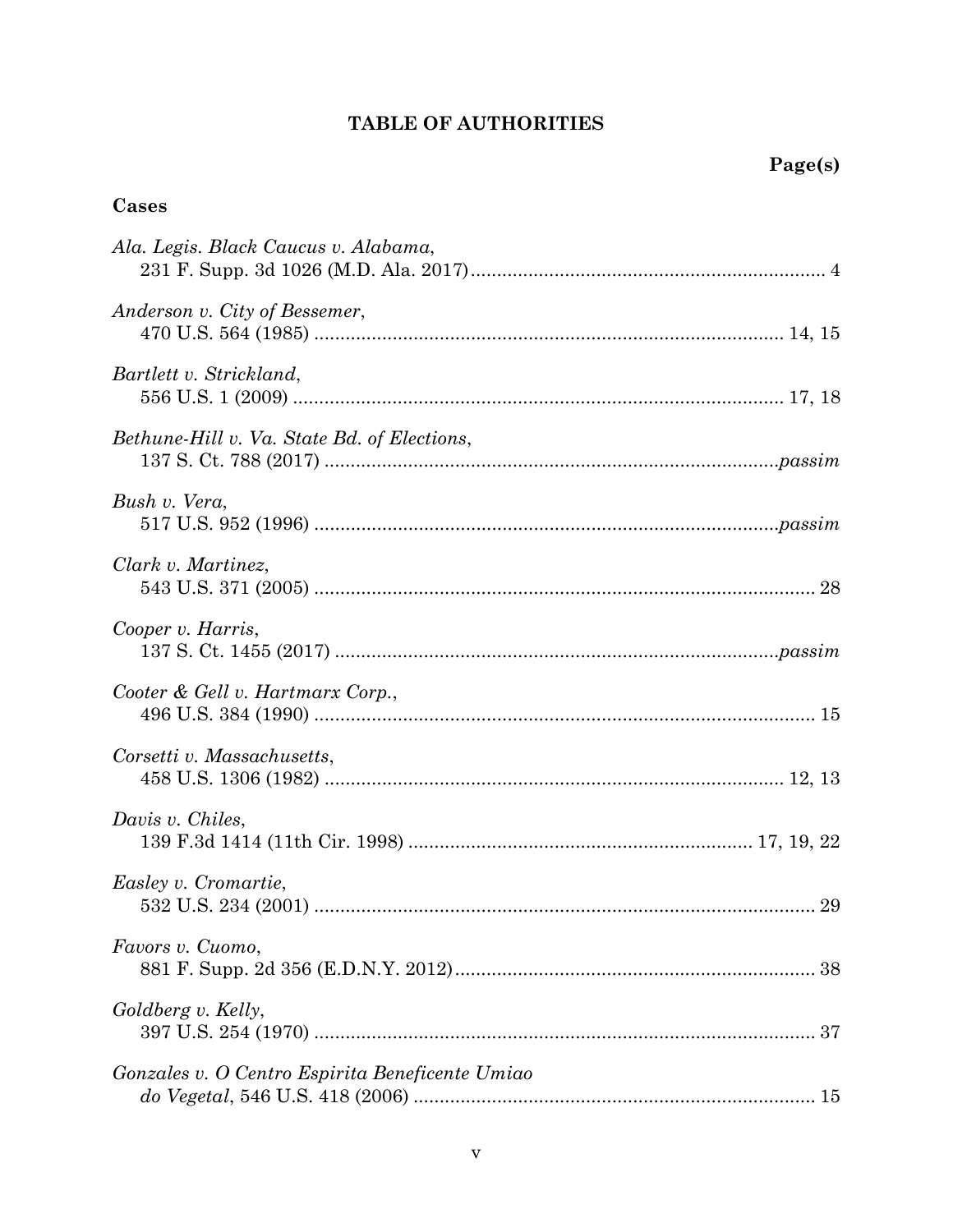| Growe v. Emison,                                  |  |
|---------------------------------------------------|--|
| Jennings v. Rodriguez,                            |  |
| Johnson v. Mortham,                               |  |
| Jones v. Gov. of $Fla$ .,                         |  |
| League of United Latin Am. Citizens v. Perry,     |  |
| League of United Latin Am. Citizens v. Perry,     |  |
| McCrory v. Harris,                                |  |
| Miller v. Johnson,                                |  |
| Nken v. Holder,                                   |  |
| Ohio State Conf. of N.A.A.C.P. v. Husted,         |  |
| Purcell v. Gonzalez,                              |  |
| Republican Nat'l Comm. v. Democratic Nat'l Comm., |  |
| Reynolds v. Sims,                                 |  |
| Shaw v. Hunt,                                     |  |
| Shaw v. Reno,                                     |  |
| Thompson v. Dewine,                               |  |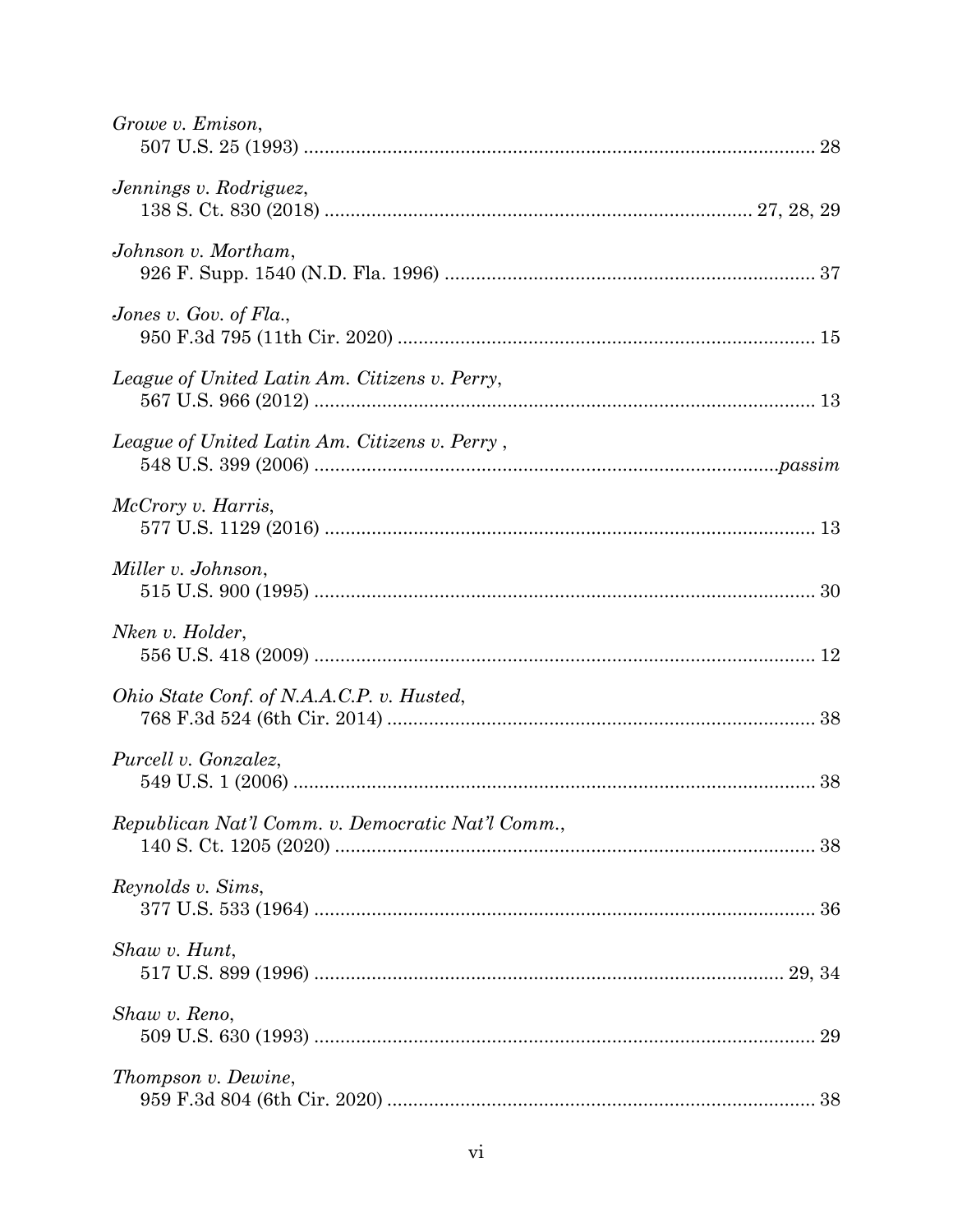| Thornburg v. Gingles,                                   |  |
|---------------------------------------------------------|--|
| Upham v. Seamon,                                        |  |
| Va. House of Delegates v. Bethune-Hill,                 |  |
| Virginian Ry. Co. v. United States,                     |  |
| Voinovich v. Quilter,                                   |  |
| Wesch v. Folsom,                                        |  |
| Wesch v. Hunt,                                          |  |
| Williams v. Zbaraz,                                     |  |
| Winston-Salem/Forsyth Cnty. Bd. of Educ. v. Scott,      |  |
| Wittman v. Personhuballah,                              |  |
| Wright v. Sumter Cnty. Bd. of Elections & Registration, |  |
| <b>Statutes &amp; Other Authorities</b>                 |  |
|                                                         |  |
|                                                         |  |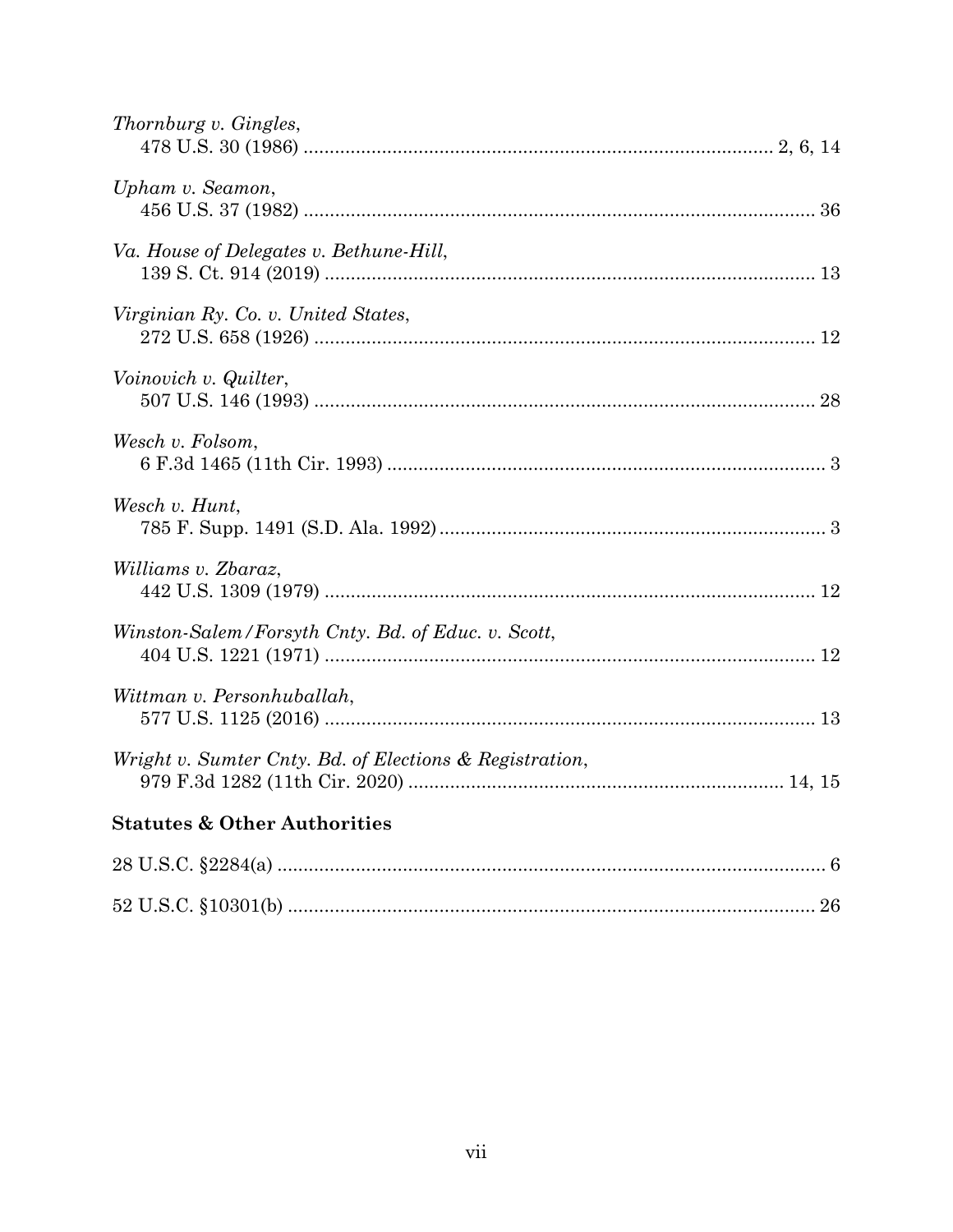#### **INTRODUCTION**

Alabama's new congressional redistricting plan provides Black voters the opportunity to elect just one of Alabama's seven congressional representatives, even though they comprise more than 27 percent of Alabama's voting-eligible population. After hearing from five fact witnesses, scrutinizing eight experts, considering a dozen briefs, and reviewing hundreds of exhibits, the district court issued a 225-page order reaching the unsurprising conclusion that the plan unlawfully dilutes the voting strength of Black Alabamians, and granted a preliminary injunction against it. This textbook vote dilution case was, as the district court determined, not even "a close one." App.204.

The court's extensively reasoned order concluded that the new plan cracks Black voters among four congressional districts—precisely what Section 2 of the Voting Rights Act prohibits. The district court closely examined the substantial evidentiary record, delved deep into each of the expert's reports, and made detailed credibility determinations based on witnesses' demeanor during live testimony. It carefully considered Alabama's arguments about the injunction's impact on the 2022 elections, but nevertheless determined that immediate intervention was warranted to ensure that Black Alabamians are not denied equal access to the political process.

This decision was not an abuse of discretion.

Alabama's stay application ignores almost entirely the evidence presented to the district court and discussed in its thorough opinion and instead relies on a novel theory of Section 2 that has no basis in this Court's precedents: that Plaintiffs failed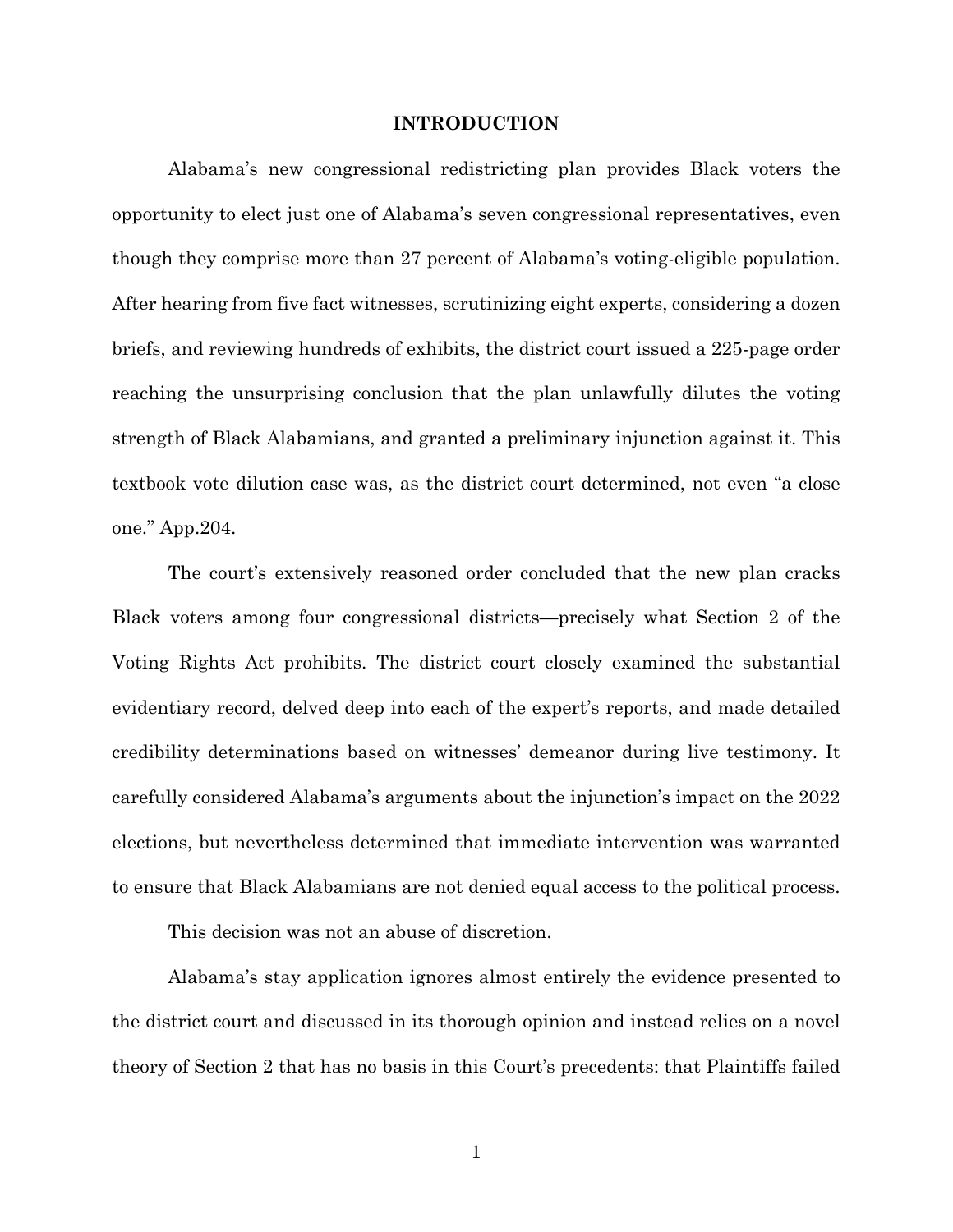to satisfy the first *Gingles* precondition because they intentionally sought to draw an illustrative district that contained the requisite "large and geographically compact" minority group rather than stumbling into that showing by accident. *See Thornburg v. Gingles*, 478 U.S. 30, 50 (1986). But Plaintiffs satisfied the first *Gingles*  precondition by showing that it is possible to draw an additional majority-Black district in Alabama consistent with traditional districting principles. The mere consideration of race in advancing an illustrative plan in a racial vote dilution claim neither undermines that showing nor requires race to predominate over other factors. Alabama's contrary argument seeks a wholesale revision of Section 2 precedent—and falls well short of the high bar the State must clear to stay an injunction.

Alabama's separate assertion that it is too late in the election cycle for relief ignores that the primary elections are still months away, and the State's fears of electoral "chaos" are as baseless as its merits arguments. Plaintiffs filed this suit just hours after Alabama's new congressional plan became law. The district court's preliminary injunction ruling was issued less than 12 weeks later. Under Alabama's reasoning, passage of a new redistricting plan effectively immunizes the State from compliance with federal law for at least one election. No precedent of this Court or any other provides the free pass the State seeks. The requested stay should be denied.

#### **BACKGROUND AND PROCEDURAL HISTORY**

## **I. Congressional Redistricting in Alabama**

Since the 1990 redistricting cycle, Black Alabamians have had the opportunity to elect their preferred candidate in just one of the state's seven congressional districts, Congressional District ("CD") 7. That district—the state's only majority-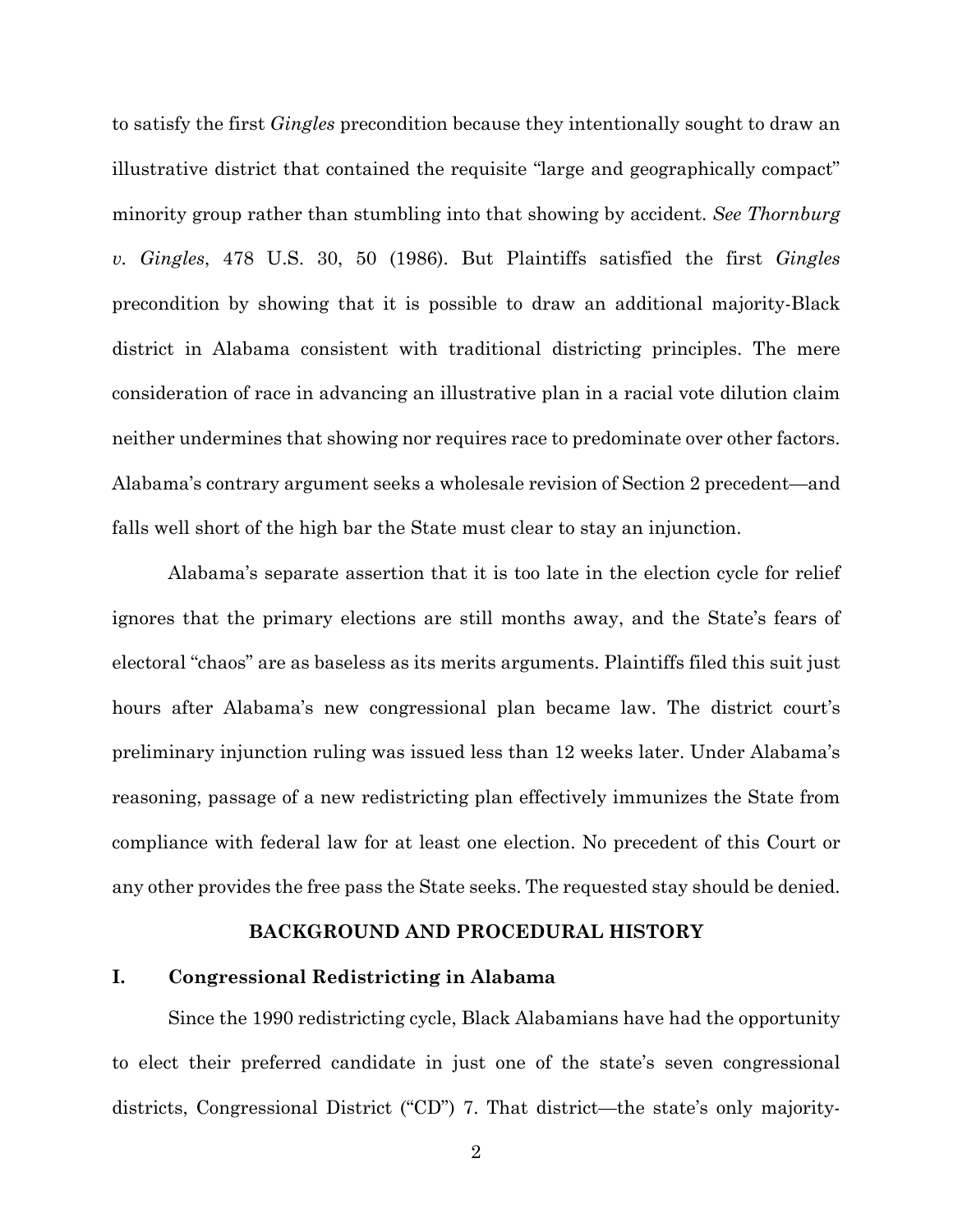Black congressional district—was the result of federal court litigation. *Wesch v. Hunt*, 785 F. Supp. 1491 (S.D. Ala. 1992). CD 7, as drawn by the *Wesch* court, was a "significant majority African-American district with an African-American population of 67.53%." *Wesch v. Folsom*, 6 F.3d 1465, 1468 (11th Cir. 1993).

Since *Wesch*, CD 7 has elected Black-preferred candidates to Congress in every election cycle in increasingly uncompetitive races. Between 2002 and 2010, the candidate preferred by Black voters in CD 7 received no less than 72% of the vote. ECF No. 44 at 6.1 Representative Terri Sewell was elected in 2012 with 75% of the vote, and she has run unopposed in every general election since. *Id.* at 7.

During this time, Black Alabamians' share of the state's total population has steadily increased, while white Alabamians' share of the population has decreased. This past decade exemplified this trend. Between 2010 and 2020, the state's Black population increased by 6.53%, accounting for over a third of the state's total population growth since 2010. ECF No. 48 at 6-7. By contrast, white Alabamians' share of the total population decreased, from 67.04% to 63.12%. *Id.* at 6. Since 1990, white Alabamians' share of the total population has dropped more than 10 percentage points. App.94. Today, 27.16% of Alabama's population is Black. ECF No. 48 at 6.

A significant part of Alabama's Black population resides in and around the

<sup>1 &</sup>quot;ECF No." refers to entries on the district court docket below, *Caster v. Merrill*, No. 2:21-cv-1536-AMM (N.D. Ala.). "Tr." refers to the transcript of the district court's preliminary injunction hearing, relevant excerpts of which are included in an appendix to this opposition. "App." refers to the Appendix to Alabama's application, which contains the district court's orders granting preliminary injunctive relief and denying a stay pending appeal.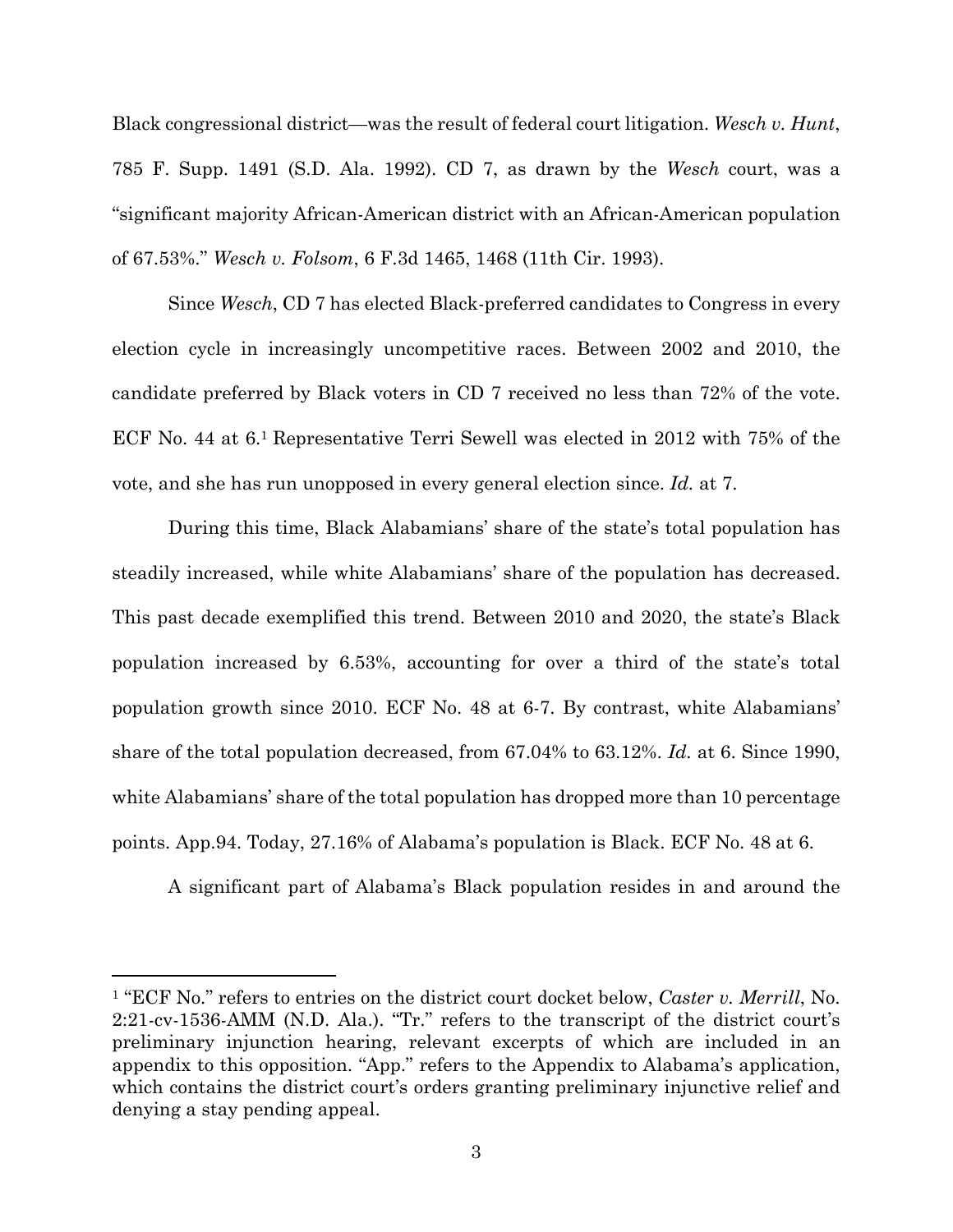Black Belt, a region in the southern half of the state originally named for its black soil. ECF No. 44 at 5. Black residents constitute a majority or near-majority of the voting-age population in each of the Black Belt counties. *Id.* That community has a legacy in the area spanning centuries, beginning with slave owners bringing their slaves to the Black Belt and forcing them to work the fertile soil. *Id.*; *see also* ECF No. 84-2. There is no dispute that Alabama's Black Belt is a community of interest, due to the shared history, culture, and political interests of Black residents of this area. Tr. 1064:1-3; *see also Ala. Legis. Black Caucus v. Alabama*, 231 F. Supp. 3d 1026, 1222 (M.D. Ala. 2017) (three-judge court) (noting "all parties have recognized" the Black Belt "as a community of interest"). While Black voters in CD 7 during the last three decades have elected their candidate of choice by overwhelming margins, Black residents of the Black Belt have been distributed among CDs 1, 2, and 3, where white voters overwhelmingly outnumber and outvote them.

#### **II. Alabama's New Congressional Plan**

Governor Kay Ivey signed Alabama's new congressional plan, HB 1, into law on November 4, 2021. Once again, Alabama's plan includes just one majority-Black district, CD 7, and it divides the remainder of the Black community in the southern half of the state, including much of the Black Belt, among CDs 1, 2, and 3. App.176. CDs 1, 2, and 3 all have Black voting age populations ("BVAPs") between 24.99% and 30.12%. ECF No. 48 at 12. Because of racially polarized voting in which Black and white Alabamians overwhelmingly prefer different candidates, none of those districts provides Black voters an opportunity to elect their preferred candidates.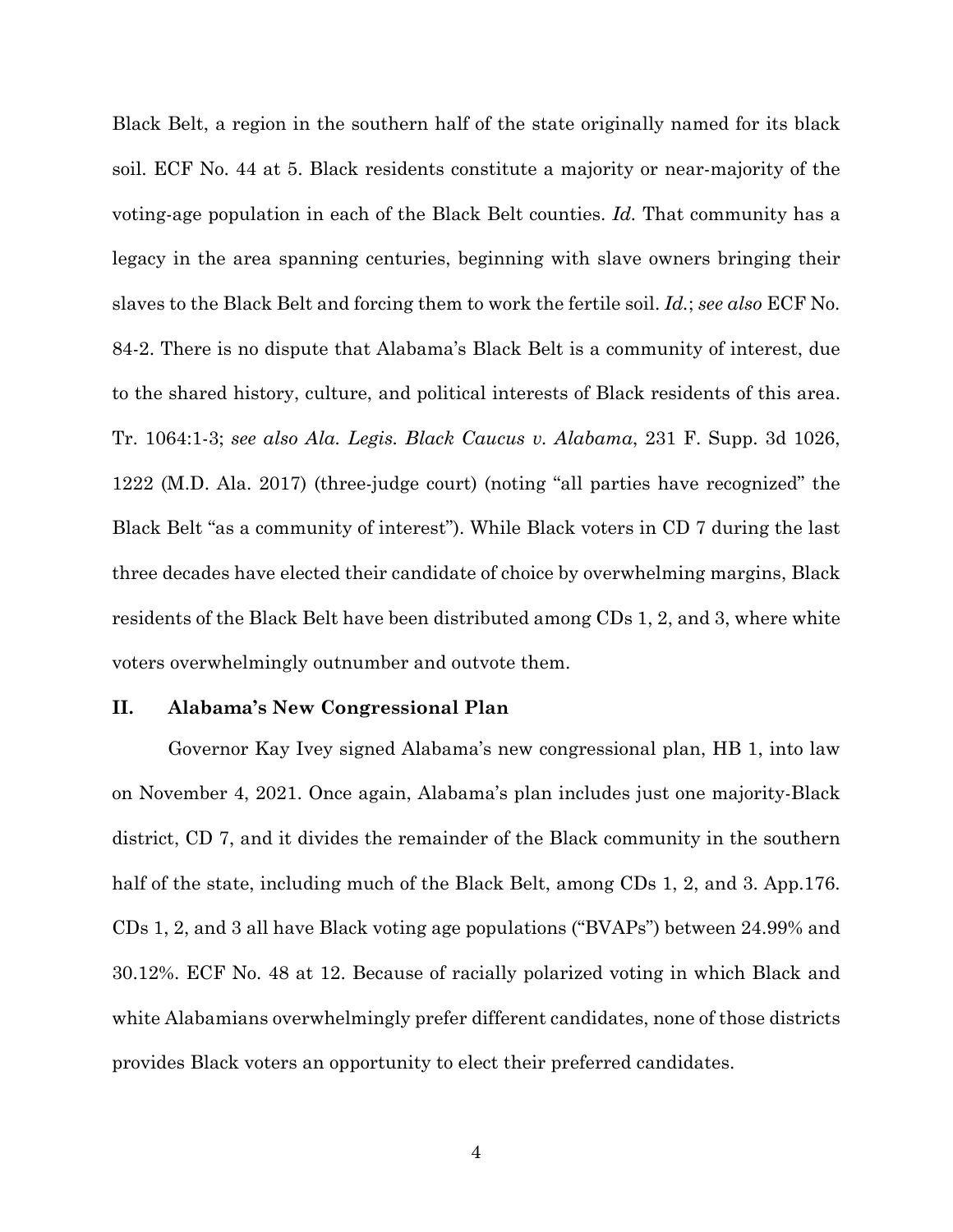Before drawing HB 1, the Legislature's Reapportionment Committee adopted a set of redistricting guidelines for use in redrawing congressional, state legislative, and State Board of Education ("SBOE") plans based on the 2020 Census. App.228-34. The guidelines prioritized population equality, compliance with Section 2 (including avoiding the dilution of minority voting strength), contiguity, and compactness. App.228-29. They separately called for avoiding incumbent pairings, respecting communities of interest, minimizing the number of counties in each district, and preserving cores of existing districts, but only "to the extent that they do not violate or subordinate" the prioritized principles above. App.229-30. Using those same guidelines, Alabama created an eight-district SBOE plan containing two majority-Black districts, one of which covers much of the Black Belt and connects Montgomery to the City of Mobile, splitting Mobile County with another district. ECF No. 48 at 19.

#### **III. Proceedings Below**

#### **A. The Preliminary Injunction Proceedings**

Plaintiffs here—Dr. Marcus Caster and seven other Black voters—filed suit against the Alabama Secretary of State within hours of HB 1's enactment, asserting the plan violates Section 2 by diluting the voting strength of Black Alabamians. ECF No. 1. Plaintiffs allege that, under the totality of circumstances, HB 1's failure to draw a second, reasonably compact majority-Black district denies Black voters an equal opportunity to elect their candidates of choice.

Two other suits are pending in the Northern District of Alabama challenging HB 1: *Singleton v. Merrill*, No. 2:21-cv-1291-AMM, which asserts solely a Fourteenth Amendment claim, and *Milligan v. Merrill*, No. 2:21-cv-1530-AMM, which asserts a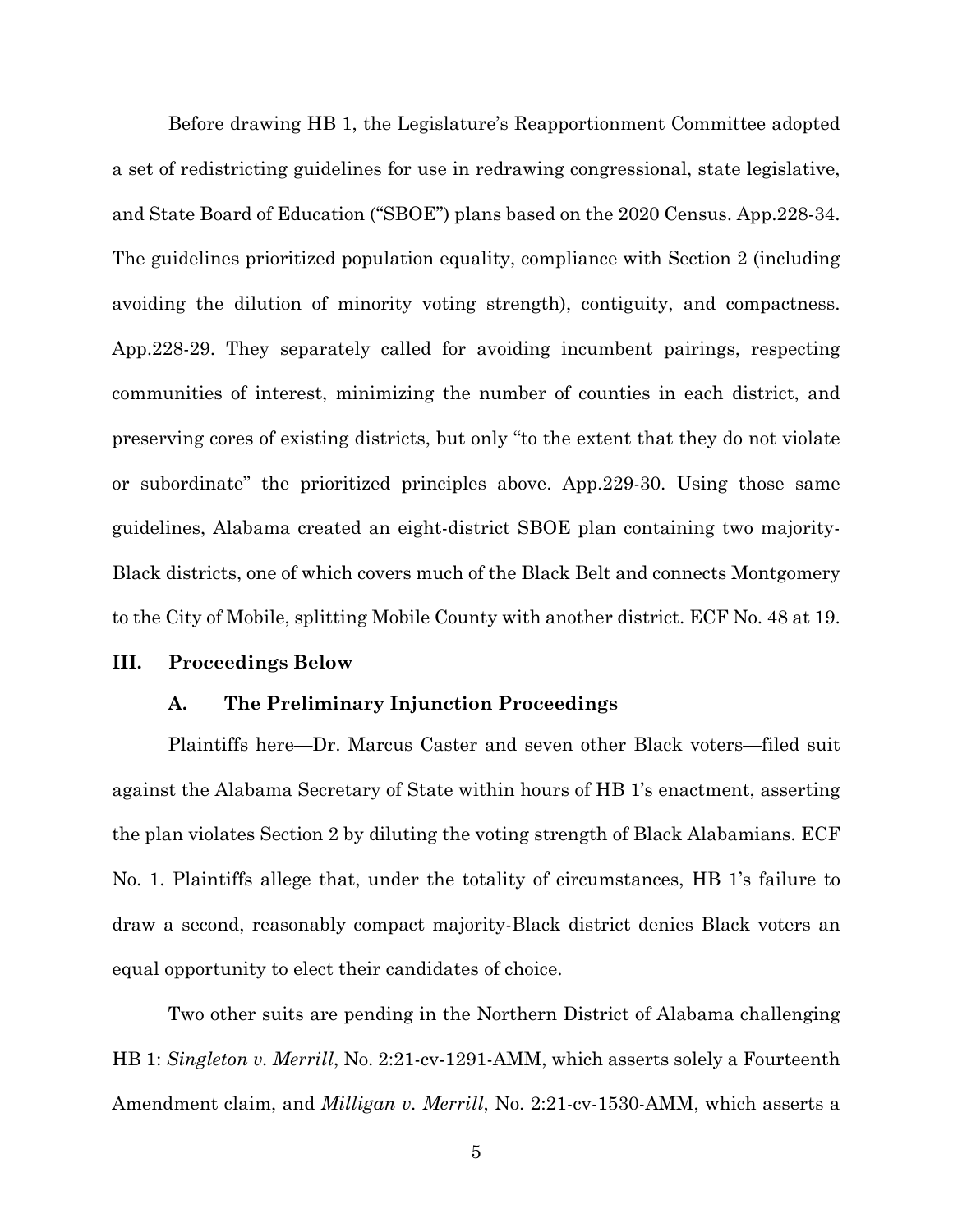Fourteenth Amendment claim and a Section 2 claim. Both cases were assigned to Judge Anna M. Manasco. Because those two suits assert constitutional claims, the Chief Judge of the U.S. Court of Appeals for the Eleventh Circuit appointed Circuit Judge Stanley Marcus and District Judge Terry F. Moorer of the Southern District of Alabama to form a three-judge district court along with Judge Manasco. *See* 28 U.S.C. §2284(a) (requiring three-judge district courts in cases asserting "constitutional" challenges to redistricting plans).

Because the present case involves only a statutory claim, it is proceeding before Judge Manasco alone. However, after all three groups of plaintiffs indicated an intent to seek preliminary injunctive relief, the districts courts determined that the most efficient course of action was to hold a joint hearing. While this case was not consolidated with the others, the parties in all three cases agreed that evidence admitted by the parties in one case would be usable by the parties in the other. App.28.

The hearing convened on January 4, 2022. Over seven days, the court heard testimony from eight expert witnesses and five fact witnesses relevant to the Section 2 claim. Plaintiffs presented evidence on each element of their claim. Those elements begin with the *Gingles* "preconditions," which require Plaintiffs to show (1) the Black population is "sufficiently large and geographically compact to constitute a majority in a single-member district," (2) Black voters are "politically cohesive," and (3) "the white majority votes sufficiently as a bloc to enable it... usually to defeat the minority's preferred candidates." *Gingles*, 478 U.S. at 50-51.

To satisfy the first *Gingles* precondition, Plaintiffs offered the testimony of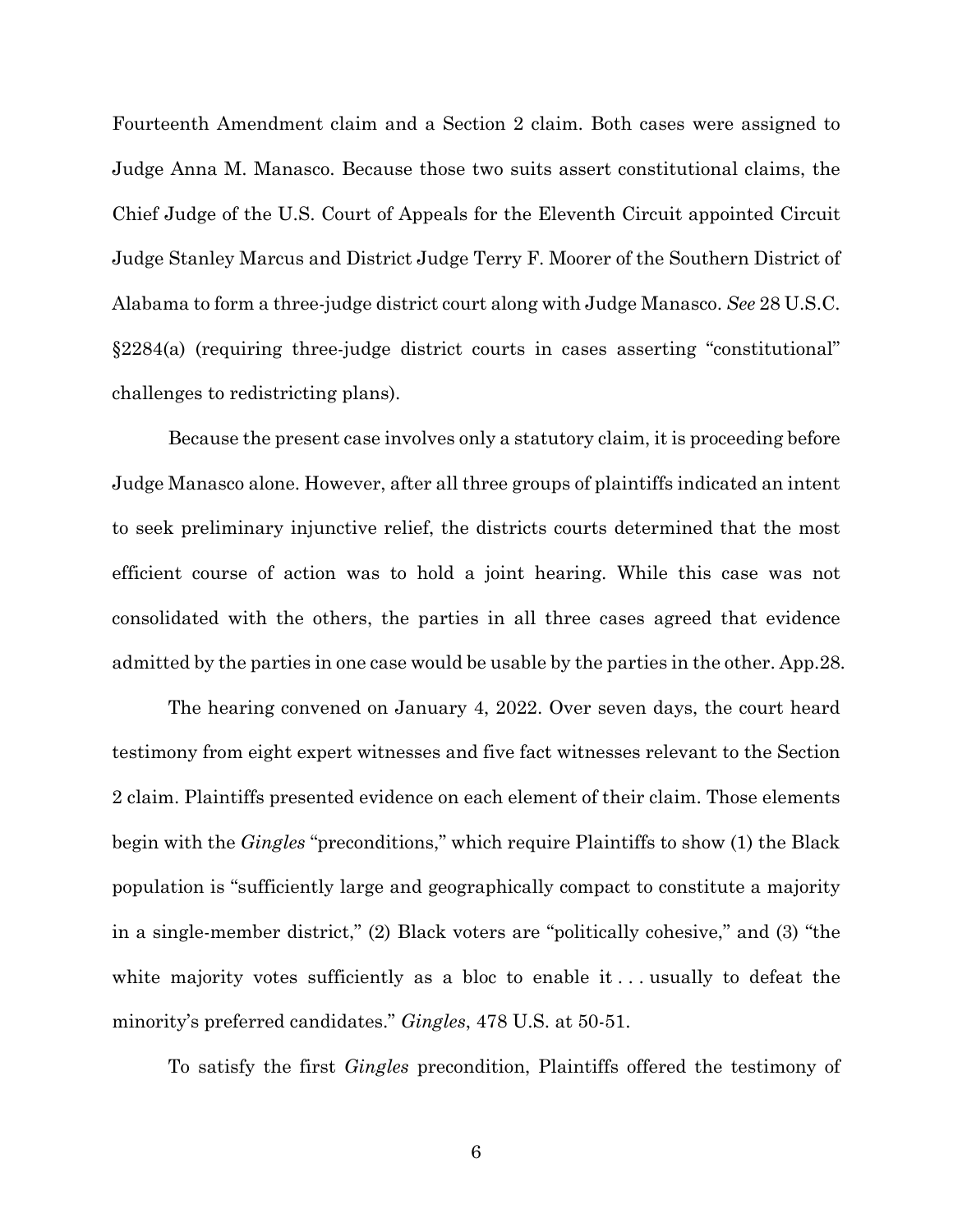William Cooper, an expert mapdrawer with three decades of experience who has been accepted as an expert in approximately 45 federal court cases. Tr.419:11-420:8. Mr. Cooper developed seven illustrative plans that each contained a second majority-Black district, CD 2. App.93-95. CD 2 in his illustrative plans resembles the majority-Black district in Alabama's SBOE plan—drawn using the same redistricting guidelines as HB 1—which connects the City of Mobile to Montgomery County, with the Black Belt in the middle. App.95-96; ECF No. 48 at 23-37; ECF No. 65 at 2-6. Mr. Cooper testified how his mapdrawing process involved balancing all traditional redistricting principles (in particular, those identified in Alabama's guidelines), and how he did not give more attention to race than any other principle. App.96-100.

Similarly, the *Milligan* plaintiffs offered Dr. Moon Duchin, who created four illustrative plans containing a majority-Black CD 2. App.69. Dr. Duchin also explained how she balanced all traditional principles when drawing her plans, and that she did not give race more consideration than any other principle. App.63-73.

The *Caster* and *Milligan* Plaintiffs also offered extensive additional expert and lay witness testimony demonstrating the common political interests, needs, history, and culture among Black voters in CD 2 under their illustrative plans. App.73, 89, 100-01. This included expert testimony from Dr. Joseph Bagley, a historian, who discussed the Black Belt's historical foundations, its importance to the Black community in southern Alabama, and the serious poverty, employment, education, and health issues that Black residents in the Black Belt face. ECF No. 84-2; Tr. 1161:18-1165:10; *Milligan v. Merrill*, No. 2:21-cv-1530-AMM (N.D. Ala.), ECF No. 68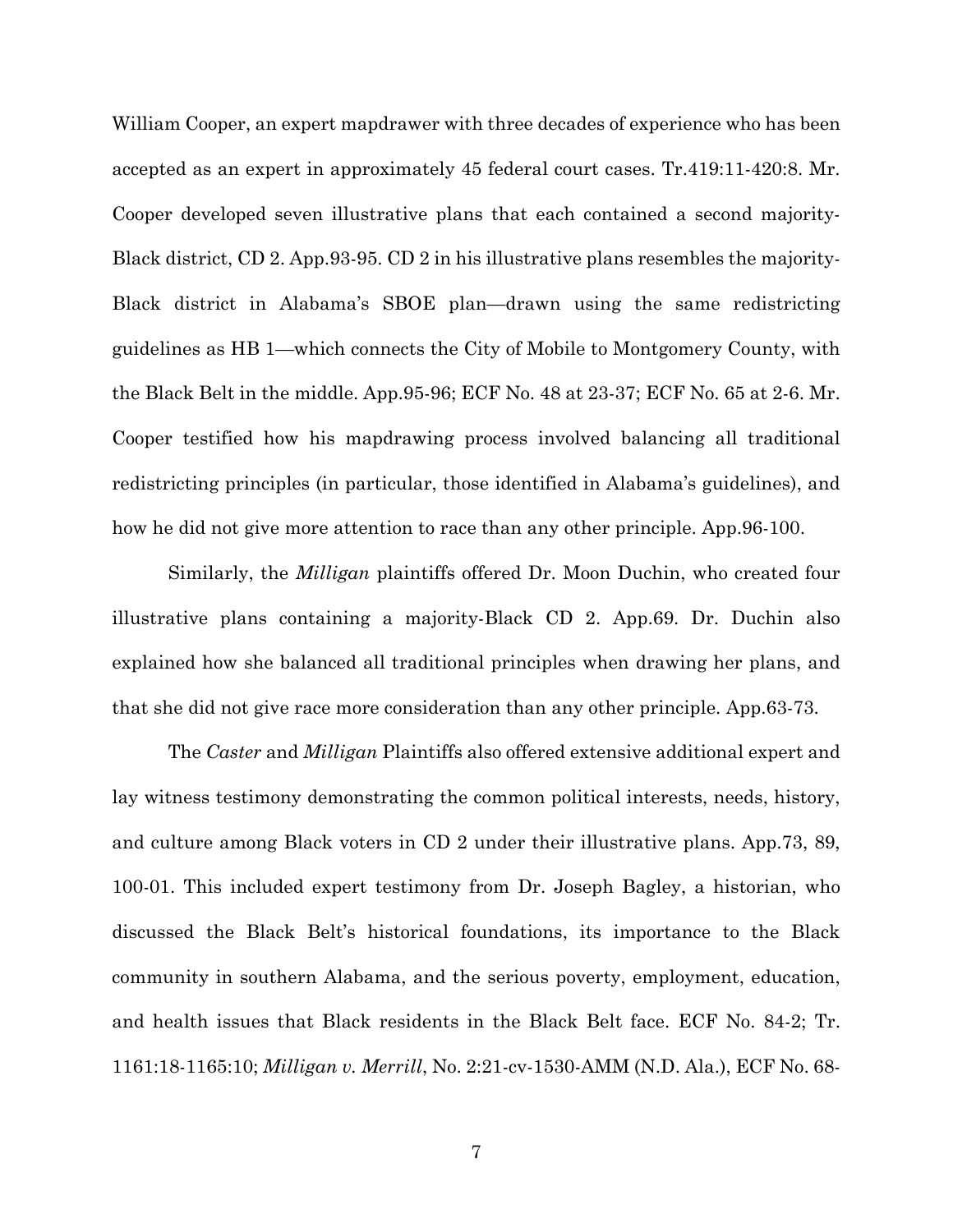2 at 7, 18, 21 24-25. Several lay witnesses testified about the strong connections between Black residents of the Black Belt and Black residents of the City of Mobile, Washington County, and Montgomery County, who face similar concerns relating to poverty, employment, education, and healthcare. Tr. 136:23-137:6, 140:11-144:22, 372:24-375:4, 1348:18-1356:5, 1358:22-1359:19, 1628:1-1636:6, 1637:7; *see also* ECF No. 56-4 at 337:3-341:8, 354:20-365:13, 420:10-428:1; ECF No. 56-7 at 220:3-227:17.

With respect to the second and third *Gingles* preconditions, the *Caster* and *Milligan* Plaintiffs offered testimony from Dr. Maxwell Palmer and Dr. Baodong Liu, both of whom demonstrated through ecological inference analysis that Black voters vote extremely cohesively at the statewide level and in the areas of CDs 1, 2, 3, and 7 under HB 1. App.74-80, 101-105. They further showed that white voters in Alabama vote as a bloc against Black-preferred candidates, and, as a result, white voters' preferred candidates consistently beat the preferred candidates of Black voters unless the majority of the electorate is Black. *Id.*

Finally, Plaintiffs offered evidence relevant to the "totality of the circumstances" analysis, which requires a court "to determine whether members of a racial group have less opportunity than do other members of the electorate." *League of United Latin Am. Citizens v. Perry* (*LULAC*), 548 U.S. 399, 425-26 (2006). "For this purpose, the Court has referred to the Senate Report on the 1982 amendments to the Voting Rights Act, which identifies [nine] factors typically relevant to a § 2 claim." *Id.* at 426. Plaintiffs presented expert and lay testimony about Alabama's history of voting-related discrimination and use of electoral schemes that enhance the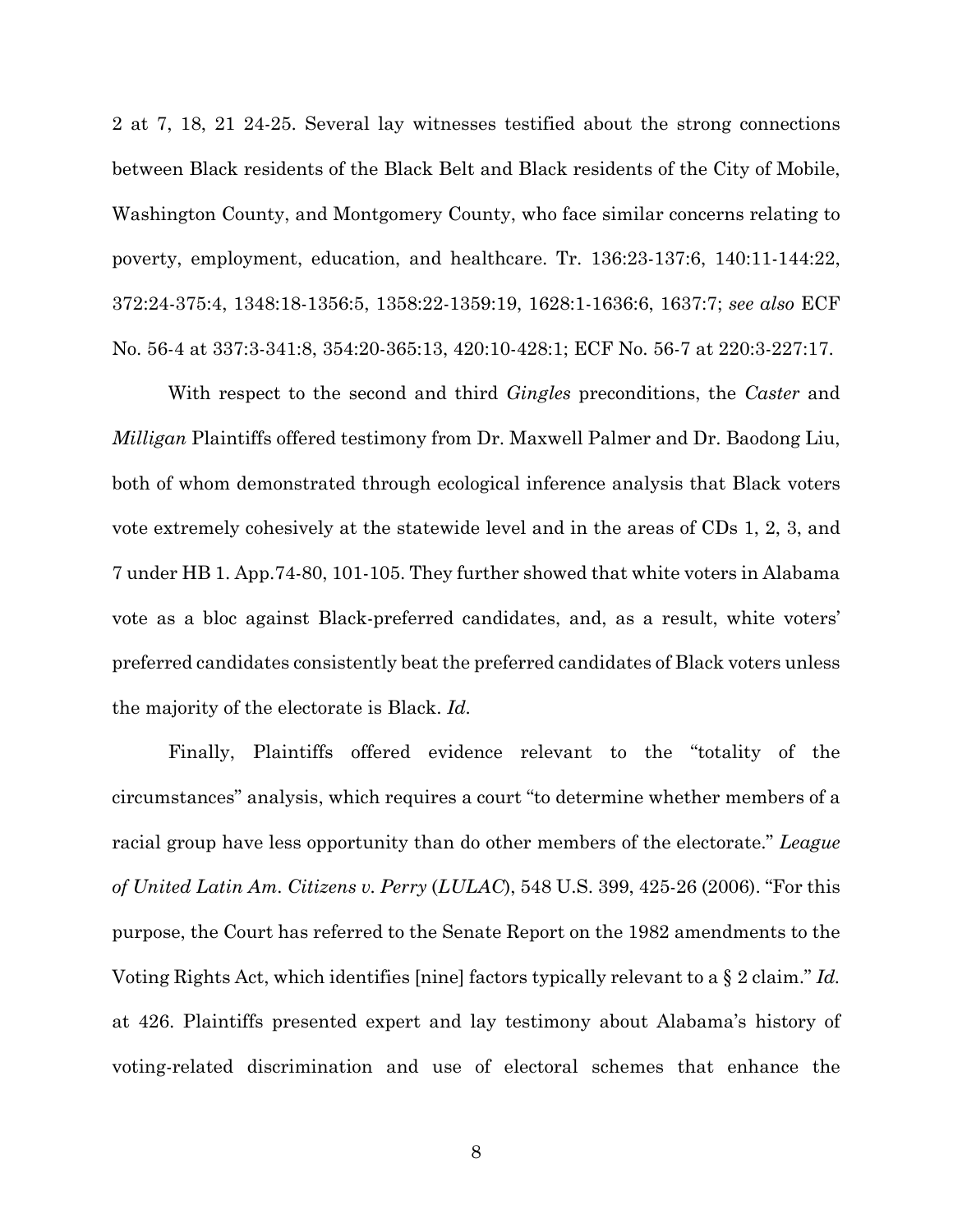opportunity for discrimination, racially polarized voting, socioeconomic effects of discrimination that have the tendency to impede political participation, racial appeals in Alabama political campaigns, the severe underrepresentation of Black Alabamians in public office, unresponsiveness of elected officials to Black residents, and the tenuousness of the HB 1's justifications. *See id.*; App.80-91, 105-110.

The Secretary and intervenor-defendants State Senator Jim McClendon and State Representative Chris Pringle (collectively, "Alabama" or "the State") presented two experts and one lay witness. Alabama offered Thomas Bryan as a mapping expert, who attempted to demonstrate that Plaintiffs' illustrative plans were inconsistent with select traditional redistricting principles. App. 111-16, 131-128. They then offered Dr. M.V. Hood III, who agreed that voting in Alabama is racially polarized. App.127, 129. Last, they called former Congressman Bradley Byrne, who spoke about the community of interest in the Mobile Bay. App.123-25.

#### **B. The District Court's Order**

Twelve days after the hearing ended, the district court issued an extensive, 225-page order granting Plaintiffs' preliminary injunction on Section 2 grounds. The court concluded Plaintiffs satisfied the first *Gingles* precondition by offering eleven illustrative plans containing a second, reasonably compact majority-Black district (CD 2), and that those plans were consistent with traditional redistricting principles. App.155-83. In reaching that conclusion, the court examined each specific principle compactness, population equality, contiguity, maintenance of political subdivisions, respect for communities of interest, incumbency, and core retention—and described in detail how the illustrative plans accounted for each. App.168-82.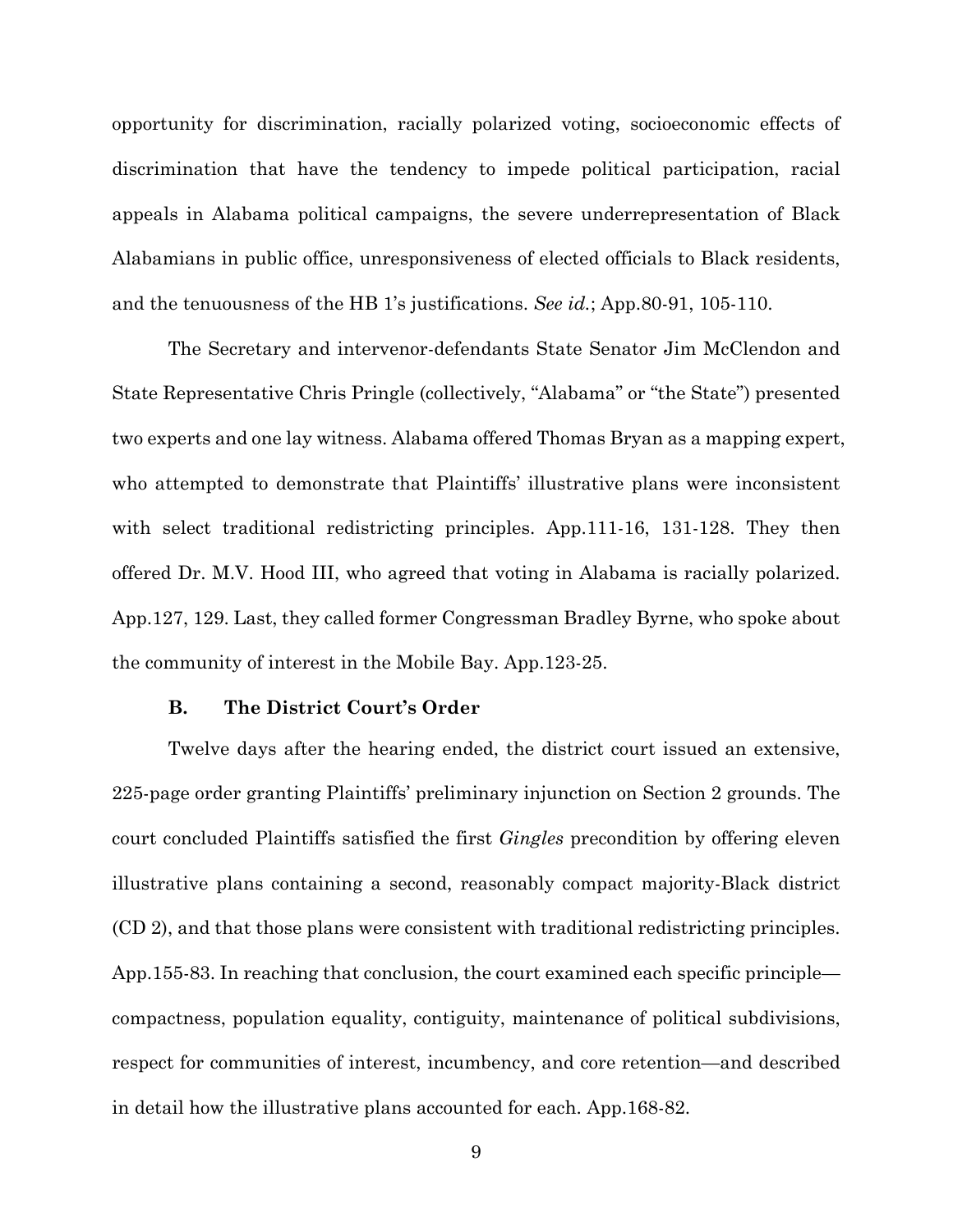In doing so, the court relied upon extensively reasoned credibility determinations. The court found Plaintiffs' experts, Mr. Cooper and Dr. Duchin, "highly credible" and their methods and conclusions "highly reliable," App.157-61, but Alabama's expert, Mr. Bryan, uncredible and unreliable. App.161-65. The court explained that Mr. Bryan's analyses were based on an incomplete review of the relevant facts (particularly regarding communities of interest), his report contained references to authorities he had not reviewed, many of his opinions lacked sufficient (or at times, any) basis, his testimony was internally inconsistent, and his demeanor did not suggest credibility. App.161-65.

The court also rejected Alabama's contention that Plaintiffs' illustrative plans are unconstitutional racial gerrymanders, finding this argument wrong on the facts and law. App.213-15. On the facts, the court found that race did not predominate in the creation of the illustrative plans, which were drawn consistent with traditional redistricting principles. App.213-14. On the law, the court explained that the limited consideration of race in drawing an illustrative plan to establish the first *Gingles* precondition does not equate to racial predominance, and if that fact rendered Plaintiffs' illustrative plans racial gerrymanders—as Alabama contends—no Section 2 plaintiff could ever prevail. App.214-15.

As for the second and third *Gingles* preconditions, the court found that "voting in the challenged districts is intensely racially polarized," with Black voters and white voters cohesively voting for opposing candidate, and white voters' candidates of choice consistently defeating Black voters' candidate of choice unless Black voters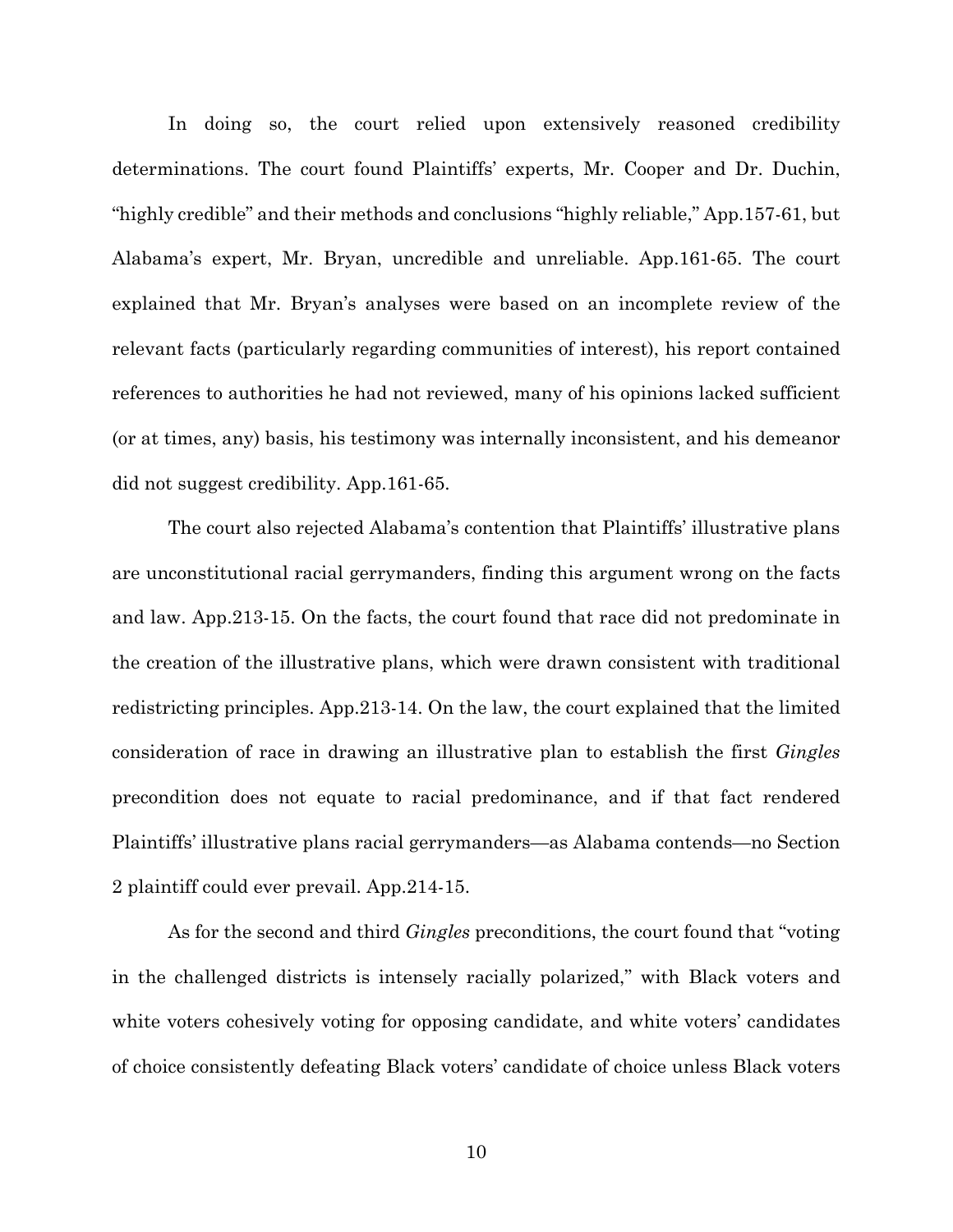constituted a majority of the electorate. App.183-87.

Having found the *Gingles* preconditions satisfied, the court turned to the totality of the circumstances analysis. The Court found "that every Senate Factor [it was] able to make a finding about"—Factors 1, 2, 3, 5, 6, and 7—"weighs in favor" of Plaintiffs, "and that no Senate Factors or other circumstances we consider at this stage weigh in favor of Defendants." App.204. It also found a stark disproportionality between Black Alabamians' share of the state population (27%) and the number of congressional districts in which they have an opportunity to elect their candidates of choice (1 of 7, or 14%). App.202-04.

As to the remaining factors relevant to the preliminary injunction analysis, the court found HB 1 threatens Plaintiffs and other Black Alabamians with the irreparable harm of vote dilution; there is sufficient time before the May 24 primary elections to implement a new, lawful plan; and an injunction is in the public interest. App.206-213. As a result, the court granted Plaintiffs' motion, allowed the Alabama Legislature 14 days to enact a remedial plan, and extended the candidate qualifying deadline (originally set for January 28) by two weeks. App.219-23.

#### **C. Alabama's Appeal**

After noticing appeals in this case (to the Eleventh Circuit) and in *Milligan* (to this Court), Alabama filed a motion to stay, which the district court denied in a 34 page order. App.241-77. Alabama next sought a stay from the Eleventh Circuit in this case. On January 28, 2022, that court held the motion for a stay in abeyance pending the outcome of the stay application in *Milligan* here. Order, *Caster v. Merrill*, No. 22- 10272. Alabama subsequently filed its emergency application for a stay or injunction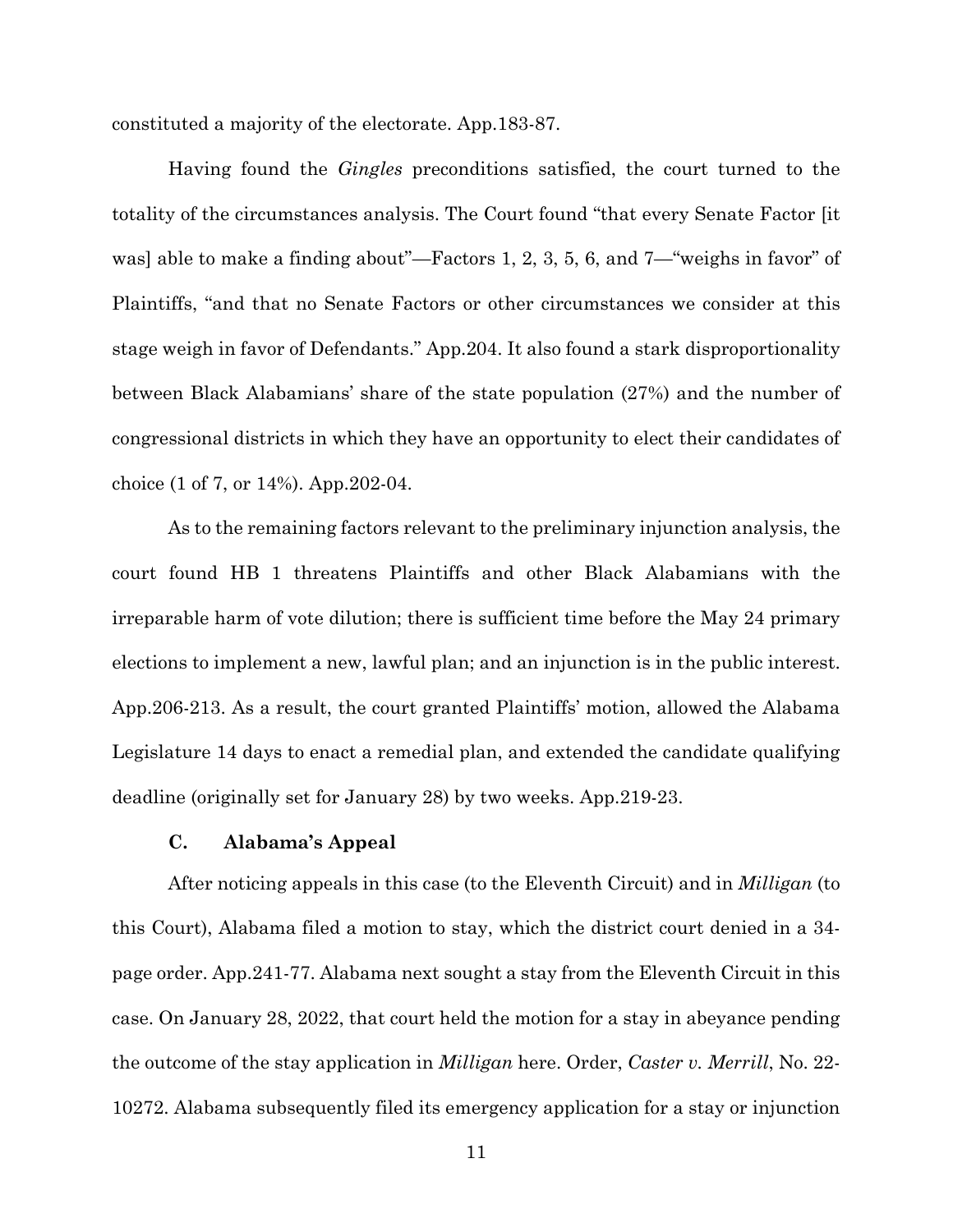with this Court in *Milligan*. *Merrill v. Milligan*, No. 21A375. A few hours later, Alabama filed this emergency stay application and alternative petition for writ of certiorari before judgment.

#### **ARGUMENT**

Alabama cannot meet its heavy burden of demonstrating that a stay of the district court's thorough and extensively reasoned order is warranted. "A stay is an intrusion into the ordinary process of administration and judicial review." *Nken v. Holder*, 556 U.S. 418, 427 (2009) (internal quotation marks omitted). As a result, a "stay is not a matter of right, even if irreparable injury might otherwise result." *Virginian Ry. Co. v. United States*, 272 U.S. 658, 673 (1926). It is "extraordinary relief," and by requesting it, Alabama bears a "heavy burden." *Winston-Salem/Forsyth Cnty. Bd. of Educ. v. Scott*, 404 U.S. 1221, 1231 (1971); *see also Williams v. Zbaraz*, 442 U.S. 1309, 1311 (1979) ("[T]he applicant must meet a heavy burden of showing not only that the judgment of the lower court was erroneous on the merits, but also that the applicant will suffer irreparable injury if the judgment is not stayed pending his appeal." (quoting *Whalen v. Roe*, 423 U.S. 1313, 1316 (1975))).

To prove its entitlement to a stay, Alabama must establish (1) "a reasonable probability that four Justices will consider the issue sufficiently meritorious to grant certiorari," (2) "a fair prospect that a majority of the Court will vote to reverse the judgment below," and (3) "a likelihood that irreparable harm will result from the denial of a stay." *Corsetti v. Massachusetts*, 458 U.S. 1306, 1306-07 (1982) (Brennan, J., in chambers) (quoting *Rostker v. Goldberg*, 448 U.S. 1306, 1308 (1980)). "[I]n a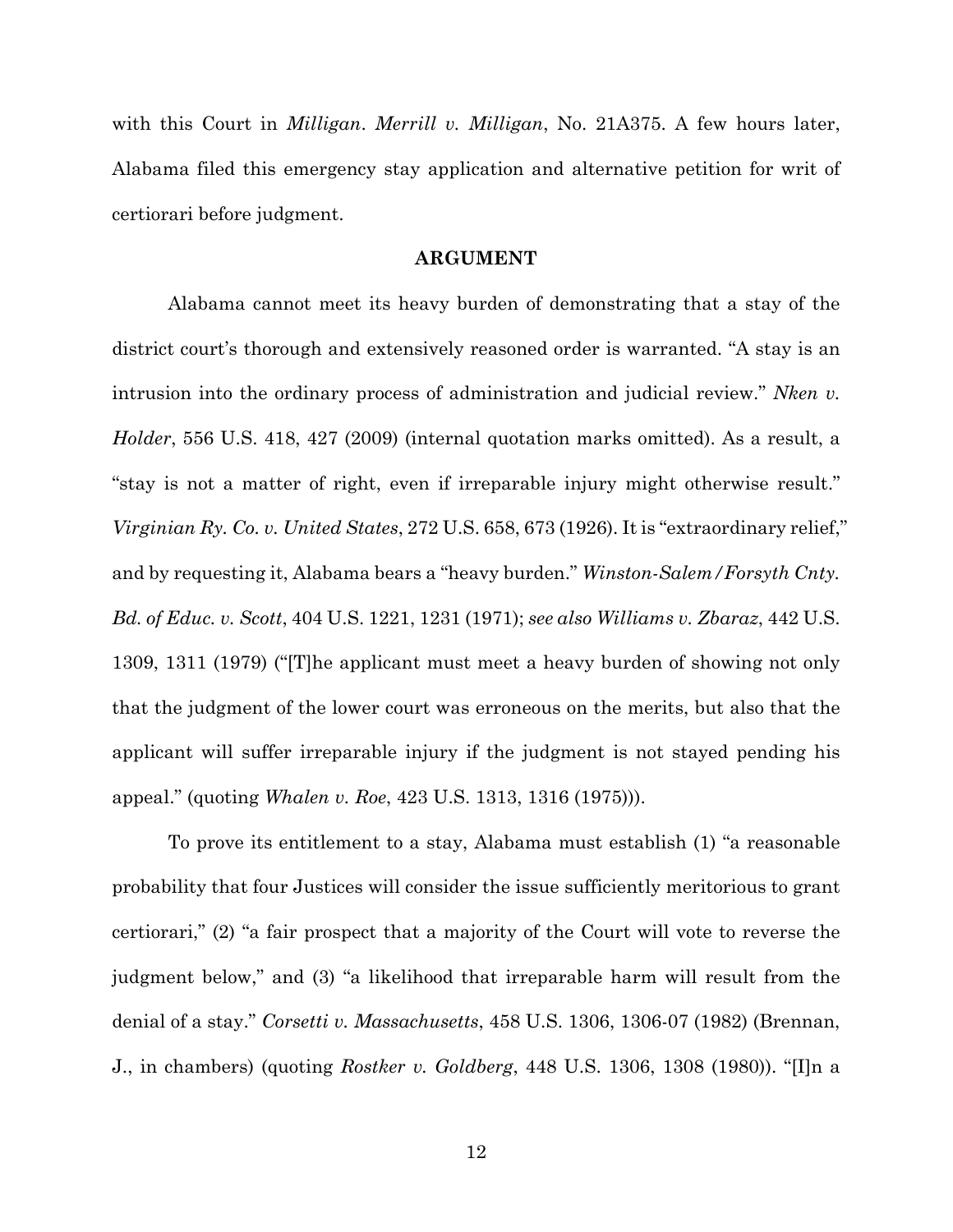close case it may be appropriate to 'balance the equities' to explore the relative harms to applicant and respondent, as well as the interests of the public at large." *Id.*

This Court regularly receives requests to stay court orders enjoining the use of redistricting plans, but it rarely grants them. *See Va. House of Delegates v. Bethune-Hill*, 139 S. Ct. 914 (2019) (denying stay of injunction against use of state legislative plan); *McCrory v. Harris*, 577 U.S. 1129 (2016) (denying stay of injunction against use of congressional plan); *Wittman v. Personhuballah*, 577 U.S. 1125 (2016) (denying stay of injunction against use of congressional plan); *see also League of United Latin Am. Citizens v. Perry*, 567 U.S. 966 (2012) (denying stay of injunction adopting remedial congressional plan). This run-of-the-mill Section 2 litigation should not be the exception to that trend. Because Alabama entirely fails to show that it is likely to succeed in this appeal or that irreparable harm will result without a stay, its application should be denied.2

## **I. Alabama fails to make a strong showing of likelihood of success in this appeal.**

Alabama does not make any showing—let alone a strong showing—that it is substantially likely to succeed in this appeal. On that basis alone, this Court should deny the application.

<sup>2</sup> Plaintiffs do not oppose Alabama's petition for certiorari pending judgment. Alabama's appeal in *Milligan* is currently pending in this Court via mandatory appeal, while its appeal in this case is pending before the Eleventh Circuit. Issuing a writ of certiorari before judgment in this case would prevent the prospect of two disjointed appeals from the same order based on the same record.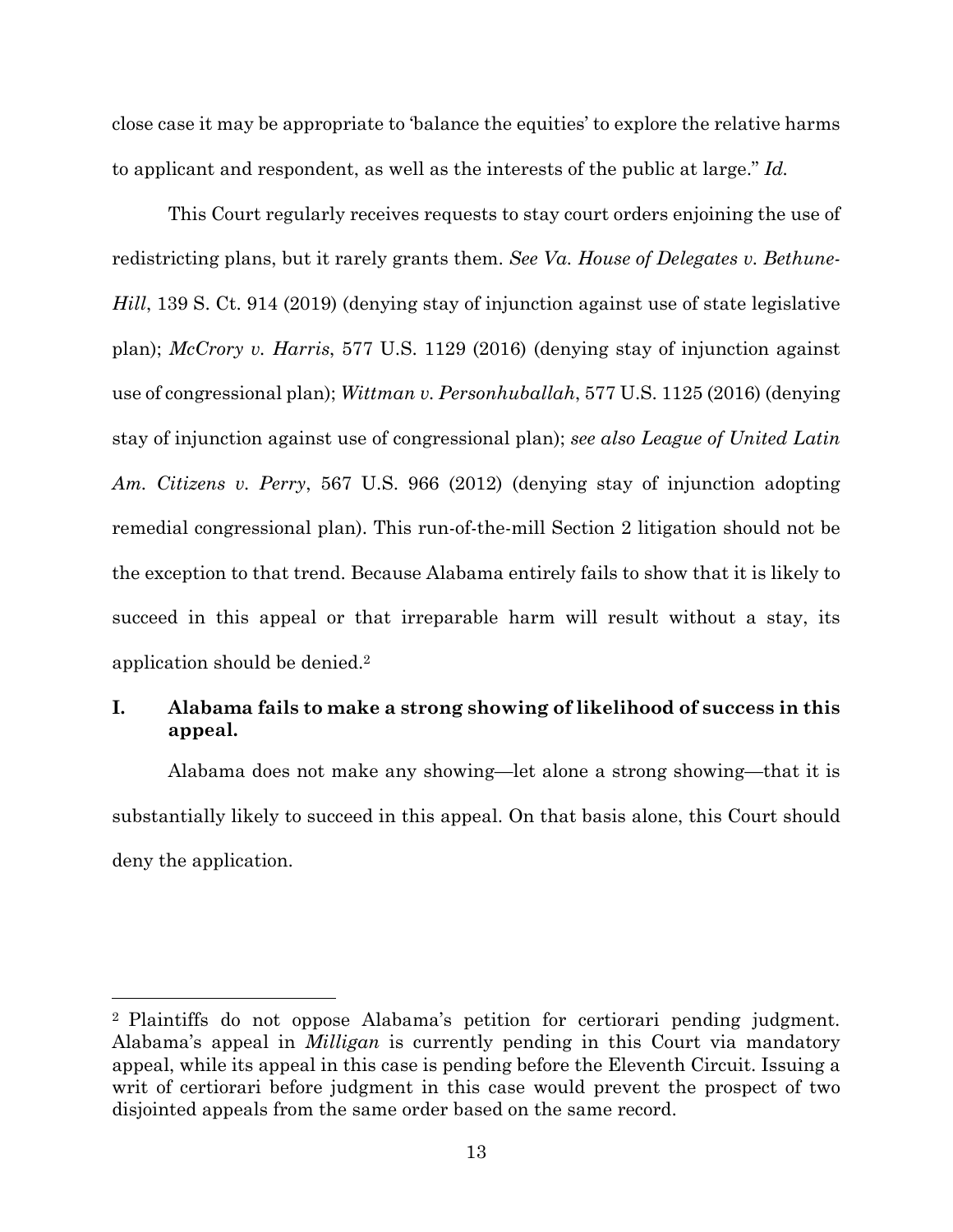## **A. The standard of review requires significant deference to the district court's conclusions.**

The State's bid for a reversal of the injunction below must overcome a significant amount of deference to the district court's findings and conclusions. This Court reviews a district court's finding of vote dilution under Section 2 using "the clearly-erroneous test of Rule 52(a)." *Gingles*, 478 U.S. at 79. This is because Section 2's inquiry is "particularly dependent upon the facts of each case, and it requires an intensely local appraisal of the design and impact of the contested electoral mechanisms." *Id.* (cleaned up). "[A]pplication of the clearly-erroneous standard to ultimate findings of vote dilution preserves the benefit of the trial court's particular familiarity with the indigenous political reality without endangering the rule of law." *Id.* This is particularly the case where, as here, the district court heard a substantial amount of live testimony and made explicit and extensively reasoned witness credibility determinations, to which this Court gives "singular deference." *Cooper v. Harris*, 137 S. Ct. 1455, 1474 (2017); *see also Anderson v. City of Bessemer*, 470 U.S. 564, 575-76 (1985) (holding that "[w]hen findings are based on determinations regarding the credibility of witnesses, Rule 52(a) demands even greater deference to the trial court's findings," which "can virtually never be clear error").

Clear-error review "extends not only to the district court's ultimate conclusion of vote dilution, but also to [any] 'finding that different pieces of evidence carry different probative values in the overall section 2 investigation.'" *Wright v. Sumter Cnty. Bd. of Elections & Registration*, 979 F.3d 1282, 1301 (11th Cir. 2020) (quoting *Solomon v. Liberty Cnty. Comm'rs*, 221 F.3d 1218, 1227 (11th Cir. 2000) (en banc)).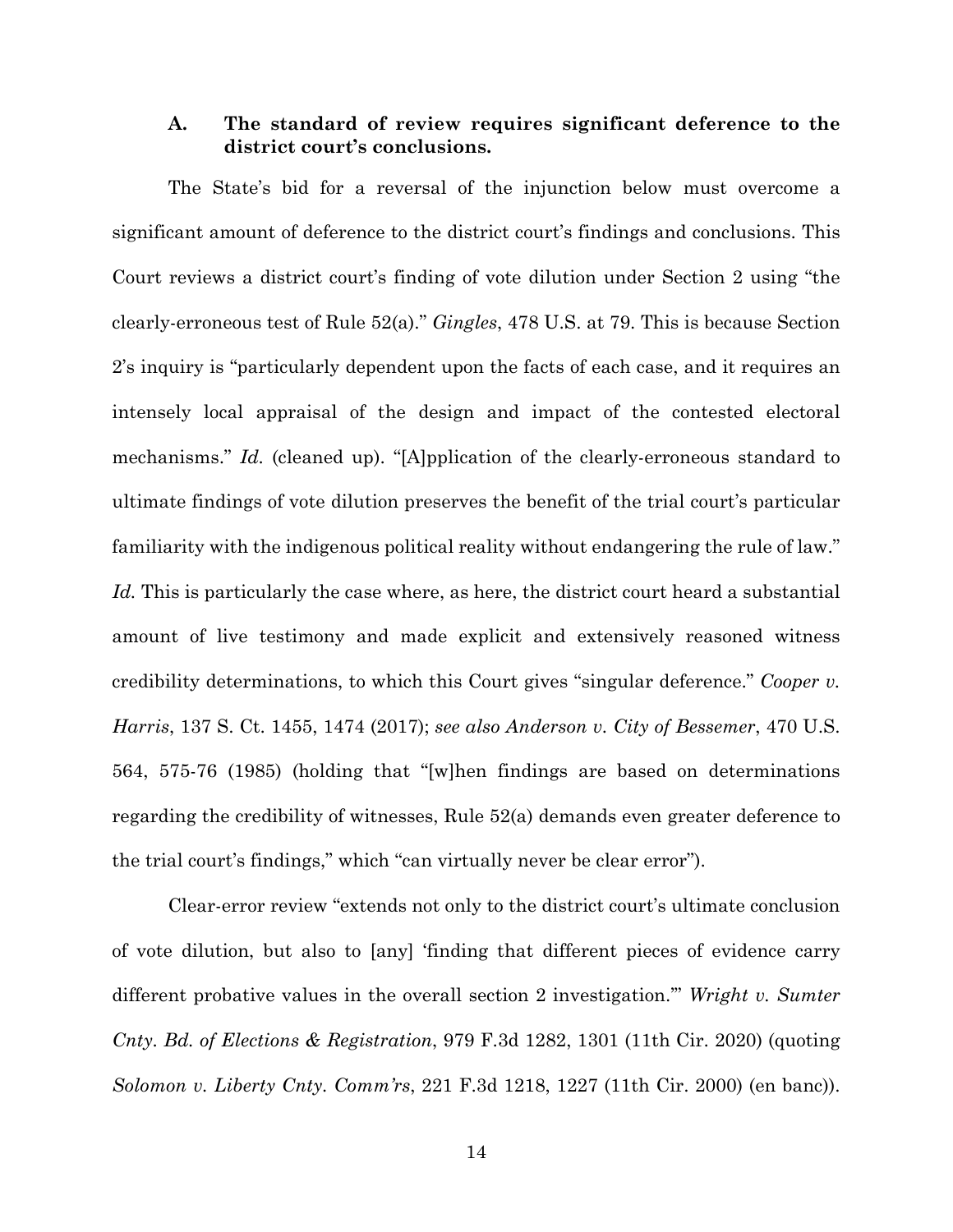This is because the various factors considered in that analysis "will be more or less probative depending upon the facts of the case." *Id.* As a result, this Court "review[s] all of the district court's findings regarding the probative value assigned to each piece of evidence for clear error." *Id.* (internal quotation marks omitted).

Thus, the district court's finding that HB 1 violates Section 2 can be reversed only if, "on the entire evidence," this Court "is left with the definite and firm conviction that a mistake has been committed." *Anderson*, 470 U.S. at 573 (quoting *United States v. U.S. Gypsum Co.*, 333 U.S. 364, 395 (1948)). Reversal is not permitted "simply because it is convinced it would have decided the case differently." *Id.* 

The district court's decision to grant a preliminary injunction, meanwhile, is reviewed only for abuse of discretion. *See Gonzales v. O Centro Espirita Beneficente Umiao do Vegetal*, 546 U.S. 418, 428 (2006). It is not this Court's role, under this standard, to "reweigh[] evidence" or "reconsider[] facts already weighed and considered by the district court." *Cooter & Gell v. Hartmarx Corp.*, 496 U.S. 384, 404 (1990). "This deferential standard follows from [t]he expedited nature of preliminary injunction proceedings, in which judgments . . . about the viability of plaintiff's claims and the balancing of equities and the public interest . . . are the district court's to make." *Jones v. Gov. of Fla*., 950 F.3d 795, 806 (11th Cir. 2020) (emphases added) (internal quotation marks omitted)).

Considering the significant deference owed to the district court in this appeal, Alabama has an extraordinarily high burden to show that it is likely to succeed. Its application falls woefully short.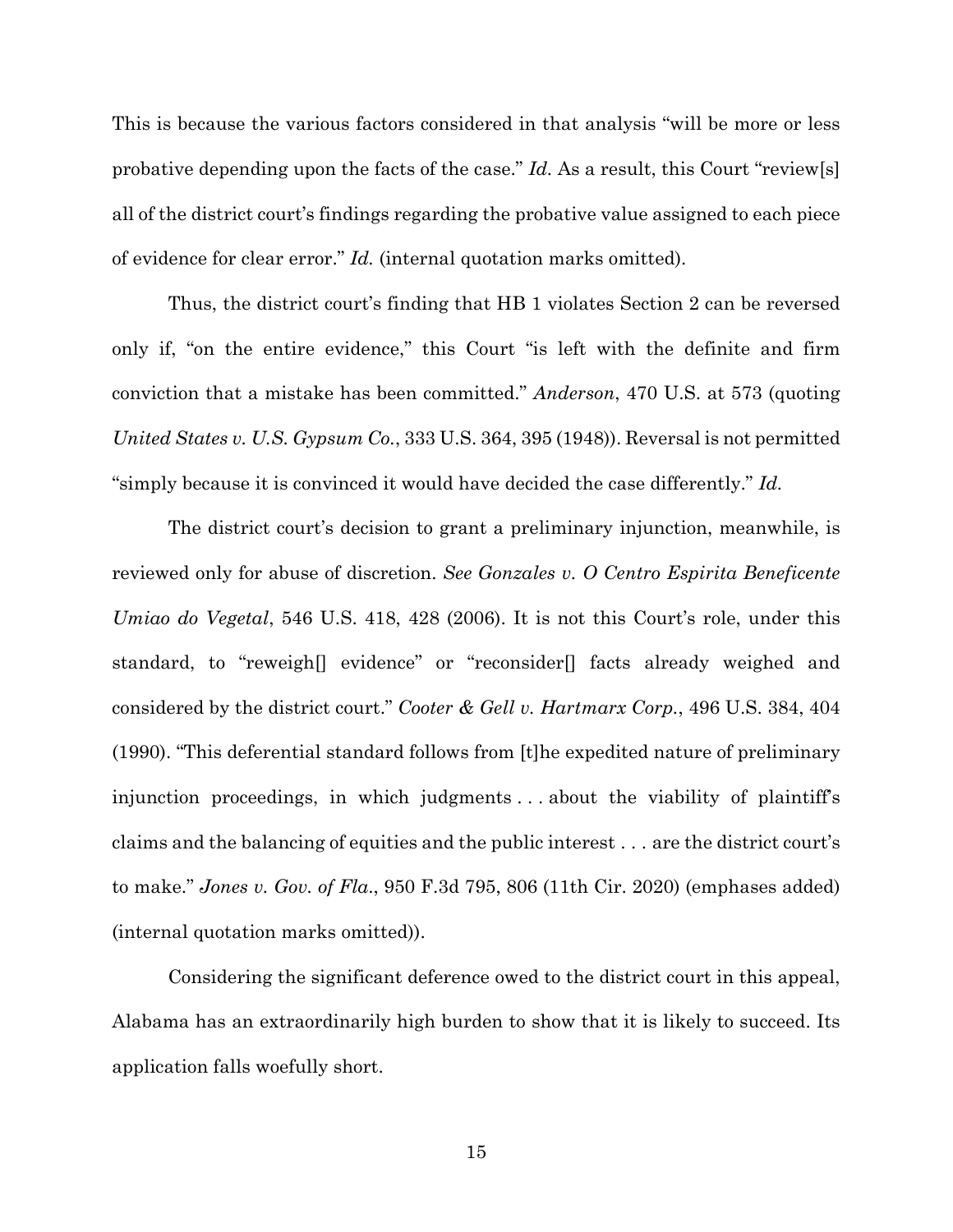## **B. The district court's finding that Plaintiffs satisfied the first**  *Gingles* **precondition was not clearly erroneous.**

Alabama's stay application contests only one issue on the merits—Plaintiffs' satisfaction of the first *Gingles* precondition. But Alabama fails to demonstrate any basis for this Court to find the district court's conclusion on this issue clearly erroneous. Apparently recognizing that the governing precedent, evidentiary record, and detailed findings below compel just one conclusion, Alabama invents a new legal standard altogether. Under Alabama's novel theory, illustrative plans that considered race cannot satisfy the first *Gingles* precondition. Nothing in this Court's case law supports Alabama's theory, which would preclude success under Section 2 regardless of whether an illustrative plan is consistent with traditional districting criteria.3

1. To determine whether an illustrative plan satisfies the first *Gingles* precondition's compactness requirement, courts examine whether the proposed additional majority-minority district is consistent with "traditional districting principles." *LULAC*, 548 U.S. at 433. The district court applied this standard, performing an exhaustive, in-depth analysis of Plaintiffs' illustrative plans alongside each individual traditional redistricting principle. App.156-83. Based on this meticulous analysis, the district court found Plaintiffs satisfied this precondition. *Id.*

Alabama asserts this conclusion was clearly erroneous because Plaintiffs'

<sup>&</sup>lt;sup>3</sup> Alabama's application does not challenge the district court's findings that Plaintiffs satisfied the second and third *Gingles* preconditions. As a result, Plaintiffs do not discuss those issues here.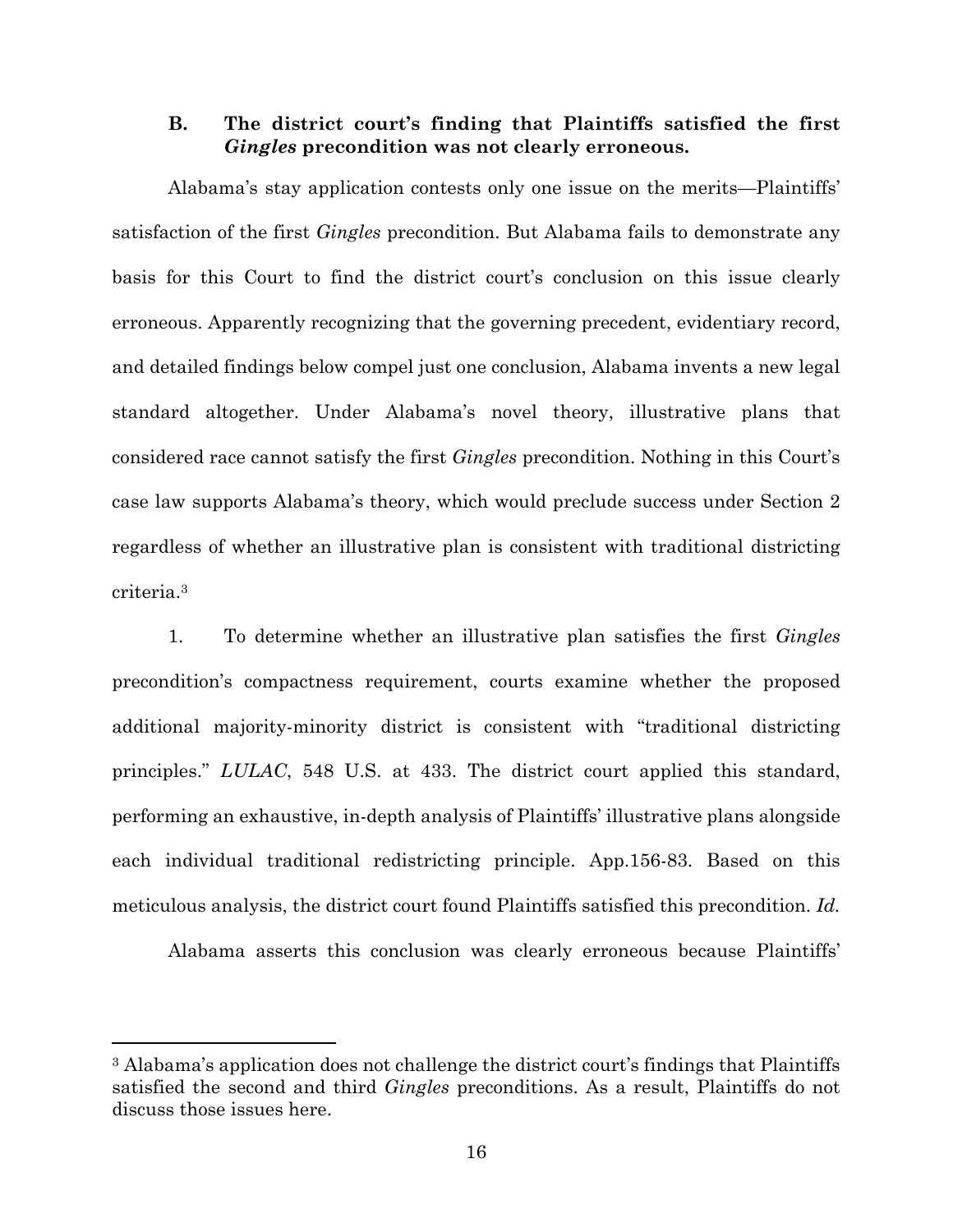experts drew a second majority-Black district "on purpose." Application 20. That position turns the first *Gingles* precondition on its head. Alabama's theory faults Plaintiffs' experts for making the very showing that *Gingles* requires: that it is possible to "creat[e] *more* than the existing number of reasonably compact districts with a sufficiently large minority population to elect candidates of its choice." *LULAC*, 548 U.S. at 430 (quoting *Johnson v. De Grandy*, 512 U.S. 997, 1008 (1994)) (emphasis added); *see also Bartlett v. Strickland*, 556 U.S. 1, 19-20 (2009) ("It remains the rule . . . that a party asserting § 2 liability must show by a preponderance of the evidence that the minority population in the potential election district is greater than 50 percent."). To make that showing, Plaintiffs' experts had to create, on purpose, a reasonably compact, majority-Black district that did not yet exist. This necessarily required some consideration of race. *See Davis v. Chiles*, 139 F.3d 1414, 1426 (11th Cir. 1998) (holding race must be "a factor in [Plaintiffs' experts'] process of designing" illustrative plans because *Gingles* "*require*[*s*] plaintiffs to show that is possible to draw majority-minority voting districts" that do not currently exist). Rejecting Plaintiffs' illustrative plans because their experts intentionally drew majority-Black districts would "penalize [plaintiffs] . . . for attempting to make the very showing that *Gingles* [and its progeny] demand," making it "impossible, as a matter of law, for any plaintiff to bring a successful Section Two action." *Id.* at 1425.

Doubling down on this theory, Alabama invents out of whole cloth a specific set of steps it asserts Section 2 plaintiffs' expert must take in drawing an illustrative plan. First, according to Alabama, the expert must draw the plan using race-neutral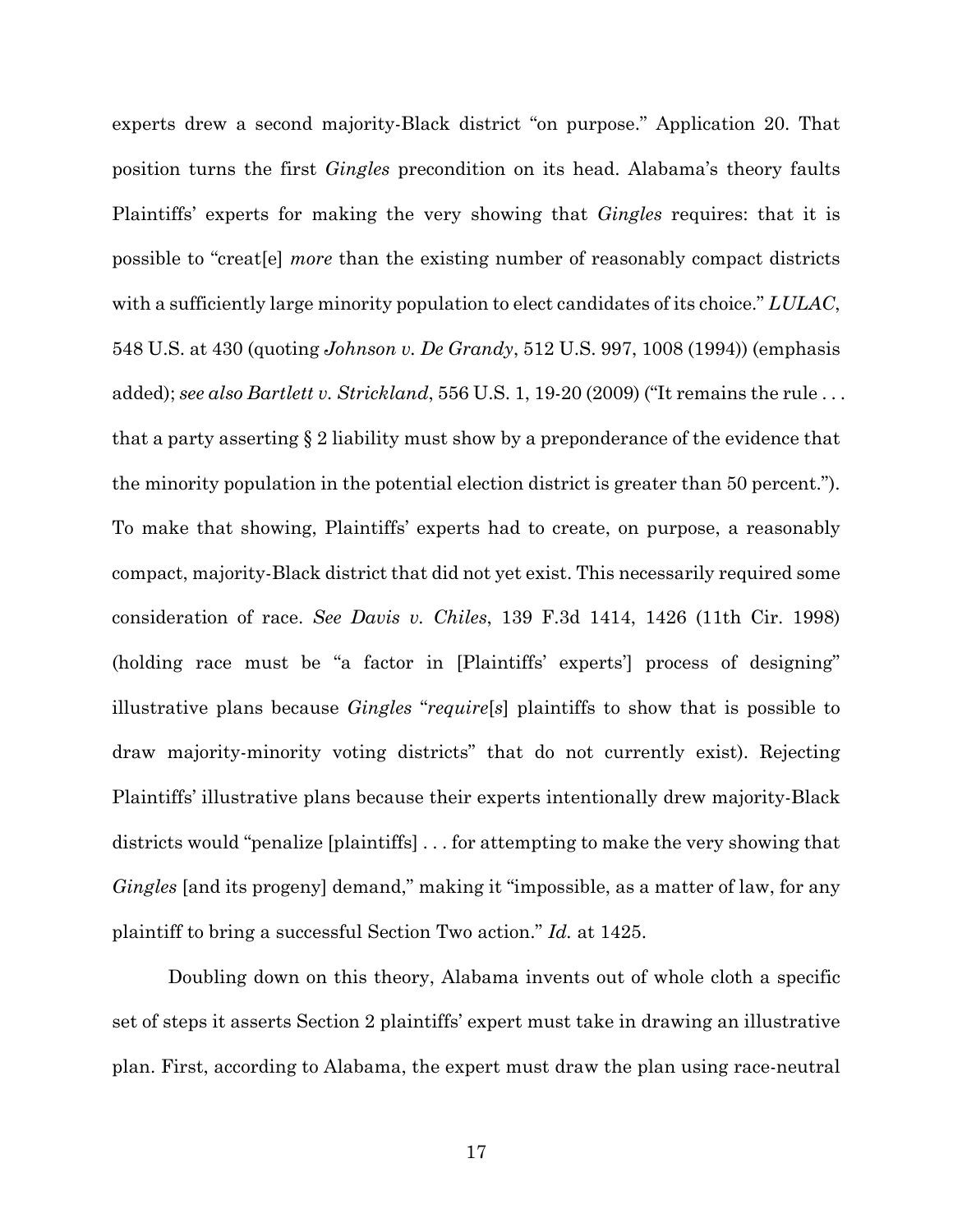redistricting criteria, and "only then may the [expert] assess whether the employment of traditional redistricting criteria *has resulted* in 'reasonably configured' majorityminority districts that the State failed to create." Application 22 (emphasis added); *id*. at 23 (faulting Plaintiffs' experts for failing to take these specific steps). This rigid requirement contravenes this Court's repeated instruction "that the *Gingles* requirements 'cannot be applied mechanically.'" *Bartlett*, 556 U.S. at 15 (quoting *Voinovich v. Quilter*, 507 U.S. 146, 158 (1993)). Not one of "[t]his Court's precedents" sets forth such a requirement as Alabama claims, Application 22, and certainly not the cases Alabama cites. The portion of *LULAC* Alabama cites, for example, speaks only of the requirement that a court not assume members of the same minority group share the same "characteristics, needs, and interests." 548 U.S. at 434. The district court below made no such assumption here. Plaintiffs offered substantial evidence discussed at length by the district court—showing that members of the Black communities connected in CD 2 in the illustrative plans have much in common. App.73, 89, 100-01, 164-71; *see also id.* at 177 ("Defendants are swinging at a straw man."). The State can point to nothing in *LULAC* that prescribes a specific method of drawing illustrative plans under Section 2. Nor does its newfound theory of the first *Gingles* precondition find any support in the remaining cases it cites, all of which involve racial gerrymandering claims, not Section 2 claims. Application 22*.*4

The first *Gingles* precondition does not require Plaintiffs' experts to blindly

<sup>4</sup> Argument Section I.C, below, explains why those decisions do not support Alabama's assertion that Plaintiffs' illustrative plans are racial gerrymanders.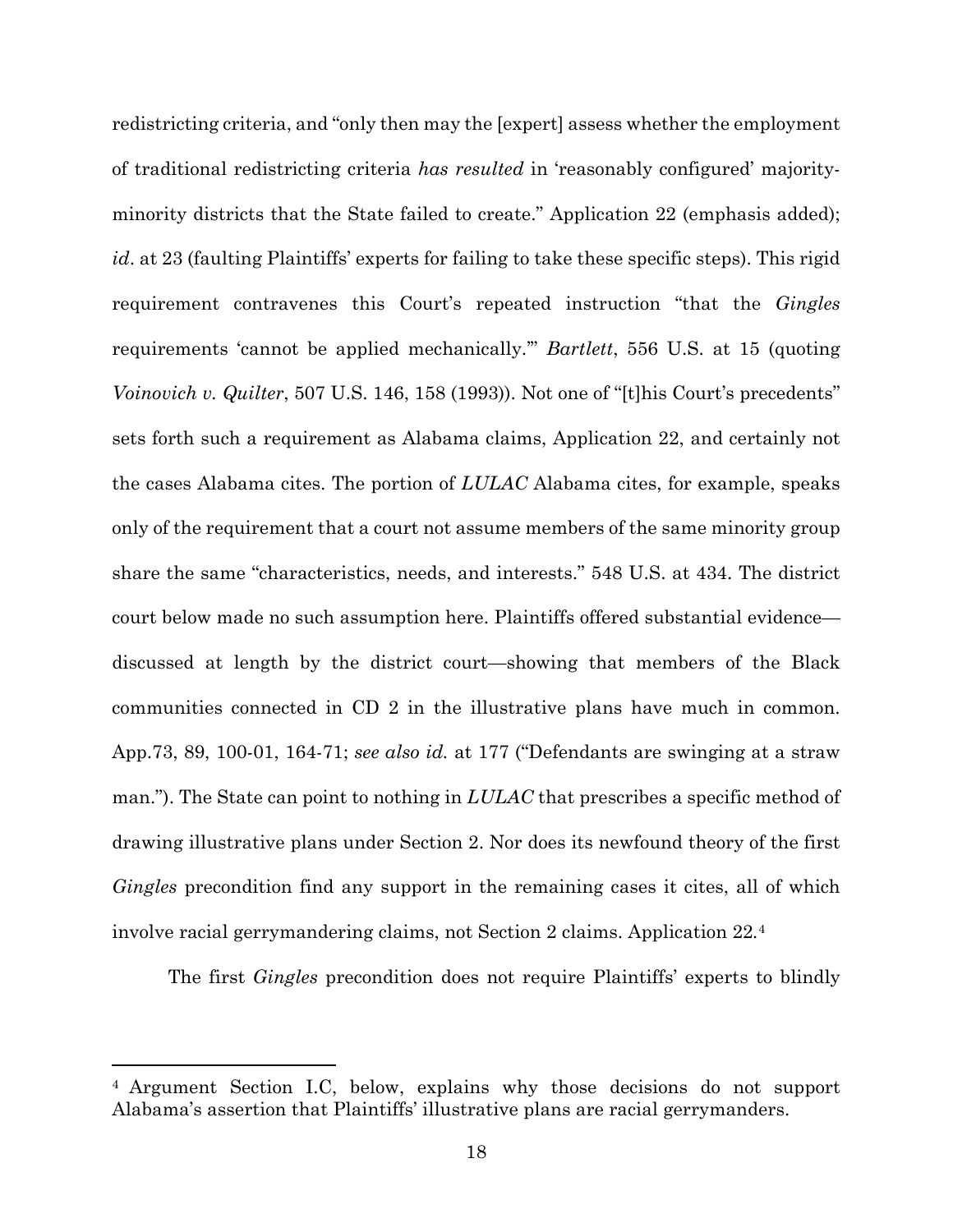stumble around Alabama's map, hoping they might just happen to run into a new majority-Black district. All it requires is a showing that one can create an additional majority-Black congressional district in Alabama that "take[s] into account traditional districting principles." *LULAC*, 548 U.S. at 433 (internal quotation marks omitted); *see also Davis*, 139 F.3d at 1425 (requiring plaintiff to show "it would be possible to design [a majority-minority] electoral district, consistent with traditional districting principles").5

 The same applies to Alabama's repeated citation to Dr. Duchin's statement that she considered it "non-negotiable" to include two majority-Black districts in her illustrative plans, Application 1, 2, 13, 22, 27, 35, and that she did not happen to draw two majority-Black districts "by accident," *id.* at 23, 26. Those statements are unremarkable given her task: to determine whether it was possible to create a second majority-Black district consistent with traditional redistricting principles. Surely it would have made no sense, in answering that question, for Dr. Duchin to consider plans that did *not* contain two majority-Black districts.

Alabama mischaracterizes the district court's decision by claiming that it found Plaintiffs' illustrative plans "'prioritiz[ed] race' over traditional race-neutral

<sup>5</sup> Notwithstanding its initial insistence that the problem is that Plaintiffs' experts drew illustrative plans with two majority-Black districts "on purpose," Application 22, Alabama later argues that it is not the experts' "subjective intent" that determines satisfaction of the first *Gingles* precondition, but instead the illustrative plans' "objective" consistency with "race-neutral criteria." Application 26. If that is true, however, it is unclear what Alabama's quarrel is with the district court, which extensively analyzed that issue and concluded that Plaintiffs' illustrative plans were entirely consistent with traditional redistricting principles.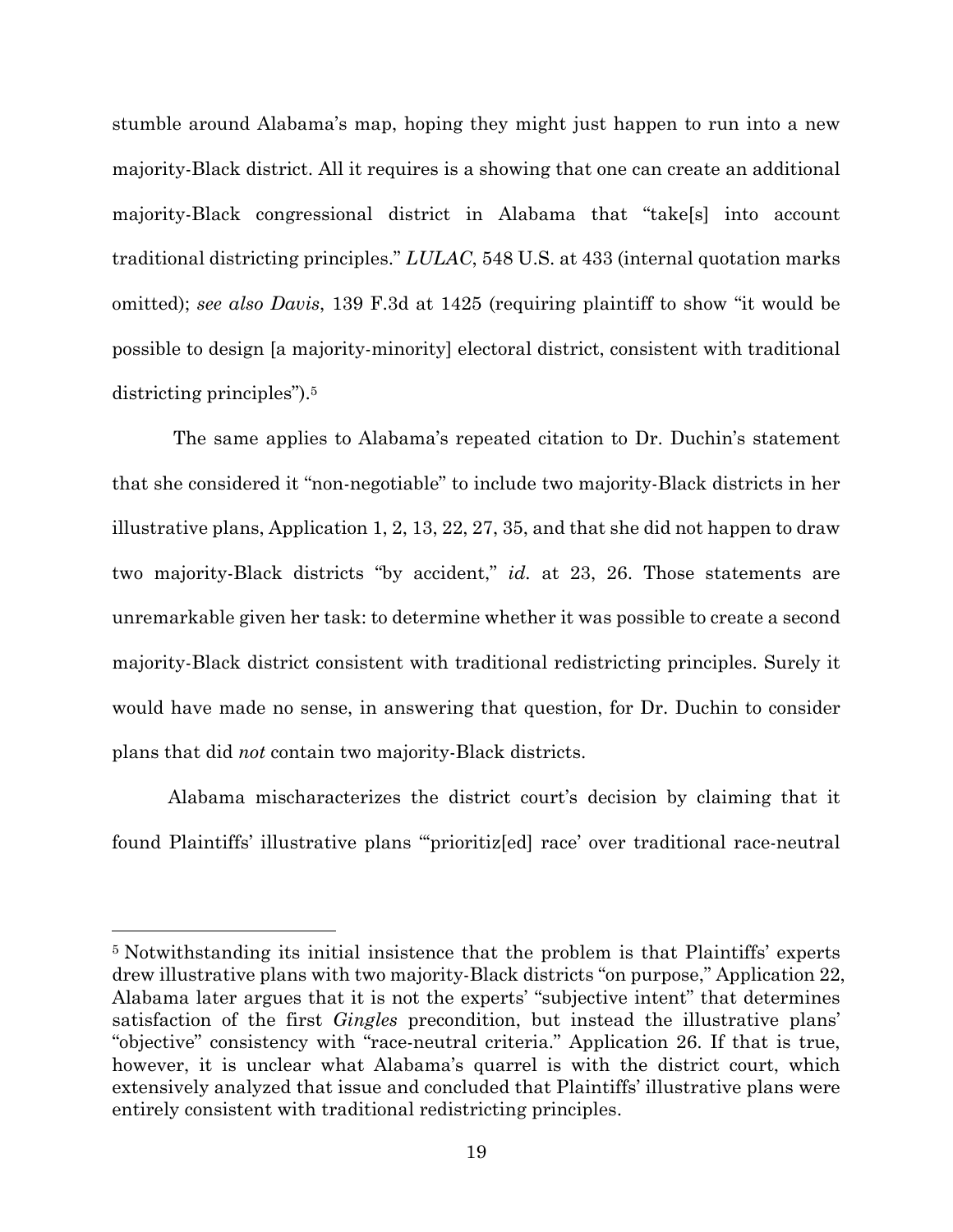principles." *E.g.*, Application 1 (quoting App.213-14). The court found precisely the opposite. In the very pages Alabama cites, the court stated that Plaintiffs' experts did *not* "prioritize<sup>[]</sup> race above everything else." App. 214. In fact, as the court explained, Plaintiffs' illustrative plans would have looked quite different had their experts allowed race to predominate. App.96-97, 214. Alabama misunderstands the meaning of this fact by characterizing it as an assertion that Plaintiffs' illustrative plans "could have been [worse]." Application 28. But that is not what the district court's order says. Rather, it found that Plaintiffs' experts made their individual line-drawing decisions not by subordinating traditional redistricting principles to race, but instead by taking race-neutral principles into account, resulting in, for example, minimization of county and municipality splits, increased compactness, and ensuring contiguity. *See* Tr. 442:9-12, 524:5-16. Mr. Cooper explained, for example, that the only time he split census blocks was to achieve zero population deviation, not to achieve a race-based goal. Tr. 525:3-11. Indeed, Alabama's own expert, Mr. Bryan, admitted he could not point to a *single* "line drawing decision[]" made by Mr. Cooper that appeared to be based on race. Tr. 975:21-25.

Plaintiffs' experts did precisely what the first *Gingles* precondition requires: determine whether it is possible to draw a second majority-Black congressional district in Alabama that is consistent with traditional redistricting principles. After engaging in that specific inquiry, they independently reached the conclusion that such a district was possible, and they offered 11 different examples of how that can be done. As explained next, Alabama identifies no basis to conclude that the district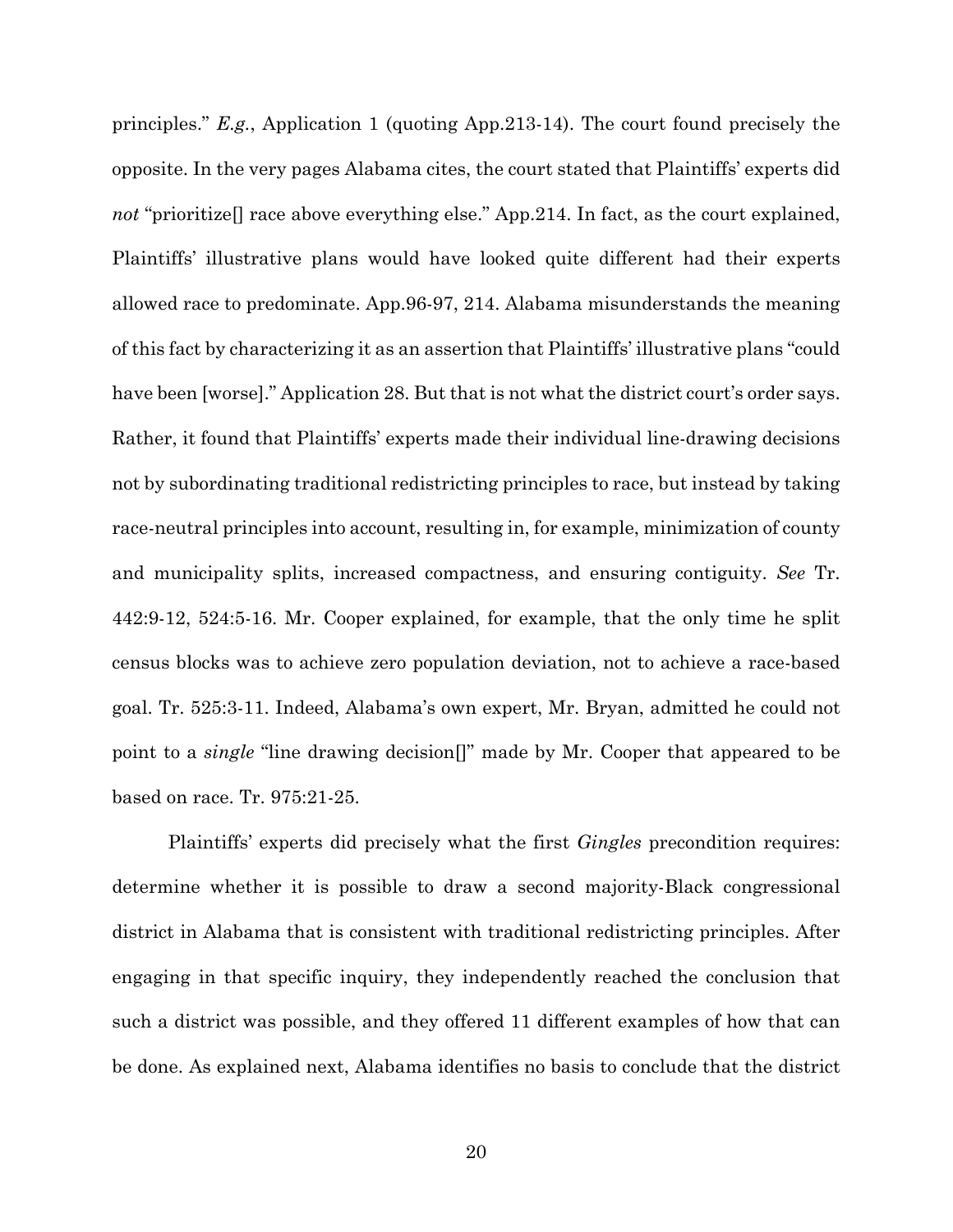court clearly erred in crediting those experts' opinions.

2. Despite proclaiming that Plaintiffs' illustrative plans "subvert . . . traditional principles to race," Application 25, Alabama offers no reason to question a *single one* of the district court's findings relating to any of those principles. It provides no basis for questioning the district court's conclusions as to district compactness, App.166-68, 162; population equality, App.171; contiguity, App.172; maintenance of political subdivisions, App.172-73; respect for communities of interest, App.173-80; incumbency, App.180-81; or core retention, App.181-82. Instead, it relies on one piece of evidence—results of computer-simulated plans generated for a different purpose that account for only some traditional redistricting principles—claiming those results disprove Plaintiffs' entire case. Application 2.

Alabama badly oversells what those simulations show. No expert suggested that the simulation analyses demonstrated it is "impossible" to draw an additional majority-Black district "consistent with traditional, race-neutral redistricting principles." Application 26. In fact, they said the opposite: Dr. Duchin, who in a past publication performed one of the simulation sets on which Alabama so heavily relies, testified that despite those results it was "certainly possible" to randomly generate a plan with two majority-Black districts using exclusively non-racial considerations. Tr.685:2-10. Moreover, those simulations were based on outdated data from 2010, which do not take into account the significant population growth among the Black population in the last decade. More importantly, as the district court explained, Alabama's "inference is a bridge too far: although the simulation results suggest that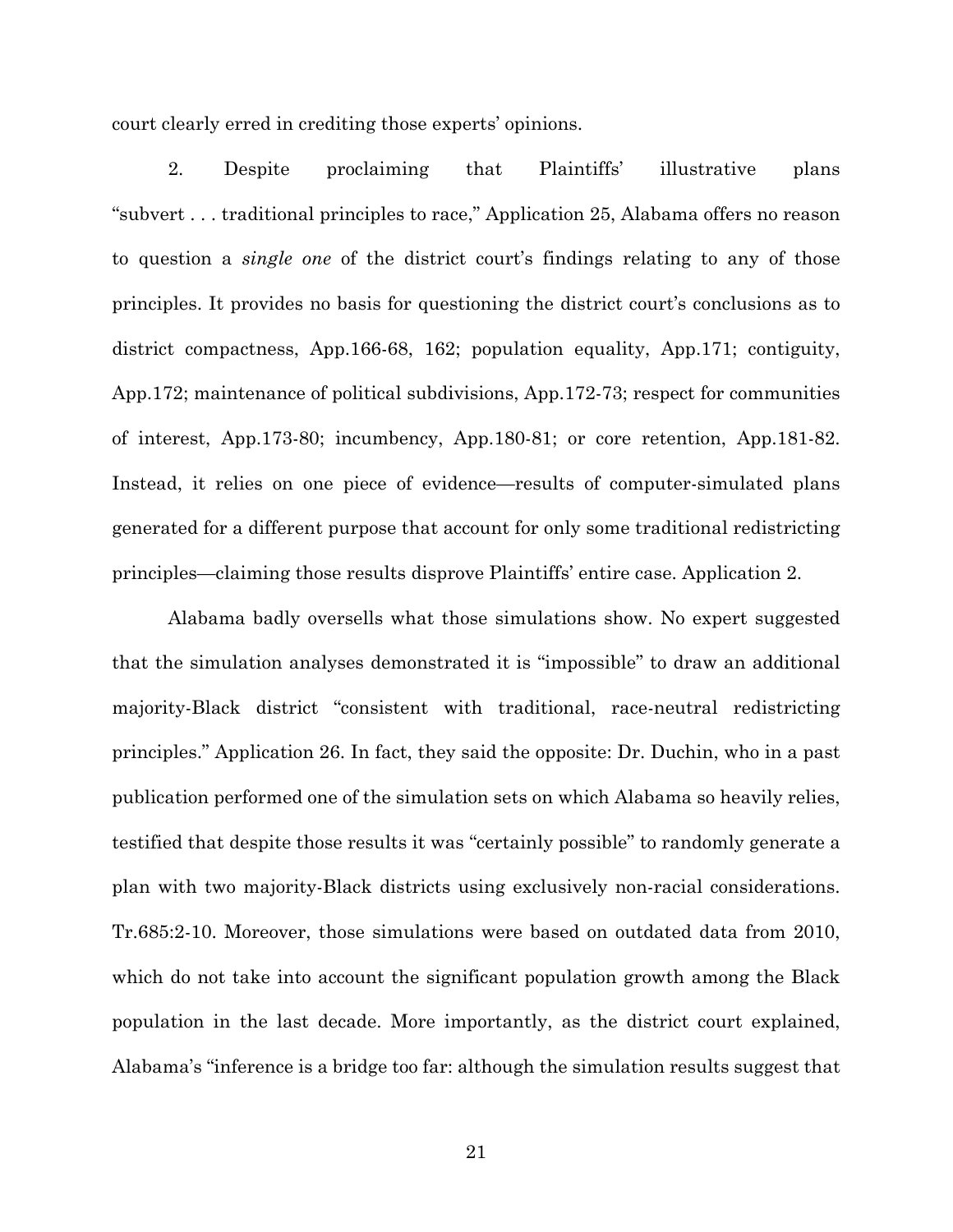*some awareness* of race likely is required to draw two majority-Black districts, they do not establish that race must predominate to achieve that result." App.255 (emphasis added). This obvious fact—that Plaintiffs' experts paid attention to race when drawing a second majority-Black district—is far from "stunning." Application 25. And it surely does not defeat Plaintiffs' Section 2 claim. *Davis*, 139 F.3d at 1425- 26 (the first *Gingles* precondition "require[s]" some consideration of race). Nor, as discussed further below, *infra* Argument Section I.C, does it trigger any heightened scrutiny under the Equal Protection Clause. *Bush v. Vera*, 517 U.S. 952, 958 (1996) ("Strict scrutiny does not apply . . . to all cases of intentional creation of majorityminority districts."). At bottom, the separate, simulated plans tell us nothing about whether *Plaintiffs' illustrative plans* respect traditional redistricting principles, which is the analysis in which the district court properly engaged, and which Alabama offers no reason to question. *LULAC*, 548 U.S. at 429 (explaining that the *Gingles* analysis should be performed by "[c]onsidering the district [at issue] in isolation"); *id.* at 504 (explaining the "inquiry under § 2" focuses "on the district lines") (Roberts, C.J., concurring).

Alabama's reliance on the simulated plans is misplaced for another reason: the simulations did not take into account all of Alabama's redistricting guidelines or the traditional redistricting principles Plaintiffs' experts balanced in drawing their plans. Alabama admitted that Dr. Duchin's simulation set looked to "only a few traditional non-racial districting criteria." ECF No. 103 at 2. Likewise, Dr. Imai's simulation set excluded several relevant redistricting principles, including near-zero population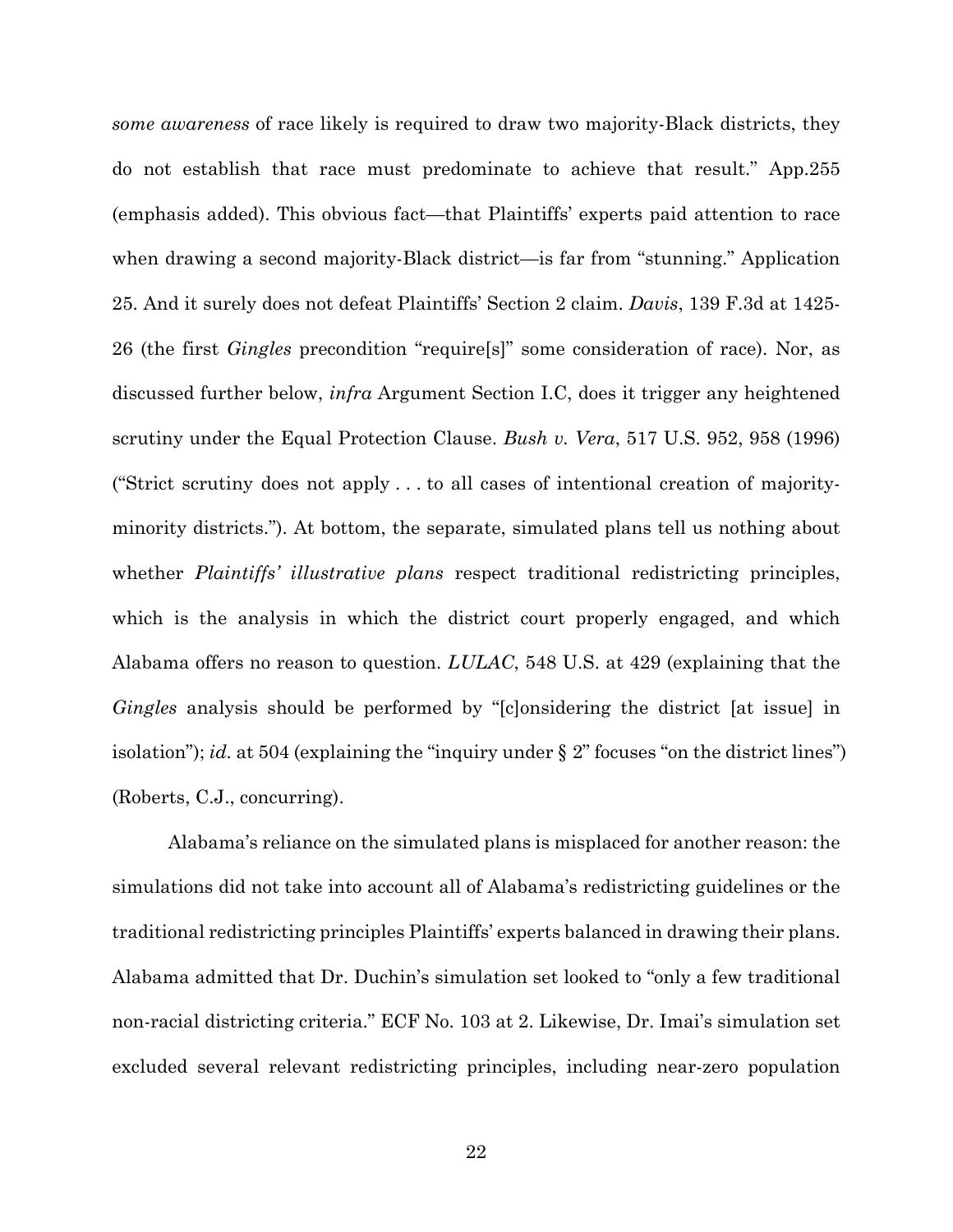deviation, respect for communities of interest, and non-dilution of minority voting rights—all of which Mr. Cooper and Dr. Duchin considered and balanced in their illustrative plans. *Milligan v. Merrill*, No. 2:21-cv-1530-AMM (N.D. Ala.), ECF No. 68-4 at 7. Thus, in arguing that the simulations prove race predominated in Plaintiffs' illustrative plans, Alabama compares apples to oranges.

Indeed, the simulations Alabama points to failed to factor in the most contested redistricting principle in this case: respect for communities of interest. That principle "was fervently disputed during the preliminary injunction hearing, and all parties devoted significant time and argument to it." App.173. Alabama's expert agreed that the Black Belt is a community of interest, Tr. 1064:1-3, and Plaintiffs' illustrative plans actively sought to reduce its fragmentation. But the simulations on which Alabama so heavily relies did not account for communities of interest at all. Ultimately, the State's emphasis on simulations offered by a different party for a different claim based on different principles demonstrates just how far afield Alabama strays from the actual record in this case. Whatever concerns Alabama has about the simulated plans have no bearing on whether *Plaintiffs' illustrative plans* were drawn consistent with traditional redistricting principles.

Alabama's assertion that the district court's application of the first *Gingles* precondition would make it a "meaningless test that can always be satisfied" is simply false. Application 27. To meet the first precondition, it must be possible to draw an additional majority-Black district consistent with traditional redistricting principles. Often that will not be possible—no matter how hard one tries—because the minority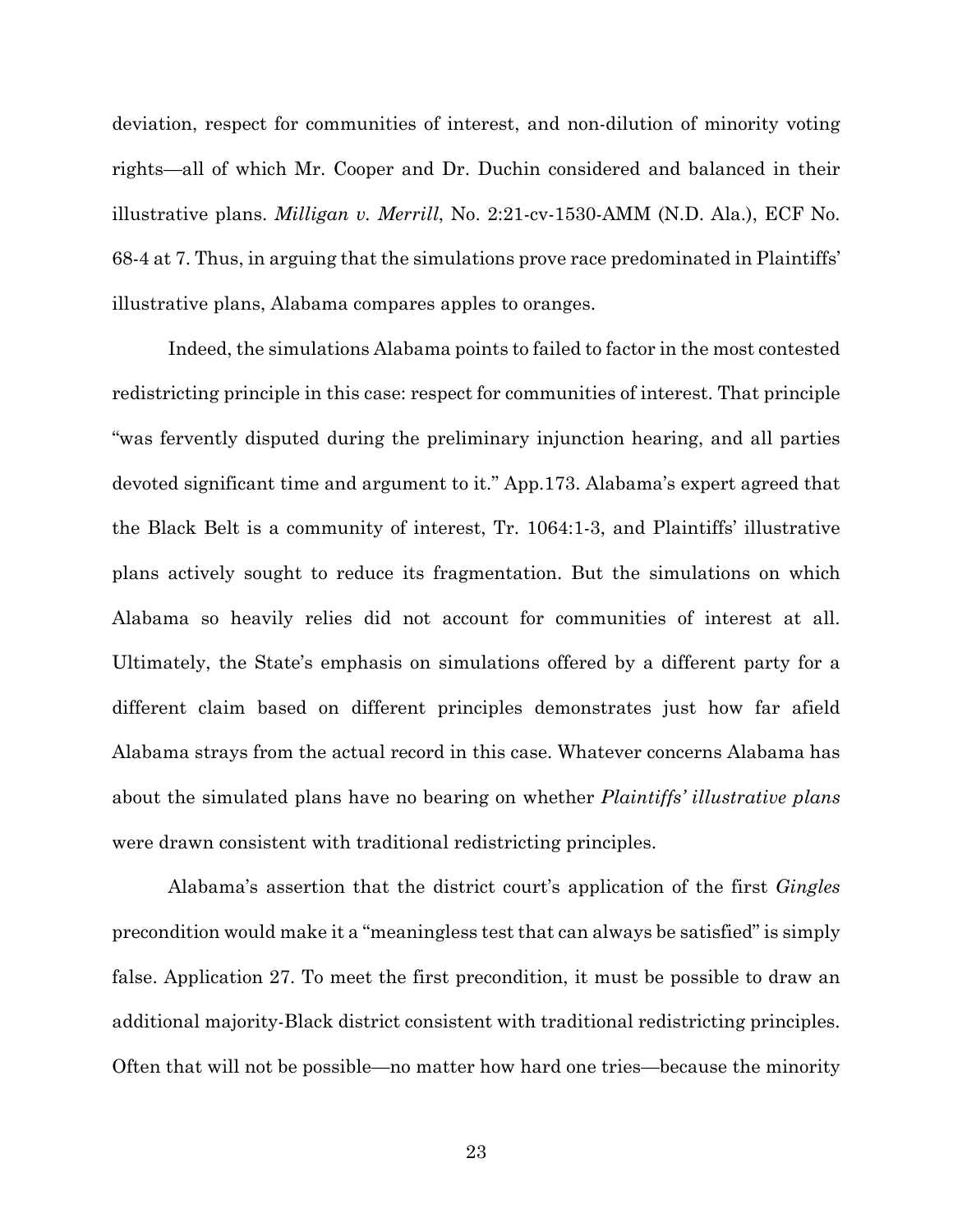group is simply too small or dispersed. And even where a district can be drawn, it will often not be possible to draw one that complies with traditional principles. In *LULAC*, for example, this Court applied this standard to find that Texas could *not* satisfy the first *Gingles* precondition in its creation of District 25 in 2003. 548 U.S. at 429-35. Crucially, that holding was *not* based on Texas's intentional creation of a majorityminority district, as Alabama would have it; instead, it was based on the district's subordination of *specific traditional redistricting principles*, most glaringly respect for communities of interest, in an effort to cobble together a majority-Latino district in the absence of a sufficiently large and compact population. *Id.* at 433-35. District 25 brought together two "farflung" communities with "divergent needs and interests, owing to differences in socio-economic status, education, employment, health, and other characteristics." *Id.* at 424 (internal quotation marks omitted). It is this sort of redistricting principle-specific analysis that informs satisfaction of the first *Gingles* precondition. And that is precisely what the district court did here.

To be sure, the evidence in this case is nothing like *LULAC*. Plaintiffs offered substantial evidence that the Black residents who would live in CD 2 under their illustrative plans share many of the same political interests and needs due to significant challenges they jointly face in terms of poverty, education, employment, health and access to quality health care, transportation, and other issues. App. 73, 89, 100-01, 164-71. Indeed, Alabama's own expert agreed that the Black Belt is a community of interest. App.112-13. Thus, this case is not an instance where a district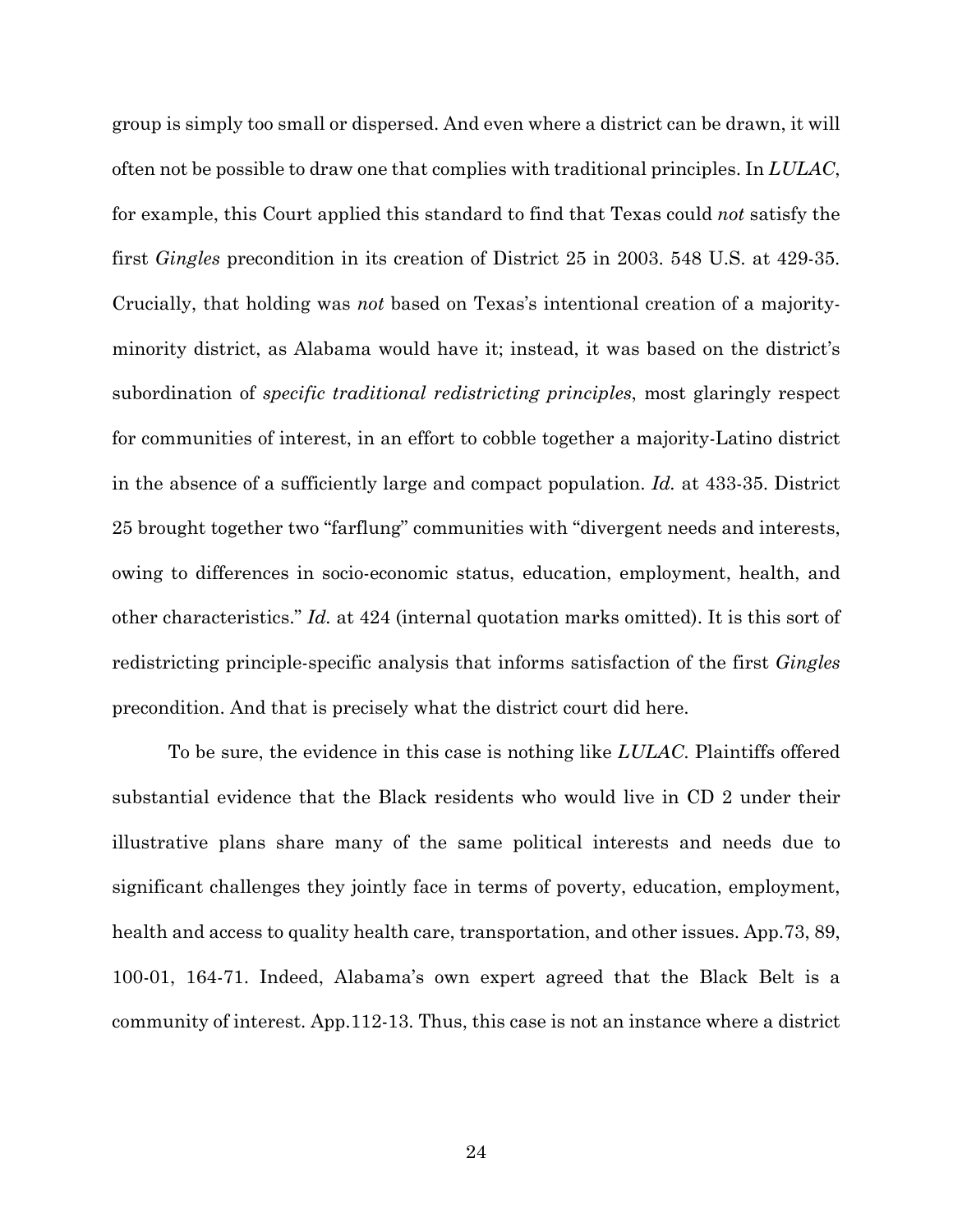has joined together minority groups with "disparate needs and interests," *LULAC*, 548 U.S. at 435; it is precisely the opposite.

To the extent Alabama complains that CD 2 in the illustrative plans is simply too large, Application 34 (noting that CD 2 in some of Plaintiffs' illustrative plans stretches "from Mobile to the Georgia border"), *LULAC* again is instructive. There, the Court was careful to note that it was the "geographical distance separating" the two minority communities "*coupled with* the disparate needs and interests of these populations—*not either factor alone*—" that "render[ed] District 25 noncompact." *LULAC*, 548 U.S. at 435 (emphases added). Because Plaintiffs proved that the minority communities within their proposed CD 2 have very similar interests and needs, the geographic size of that proposed district is not a sufficient basis to render them non-compact under *Gingles*.6

For the same reasons, the mere fact that Plaintiffs' illustrative plans split Mobile County does not—as Alabama contends without any explanation, Application 33—mean they are inconsistent with traditional redistricting principles. If that were true, Alabama's SBOE plan, which was governed by the same guidelines as HB 1 and splits Mobile County, would be invalid. Particularly where HB 1 splits several other counties—including most notably Jefferson and Montgomery Counties—Alabama offers no reason to believe *Mobile* County is uniquely sacrosanct. To the extent Alabama suggests that splitting Mobile County is inconsistent with the principle of

<sup>6</sup> If the mere length or width of districts could doom a plan, HB 1's own districts—in particular, CD 4, which "spans the width of the state," Tr. 1716:6-13—would fail Alabama's own test.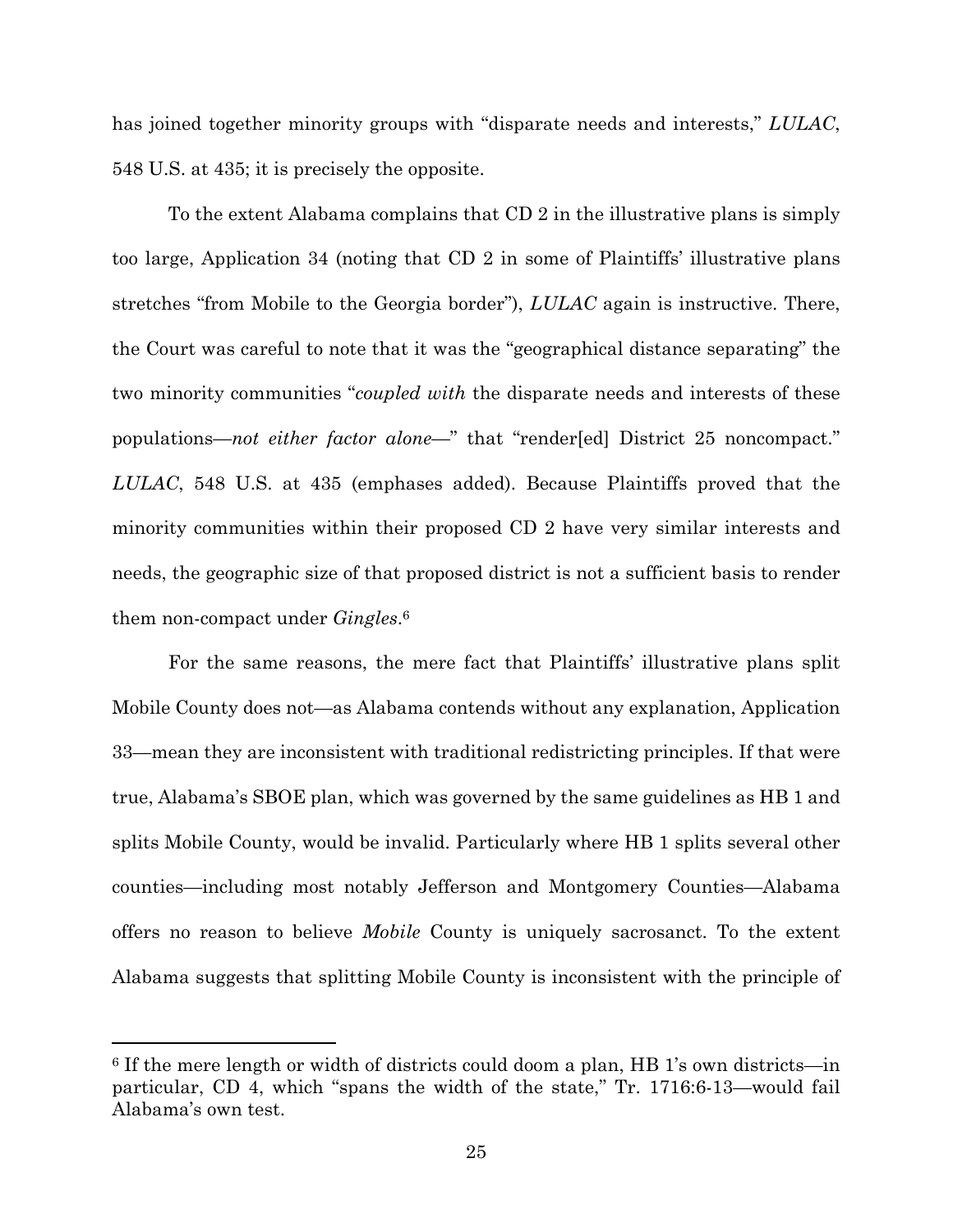respecting communities of interest, that issue was extensively analyzed by the district court, which ultimately concluded that those living in CD 2 under the illustrative plans share communities of interest. App.173-82.

There is also no basis for Alabama's claim that the district court's routine application of the first *Gingles* precondition is somehow "unadministrable." Application 27. The premise of this claim is Alabama's incorrect assertion that the district court concluded Plaintiffs' experts prioritized race over all other redistricting principles, which has been thoroughly refuted by the record and findings below. Once that assertion is disposed of, all that is left to this argument is a complaint that *Gingles*'s holistic standard for determining compactness is harder to predict than a bright-line rule. But *Gingles* is the governing standard, and courts have been applying it successfully for decades. *Cf. Vera*, 517 U.S. at 984 (rejecting same concern about the Court's racial gerrymandering doctrine).7

Ultimately, after reviewing Mr. Cooper's and Dr. Duchin's live testimony, three judges hailing from three different courts spoke with one voice in concluding that those experts "carefully studied the Legislature's redistricting guidelines, considered many traditional redistricting principles, made careful decisions about

<sup>7</sup> Alabama does not seriously challenge the district court's findings on the Senate Factors or its ultimate conclusion that, under the "totality of circumstances," HB 1 dilutes Black voting strength by giving Black voters an unequal "opportunity . . . to elect representatives of their choice." 52 U.S.C. §10301(b); *see* Application 29-30. Instead, it simply repackages the same incorrect argument discussed above, asserting that because race must be "prioritized" over "other criteria" to draw a second majority-Black district, the political process must be "equally open" for Black voters. Application 30 (quoting 52 U.S.C. §10301(b)). For the reasons already discussed, that assertion finds no basis in the evidentiary record.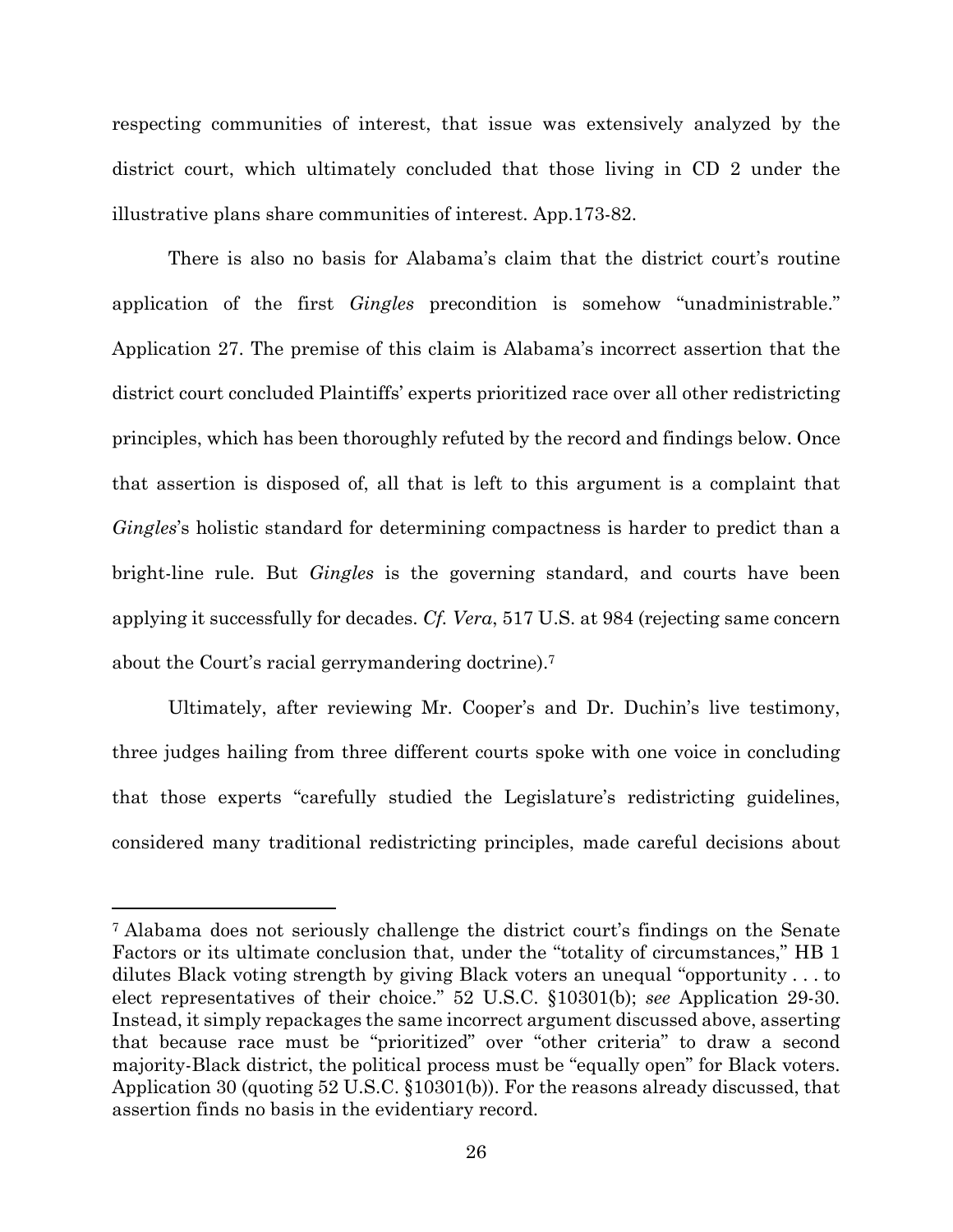how to prioritize particular principles when circumstances forced tradeoffs, and illustrated what different remedial plans might look like if the principles were prioritized in a different order." App.182. In challenging the district court's findings as to the first *Gingles* precondition, all Alabama offers is the "attention-grabbing but unsupported claim[]" that the experts allowed race to subordinate all other principles. App.264. The only way to arrive at this conclusion is to wholly disregard, as Alabama does, the substantial evidence and extensive findings below. Far from demonstrating a likelihood that this Court would reverse this unanimous conclusion below, Alabama has indicated the opposite.

## **C. The Equal Protection Clause poses no bar to Plaintiffs' Section 2 claim.**

Alabama's assertion that the district court's routine application of *Gingles* provokes constitutional concerns finds no basis in the record or in this Court's precedents. Because nothing in the record indicates that race predominated in the creation of Plaintiffs' illustrative plans, no heightened scrutiny would be applied to their implementation. But even if race did predominate, compliance with Section 2's anti-vote dilution requirement satisfies strict scrutiny in this case.

1. As an initial matter, Alabama misconstrues the constitutional avoidance doctrine, which cannot be applied to the district court's conclusion that HB 1 violates Section 2. "Spotting a constitutional issue does not give a court the authority to rewrite a statute as it pleases." *Jennings v. Rodriguez*, 138 S. Ct. 830, 843 (2018). Rather, the constitutional avoidance doctrine applies only when a court is presented with "competing *plausible* interpretations of a statutory text." *Id.*

27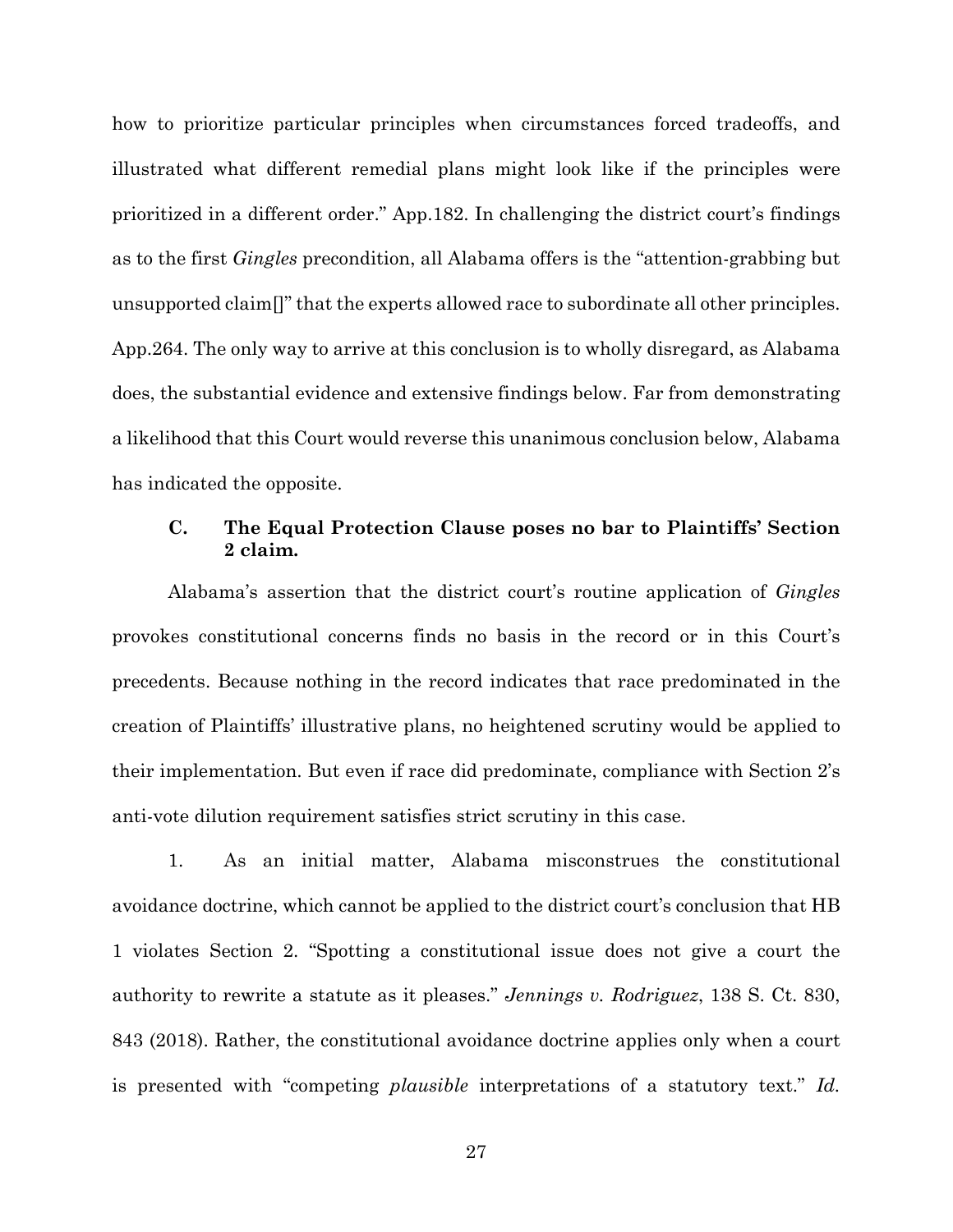(quoting *Clark v. Martinez*, 543 U.S. 371, 381 (2005)). If one of those plausible interpretations provokes constitutional inquiry, the court should choose the other interpretation under "the reasonable presumption that Congress did not intend the alternative which raises serious constitutional doubts." *Clark*, 543 U.S. at 381. But not once during the proceedings below did Alabama identify a "plausible interpretation" of Section 2 that it wanted the district court to adopt to avoid a constitutional inquiry, except for the mere conclusion that Plaintiffs cannot satisfy the first *Gingles* precondition in this specific case. That is not an interpretation of Section 2; it is an application of it.

Alabama has apparently now decided it wanted the district court to interpret Section 2 to not apply to "single-member district[]" plans. Application 30. But that assertion finds no support in Section 2's text and is plainly contrary to decades-settled precedent. *See LULAC*, 548 U.S. at 424-43 (holding single-member districting plan violated Section 2); *Growe v. Emison*, 507 U.S. 25, 40-41 (1993) (holding the *Gingles* analysis applies in Section 2 challenges to single-member district plans); *Voinovich*, 507 U.S. at 157-58 ("In *Growe*, . . . we held that the *Gingles* preconditions apply in challenges to single-member as well as multimember districts."). Alabama offers no explanation as to why it would be "plausible" to read Section 2 to apply, for example, to multi-member districts, but not single-member districts. *Jennings*, 138 S. Ct. at 843. Without a plausible alternative interpretation of Section 2 distinguishable from the district court's, the constitutional avoidance doctrine cannot apply. Alabama cannot use this doctrine to preclude routine application of *Gingles* simply by waiving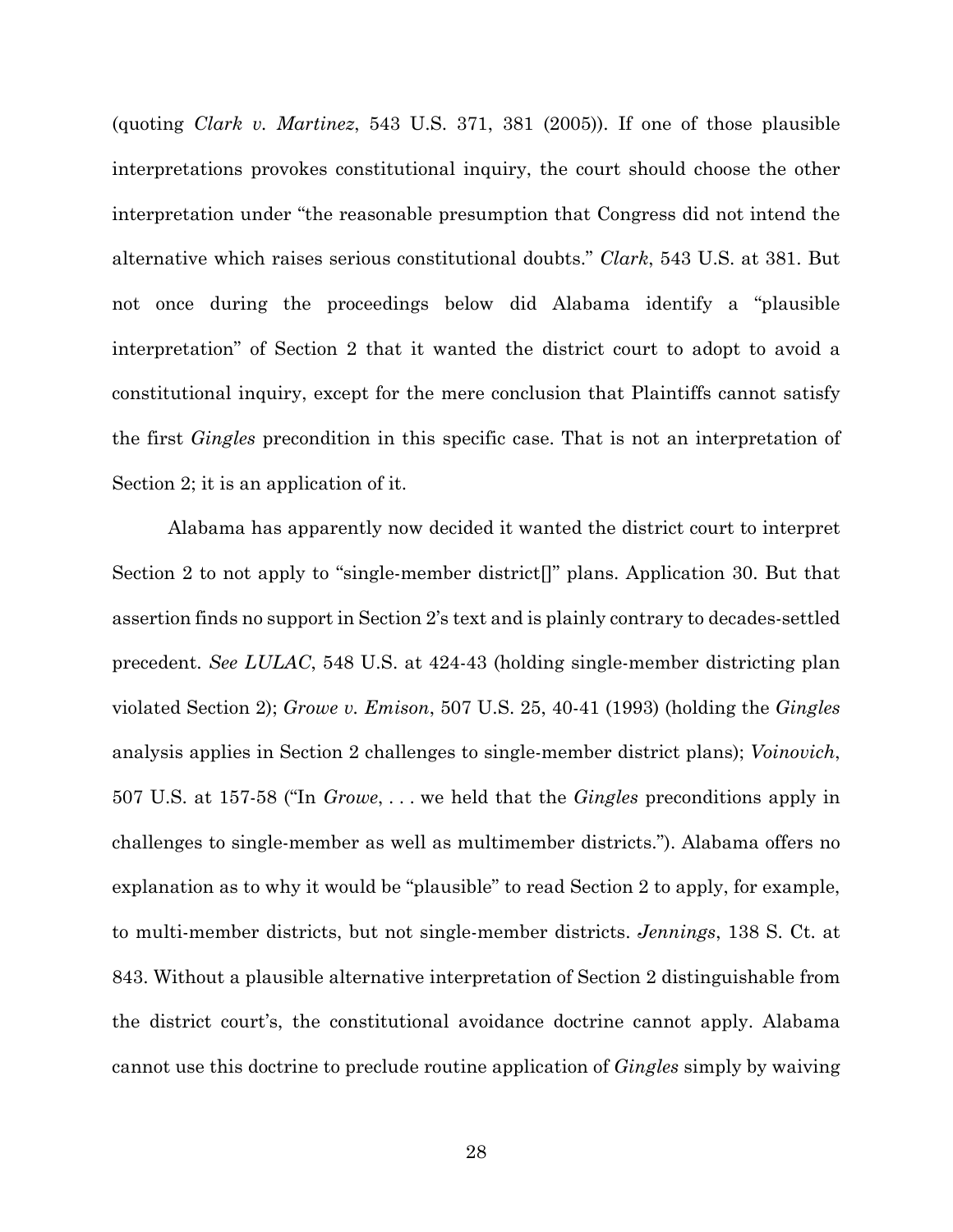the Fourteenth Amendment in the air and proclaiming that doing so presents "serious constitutional questions." Application 30. "That is not how the canon of constitutional avoidance works." *Jennings*, 138 S. Ct. at 843.

2. Even if the constitutional avoidance doctrine could apply the way Alabama wishes, Alabama offers no convincing reason why this run-of-the-mill Section 2 case provokes constitutional concerns. Alabama's basic theory is as follows: the district court cannot, consistent with the Fourteenth Amendment, implement any of Plaintiffs' illustrative plans because the experts that drew them were conscious of race when they were determining whether it is possible to draw a second majority-Black district consistent with traditional redistricting principles. But this Court has "emphasized[ that] the decision to create a majority-minority district [is not] objectionable in and of itself." *Vera*, 517 U.S. at 962; *see also id.* at 958 (strict scrutiny does not "apply to all cases of intentional creation of majority-minority districts"); *Easley v. Cromartie*, 532 U.S. 234, 241 (2001) (for strict scrutiny to apply, one must show more than the fact that race was "*a* motivation for the drawing of a majorityminority district"); *Shaw v. Hunt* (*Shaw II*), 517 U.S. 899, 905 (1996) (a mapdrawer "may be conscious of the voters' races without using race as a basis for assigning voters to districts"); *Shaw v. Reno* (*Shaw I*), 509 U.S. 630, 642 (1993) ("[R]aceconscious redistricting is not always unconstitutional."). Indeed, even when Texas conceded in *Vera* that "it was committed from the outset to creating majority-minority districts," this Court explained that such intent was not "independently sufficient to require strict scrutiny." *Vera*, 517 U.S. at 953.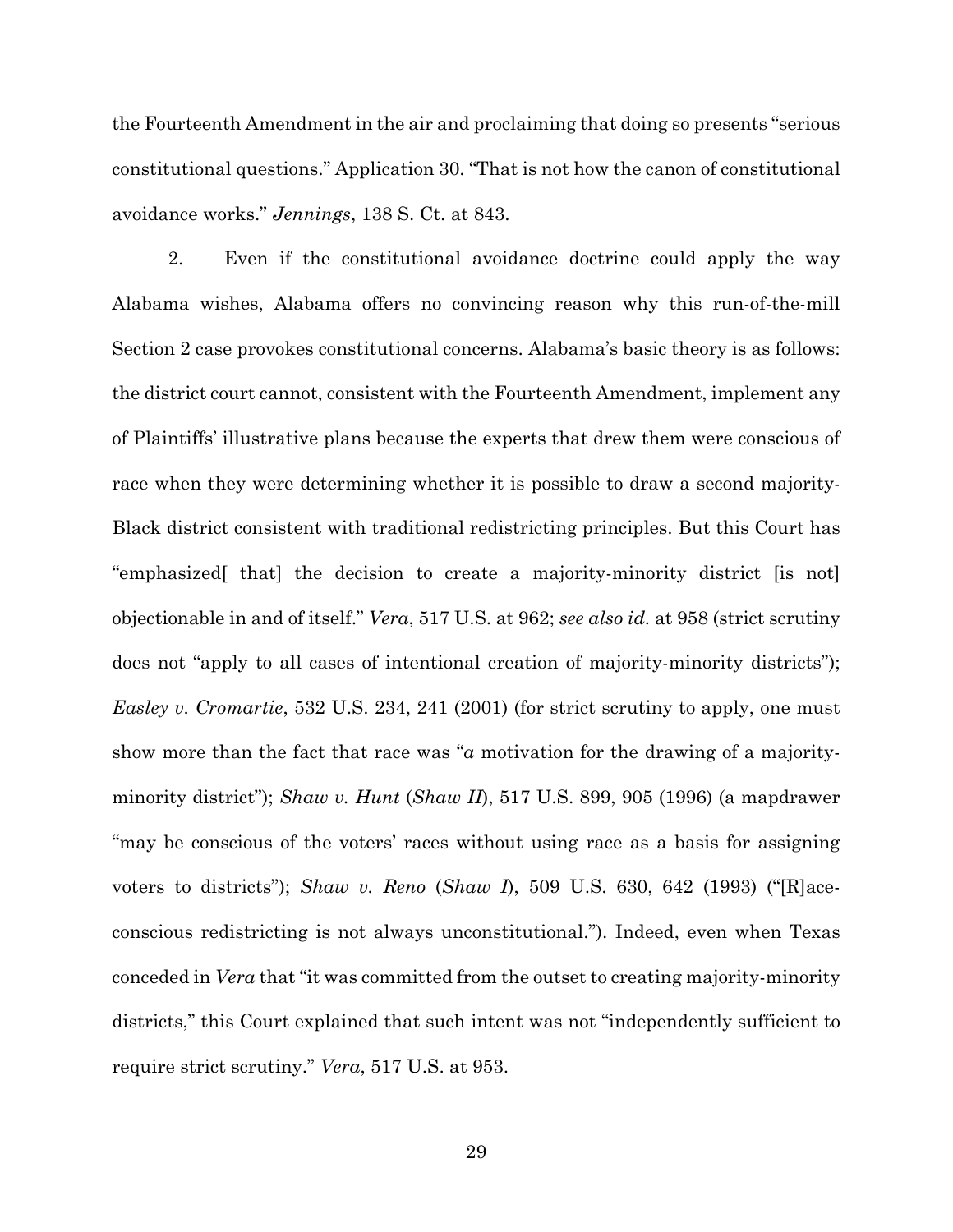Instead, strict scrutiny applies to a districting plan only when a mapdrawer "'subordinate[s]' other factors—compactness, respect for political subdivisions, partisan advantage, what have you—to 'racial considerations.'" *Cooper*, 137 S. Ct. at 1464 (quoting *Miller v. Johnson*, 515 U.S. 900, 916 (1995)). Such subordination occurs when the mapdrawer "relied on race in *substantial disregard* of customary and traditional districting practices." *Miller*, 515 U.S. at 928 (O'Connor, J., concurring) (emphasis added).

To determine whether race predominated in the creation of a plan, one "must scrutinize each challenged district" and determine whether it substantially disregarded non-racial principles. *Vera*, 517 U.S. at 965; *see id.* at 965-71 (analyzing individual redistricting principles). But Alabama fails to identify a *single* traditional redistricting principle that the illustrative plans supposedly offend. And even though Alabama offered an expert who tried to do just that, the expert conceded he could not identify any "line drawing decision[]" made by Mr. Cooper based on race. Tr. 975:21- 25. That should end the inquiry. *See Bethune-Hill v. Va. State Bd. of Elections*, 137 S. Ct. 788, 799 (2017) ("[T]his Court to date has not affirmed a predominance finding, or remanded a case for determination of predominance, without evidence that *some district lines deviated from traditional principles*." (emphasis added)).

Alabama instead hangs its hat on one piece of evidence—the simulated plans which, as already explained, suggest at most that Plaintiffs' mapping experts were conscious of race when drawing their plans. App.255. Because that fact is not "objectionable in and of itself," *Vera*, 517 U.S. at 962, and Alabama offers no other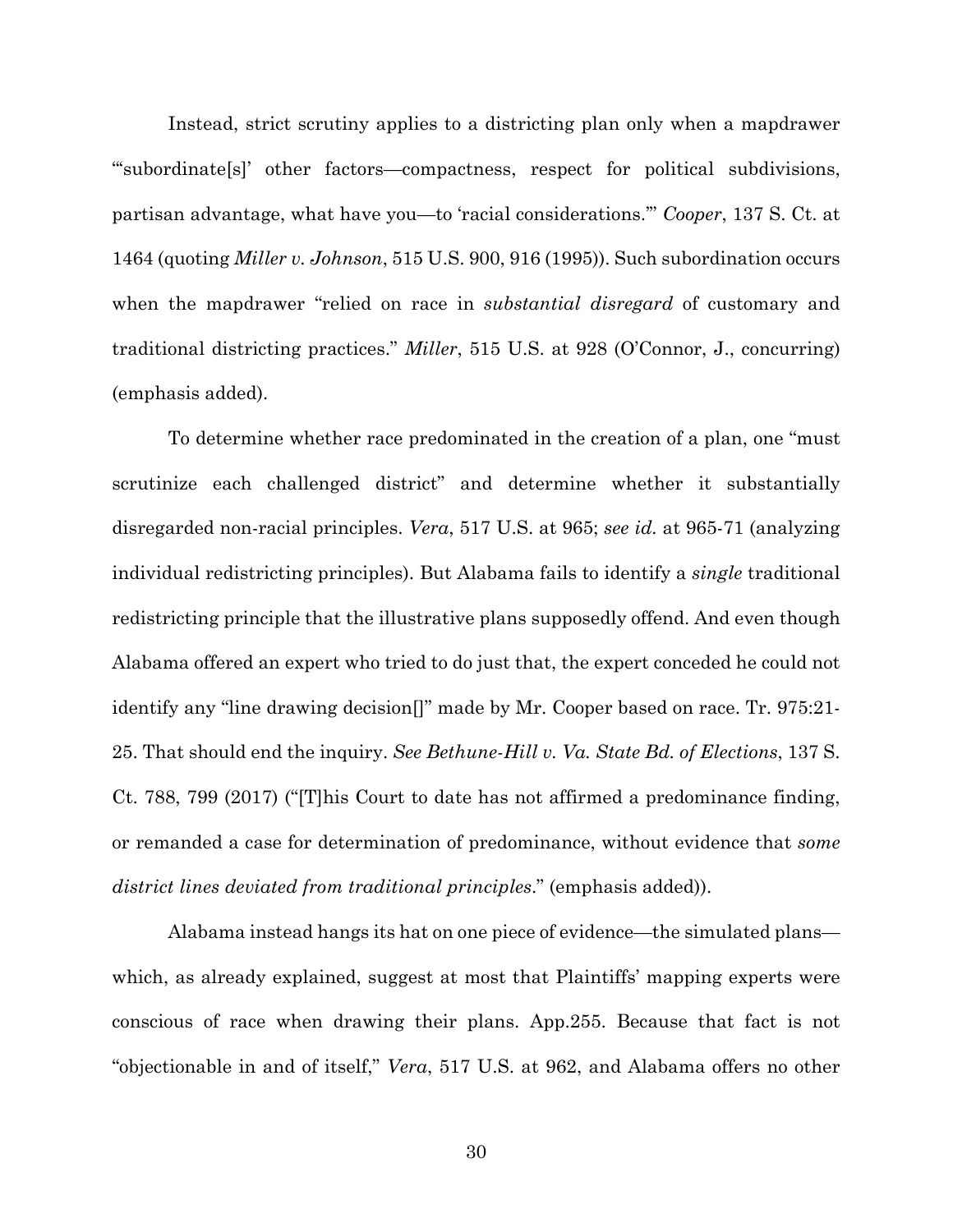reason to believe traditional principles were substantially disregarded in favor of race, Alabama fails to show that strict scrutiny would apply to those plans if enacted. If that evidence were sufficient, that would be entirely inconsistent with the requirement that courts "scrutinize" the allegedly gerrymandered district to determine racial predominance. *Id.* at 964. It would also defy the foundational premise that the racial-predominance inquiry is "a holistic analysis" that must take account of "all of the lines of the district at issue." *Bethune-Hill*, 137 S. Ct. at 799, 800.

Plaintiffs' experts drew their plans not with the sole goal of creating two majority-Black districts, but to determine whether an additional majority-Black district could be drawn in a way that adheres to Alabama's 2020-cycle redistricting guidelines and traditional redistricting principles. App.65-66, 96-97. For example, they wished to unite communities of interest such as the Black Belt. App.72, 99. And as discussed, Plaintiffs offered a substantial amount of evidence to show how their illustrative plans respected this community of interest in a way HB 1 plainly does not. App.73, 89, 100-01, 164-71. This fact—that the illustrative plans "were drawn in part on the basis of evidence . . . of where communities of interest exist[]"—directly "weaken[s]" Alabama's "claim that race predominated." *Vera*, 517 U.S. at 964. It also makes this case quite unlike *Vera* itself, where those who created the plan at issue "made no apparent attempt" to consider "communities of interest." *Id.* at 967.

For this reason, Alabama's repeated invocation of the harms of racial gerrymandering simply do not apply here. Plaintiffs do not dispute that racial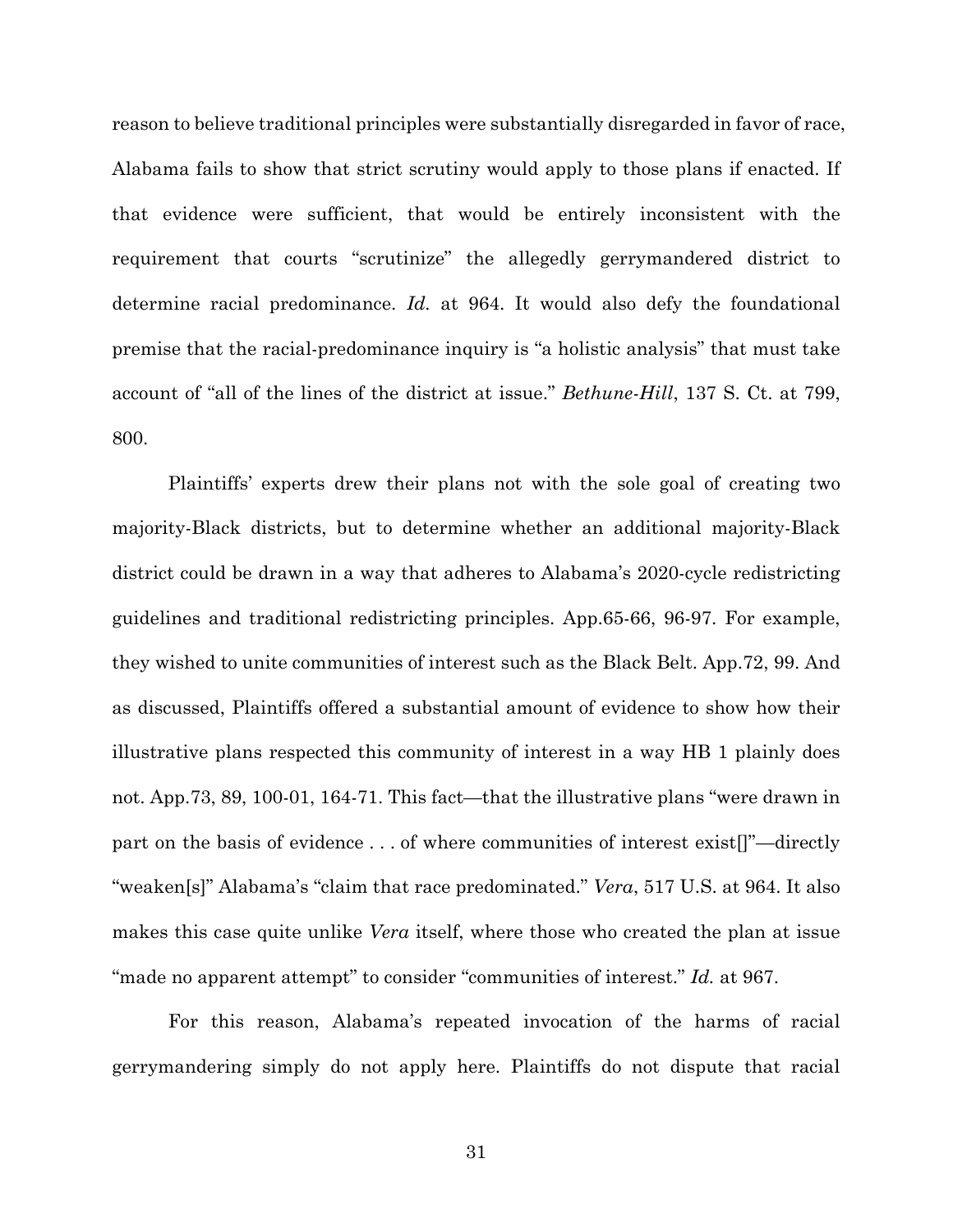gerrymandering "reinforces the perception that members of the same racial group regardless of their age, education, economic status, or the community in which they live—think alike, share the same political interests, and will prefer the same candidates at the polls." Application 35 (quoting *Shaw I*, 509 U.S. at 647). But that is the opposite of what Plaintiffs have done here. They offered substantial evidence that Black residents of the communities that would live in CD 2 of their illustrative plans *do* share the same political interests, App.73, 89, 100-01, 164-71, and *do* prefer the same candidates, App.74-80, 101-107, 183-187. The district court found this evidence convincing, and Alabama offers no reason why such findings were clearly erroneous.

Neither *Cooper* nor *Bethune-Hill* support Alabama's theory. *See* Application 21 n.11, 26. In both cases, it was not just the racial targets that legislators used to craft the majority-minority districts that triggered strict scrutiny, but the combination of those targets *and* the subordination of traditional redistricting principles, which the plaintiffs proved by comparing the mapdrawers' line-drawing decisions with each individual traditional redistricting principle. *See Cooper*, 137 S. Ct. at 1469 (discussing North Carolina's intent to create majority-minority districts *and* the "direct and significant impact" that intent had "on District 1's configuration"); *Bethune-Hill*, 137 S. Ct. at 799 (describing the need to show that "race was the overriding factor *causing neutral considerations to be cast aside*" (emphasis added)). Here, by contrast, Alabama's own expert admitted that he could not point to any "line drawing decision[]" made by Mr. Cooper based on race. Tr. 975:21-25. That makes sense, given that Plaintiffs' experts made such line-drawing decisions based on all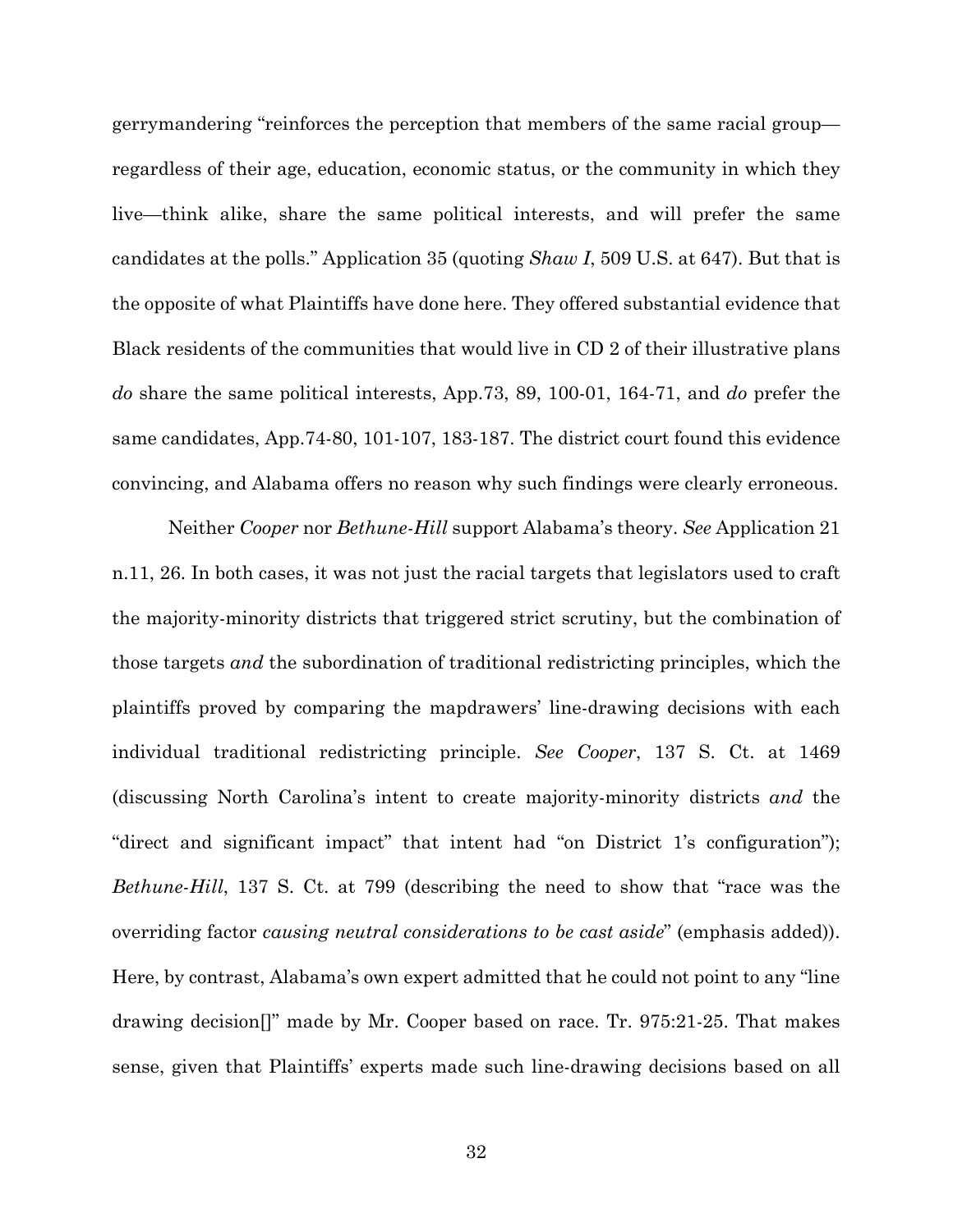relevant principles, not just race. *See* Tr. 525:3-11 (Mr. Cooper explaining how his precinct splits were the result of an effort to achieve population equality, and not to achieve a race-based goal).

The figure on page 33 of Alabama's application comes nowhere close to proving racial predominance. This figure was created by Mr. Bryan, whom the district court found uncredible and his analyses unreliable (a finding Alabama not only fails to mention, but also offers no reason to question). App.161-65. The figure omits crucial context, namely, the boundaries of Alabama's political subdivisions. What the figure misleadingly suggests are jagged district lines are, in fact, county, municipality, and precinct boundaries. *See, e.g.*, App.69. Mr. Bryan offered no textual analysis in his report to accompany these figures, and during the hearing he admitted they did not show whether Mr. Cooper's illustrative plans violated, for example, city or precinct boundaries in the Mobile area. Tr. 993:9-23. The district court found that Plaintiffs' illustrative plans respect the boundaries of political subdivisions, such as counties and precincts, as well as (and for some plans, better) than HB 1. App.172-73. Alabama offers no reason why that conclusion was clearly erroneous. Once again, this fact distinguishes Plaintiffs' illustrative plans from those which this Court has found to be racial gerrymanders. *E.g.*, *Vera*, 517 U.S. at 974 (describing district's "utter disregard" for political subdivisions).

At bottom, Alabama's "constitutional avoidance" argument fails for the same reason its *Gingles* argument does: its assertion that Plaintiffs' illustrative plans allowed race to predominate over all other traditional redistricting principles has no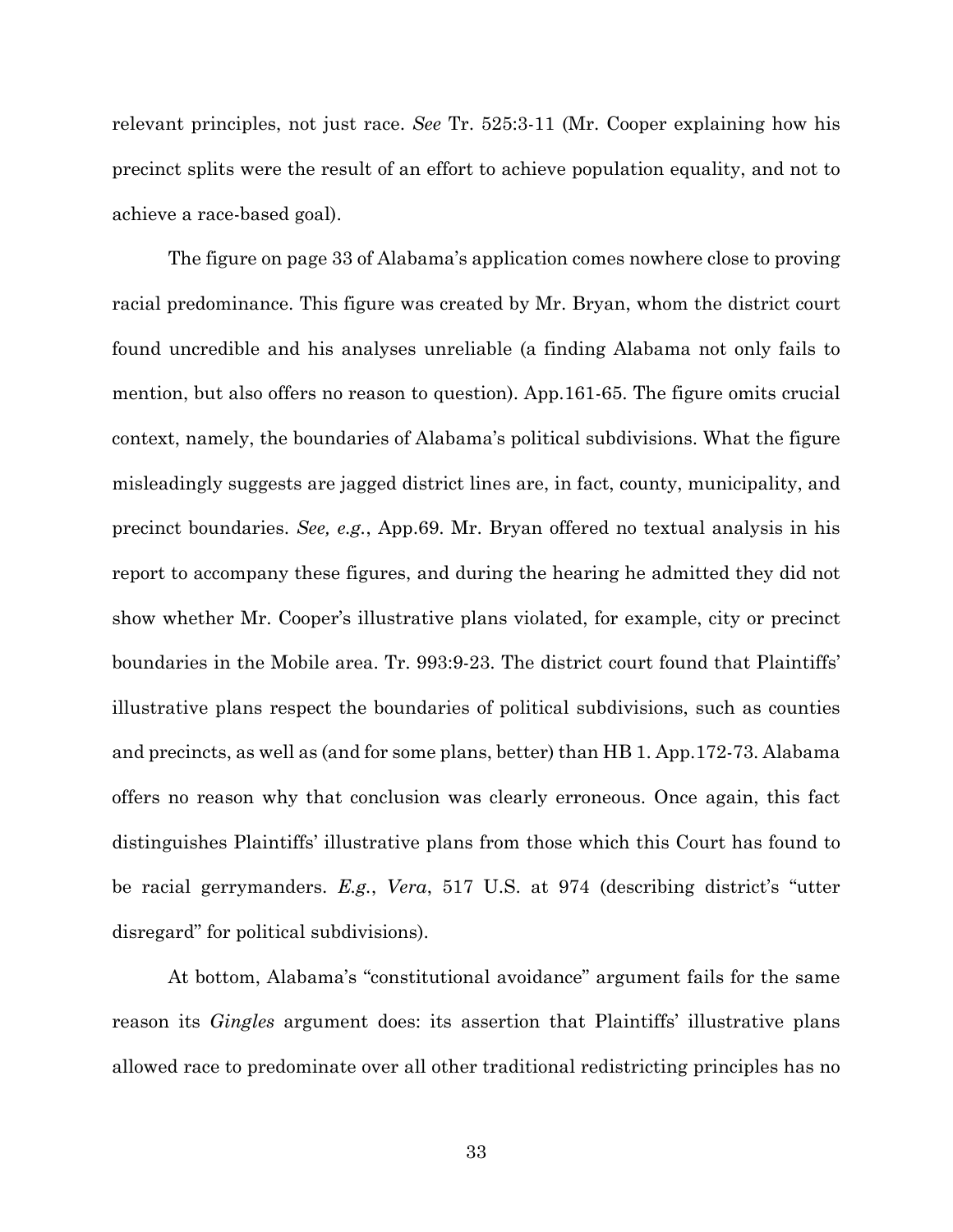basis in the record. And its argument that strict scrutiny should apply to Plaintiffs' illustrative plans in any event, simply because their experts intended to draw two majority-Black districts, cannot be squared with this Court's precedents.

3. As for the State's argument under the Constitution itself, even if the district court does adopt, at the remedy stage, a plan in which race predominated, that fact alone would not violate the Fourteenth Amendment. Instead, strict scrutiny would apply, requiring the district court to consider whether use of that plan is "narrowly tailored to achieve a compelling interest." *Bethune-Hill*, 137 S. Ct. at 800- 01 (citing *Miller*, 515 U.S. at 920) (upholding district drawn for racially predominant purpose because it was narrowly tailored to comply with the Voting Rights Act). As the district court found, even if race had predominated in the drawing of Plaintiffs' illustrative districts, their use would be narrowly tailored to serve the compelling state interest of compliance with Section 2. App.215. Alabama makes no mention of, and offers no challenge to, that conclusion. Instead, it simply proclaims that use of Plaintiffs' plans would violate the constitution without actually engaging in the requisite constitutional analysis. Application 35-36.

This Court has "long assumed that complying with the VRA is a compelling interest." *Cooper*, 137 S. Ct. at 1469; *Shaw II*, 517 U.S. at 915; *Vera*, 517 U.S. at 977. Indeed, Alabama has expressly declared that compliance with Section 2 is a "compelling State interest[]" to be given "priority." App.230. A district in which race predominates "is narrowly tailored to [Section 2 compliance] if" there are "good reasons for thinking that the [Section 2] demanded such steps." *Cooper*, 137 S. Ct. at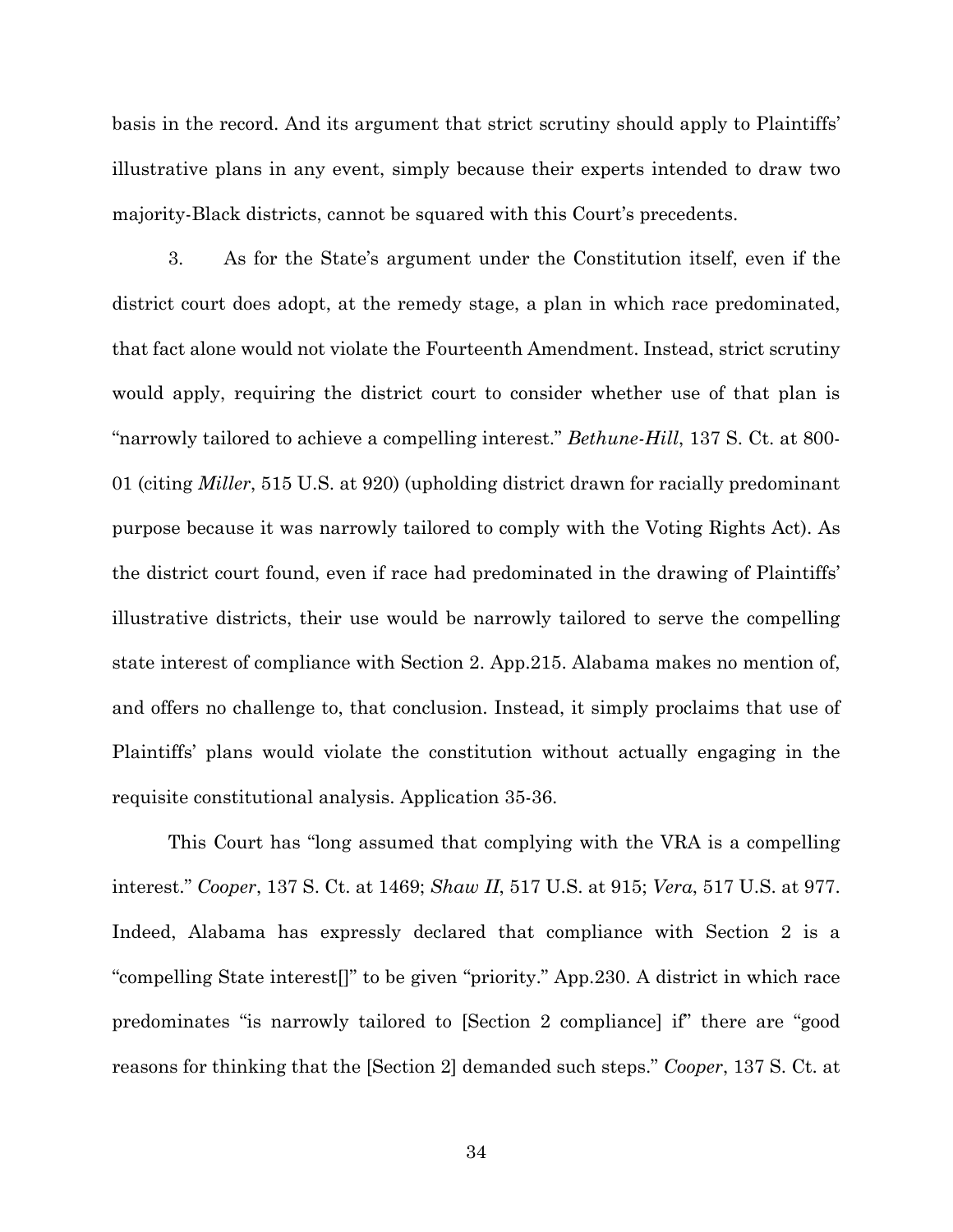1469. There must "only" be "a strong basis in evidence in support of the (race-based) choice . . . made." *Bethune-Hill*, 137 S. Ct. at 801 (citing *Shaw II*, 517 U.S. at 915). And sufficient "good reason[s]" exist where, as here, "all the '*Gingles* preconditions' are met." *Cooper*, 137 S. Ct. at 1470.

Here, there is more than a strong basis in evidence for the district court's findings not only as to the *Gingles* preconditions, but also the remainder of Section 2's totality-of-the-circumstances. As the district court not once, but twice, explained, this case is not even a "close one." App.204-05; App.246. The only issue Alabama's application contests—Plaintiffs' satisfaction of the first *Gingles* precondition—was amply met for the reasons already discussed*. See supra* Argument Section I.B. As for the second and third *Gingles* preconditions, there can be no question that there is a strong basis in evidence that voting in Alabama and the relevant congressional districts is highly racially polarized, and that outside of Alabama's lone majority-Black district, white bloc voting almost always defeats Black voters' preferred candidates. App.183-85. Alabama makes no argument otherwise.

While this Court has held that the establishment of the *Gingles* preconditions alone demonstrates narrow tailoring, *Cooper*, 137 S. Ct. at 1470, there is also no doubt that the totality-of-circumstances analysis confirms what the *Gingles* preconditions indicate: HB 1 dilutes the voting strength of Black voters in Alabama. The district court correctly found—and again, Alabama's application does not dispute—that every relevant consideration on which it could make a finding weighed in favor of Plaintiffs, and no consideration weighed in favor of Alabama. App.204; App.187-205.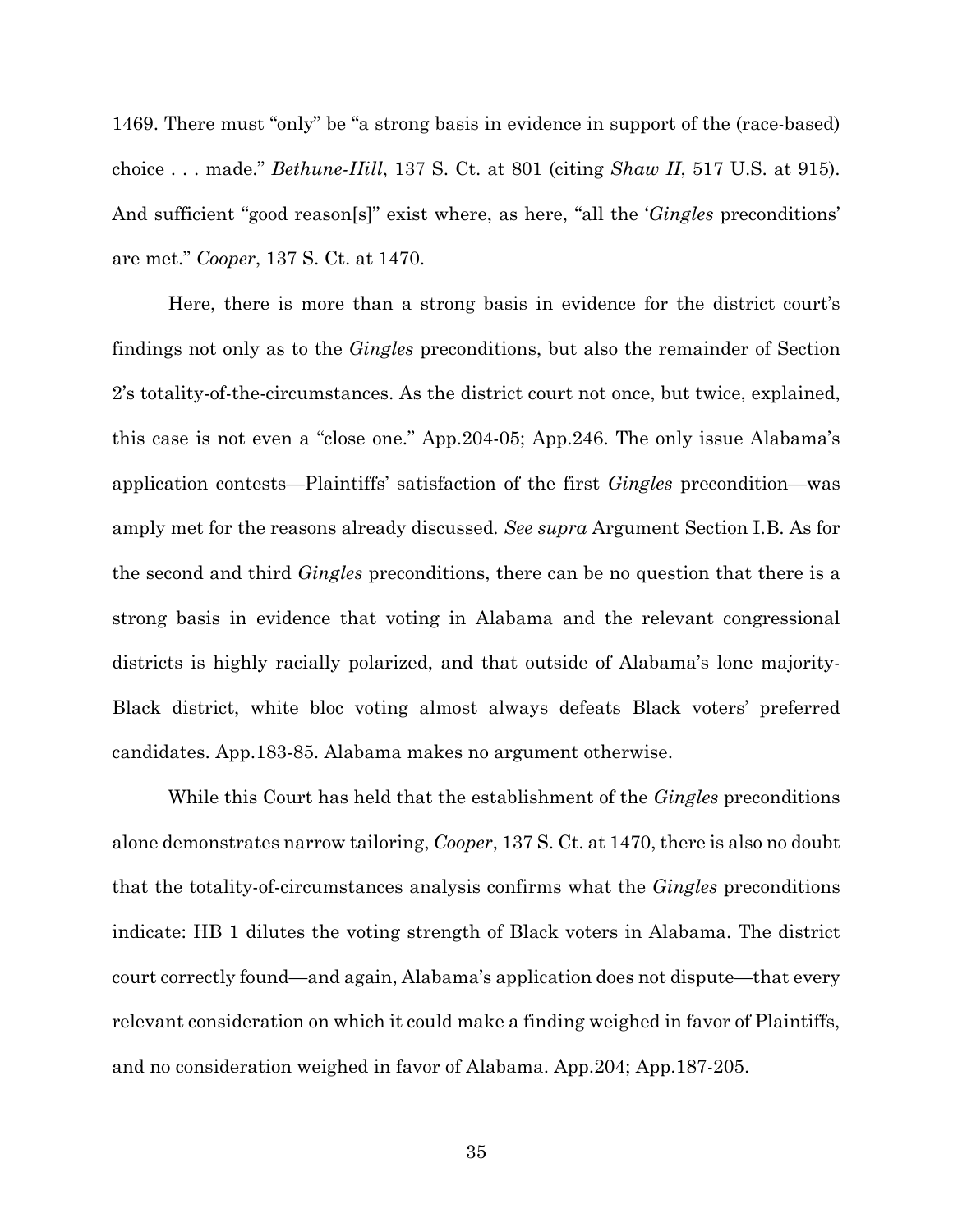Finally, any alleged use of race, as already explained, was minimal and only to the extent necessitated by the first *Gingles* precondition's requirement to determine whether a majority-Black district could be drawn. This is a far cry from "a level of racial manipulation that exceeds what § 2 could justify." *Vera*, 517 U.S. at 980-81; App.206.

It is thus clear that even if the racial gerrymandering inquiry applied to Plaintiffs' illustrative plans (it does not) and race predominated in their drawing (it did not), use of Plaintiffs illustrative plans at the remedial stage of this litigation would satisfy strict scrutiny.

## **II. Equitable considerations weigh heavily against staying the district court's preliminary injunction.**

This Court has stated that subjecting voters to a redistricting plan that has been deemed unlawful requires an "unusual" showing that doing so is a "[n]ecessity." *Upham v. Seamon*, 456 U.S. 37, 44 (1982); *see also Reynolds v. Sims*, 377 U.S. 533, 585 (1964) ("[I]t would be the unusual case in which a court would be justified in not taking appropriate action to insure that no further elections are conducted under [an] invalid plan."). Analysis of the equities here shows that Alabama cannot meet this standard, requiring denial of a stay.

#### **A. Alabama is not at risk of irreparable harm.**

Alabama's asserted administrative inconvenience in complying with the district court's injunction does not amount to irreparable harm. The only concrete harms Alabama highlights if a stay is not granted are that counties would have to update voter-registration records, Application 37, and that some candidates will have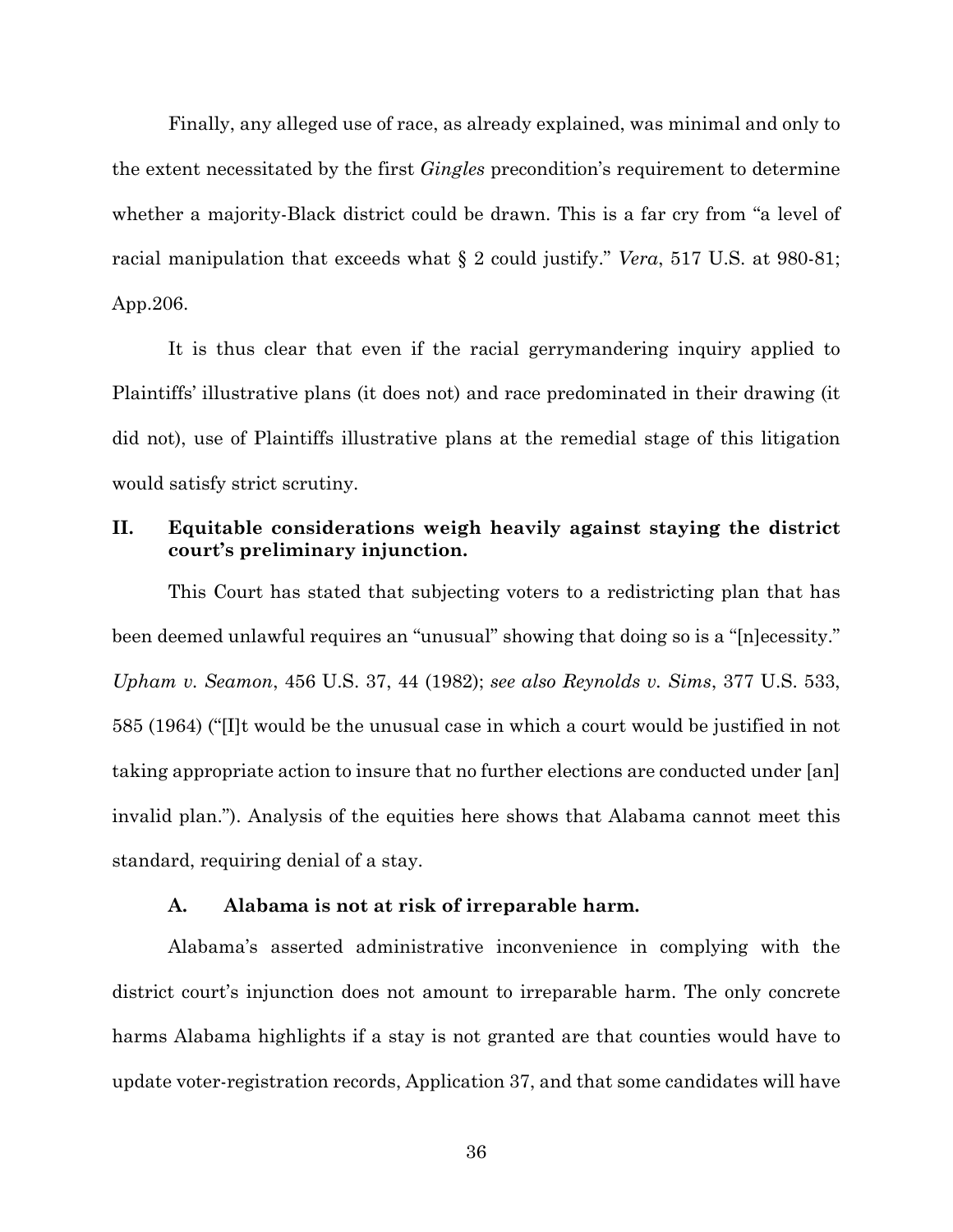to shift their campaign strategies. Application 38-39. These are quintessential examples of the types of consequences that do not demonstrate irreparable harm, particularly when weighed against the denial of Plaintiffs' federally-protected voting rights. *See, e.g.*, *Goldberg v. Kelly*, 397 U.S. 254, 266, (1970) (holding that the right to procedural due process outweighs "the State's competing concern to prevent any increase in its fiscal and administrative burdens"); *Johnson v. Mortham*, 926 F. Supp. 1540, 1542 (N.D. Fla. 1996) (three-judge court) (denying request for a stay after finding congressional district invalid because "the mere administrative inconvenience the Florida Legislature and Florida elections officials will face in redistricting simply cannot justify denial of Plaintiffs' fundamental rights"). Alabama provides no authority suggesting courts must prioritize candidate or administrative convenience over the irreparable harm Black Alabamians face from unlawful vote dilution.

Alabama also fails to demonstrate irreparable harm based on its purported injury of being forced to hold an election on a racially gerrymandered plan. *See* Application 37. Nothing in the record supports the assertion that creating two majority-Black districts in Alabama would require racial gerrymandering. *Supra*  Argument Section I.C. Thus, Alabama's claim that it (and Alabama voters) will be harmed if an election is held under an unlawful plan supports *denial* of a stay here, as it would force Alabama to conduct an election using a plan that three federal judges have already found to be unlawful.

The general election is more than ten months away, and the primary election more than three and a half months away. App.209. Given this significant runway,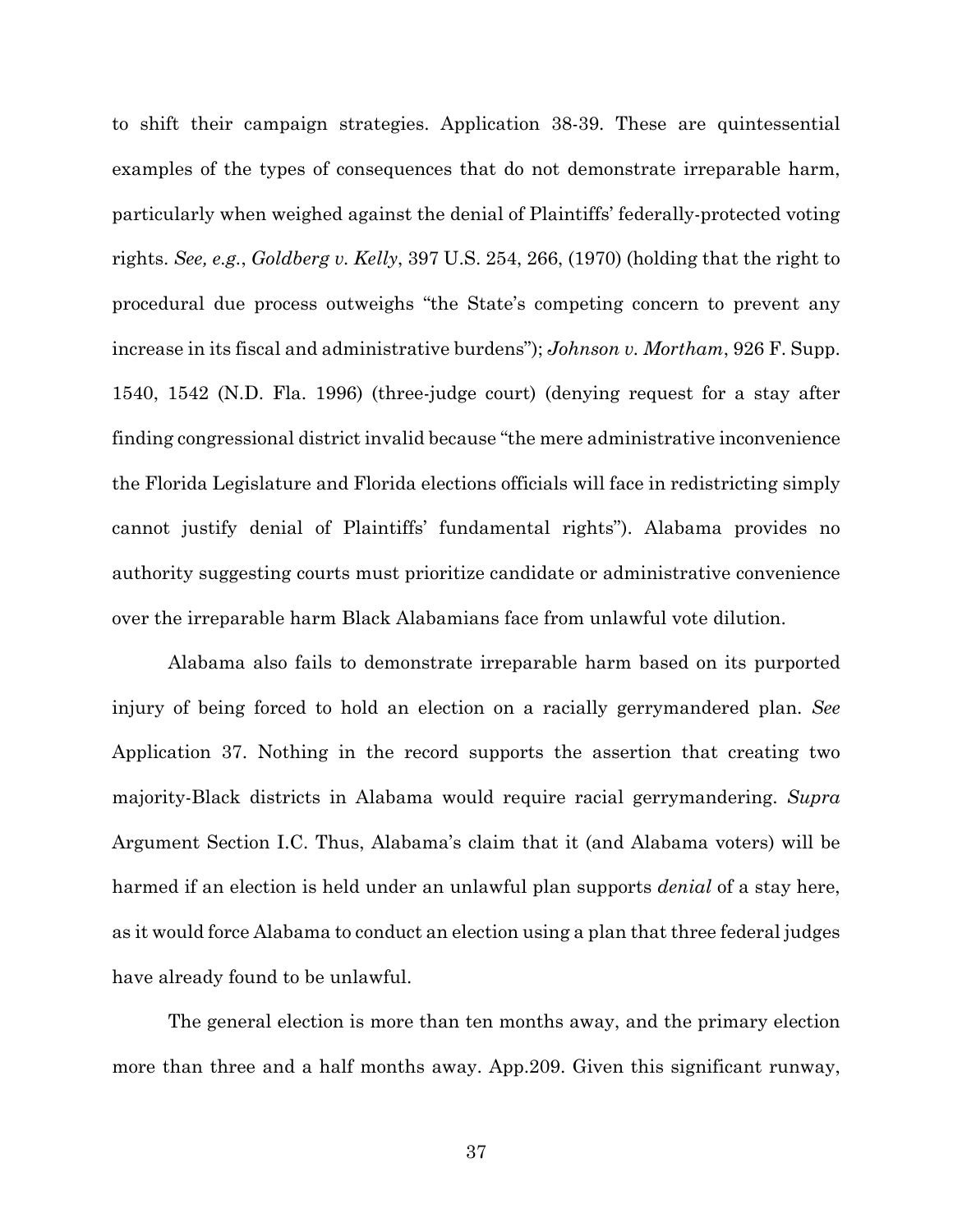Alabama's concerns about the time to draw and implement a new plan are unconvincing. Application 37-39. Its claim that the 14 days provided to the Legislature by the court to enact a new plan is too "limited [a] window," Application 38, is belied by the fact that HB 1 was enacted in "five." App.211. And Alabama itself acknowledges that there is plenty of time before the election, vaguely gesturing to "looming" pre-election deadlines while admitting that absentee voting in the primary is not scheduled to begin until March 30, 2022, nearly two months from now. Application 37. This timing makes this case unlike any of the cases Alabama cites. *See Purcell v. Gonzalez*, 549 U.S. 1, 6 (2006) (staying injunction of voter identification law in October of election year); *Thompson v. Dewine*, 959 F.3d 804, 813 (6th Cir. 2020) (concerning extension of deadline for initiative petitions, which had already passed); *Ohio State Conf. of N.A.A.C.P. v. Husted*, 768 F.3d 524, 561 (6th Cir. 2014) (addressing preliminary injunction issued "only days [before] early voting [wa]s set to begin"); *Favors v. Cuomo*, 881 F. Supp. 2d 356, 362 (E.D.N.Y. 2012) (concerning preliminary injunction of congressional plan sought in April of election year, with a decision in May).

Alabama's reliance on cases impacting voters' ability to register to vote, sign initiative petitions, and cast a ballot are particularly inapposite. *See Purcell*, 549 U.S. 1 at 6; *Thompson*, 959 F.3d at 813; *Ohio State Conf. of N.A.A.C.P.*, 768 F.3d at 561. In such cases, this Court has expressed concerns that last-minute changes to those processes "result in voter confusion and consequent incentive to remain away from the polls." *Purcell*, 549 U.S. at 4-5.; *see also, e.g., Republican Nat'l Comm. v.*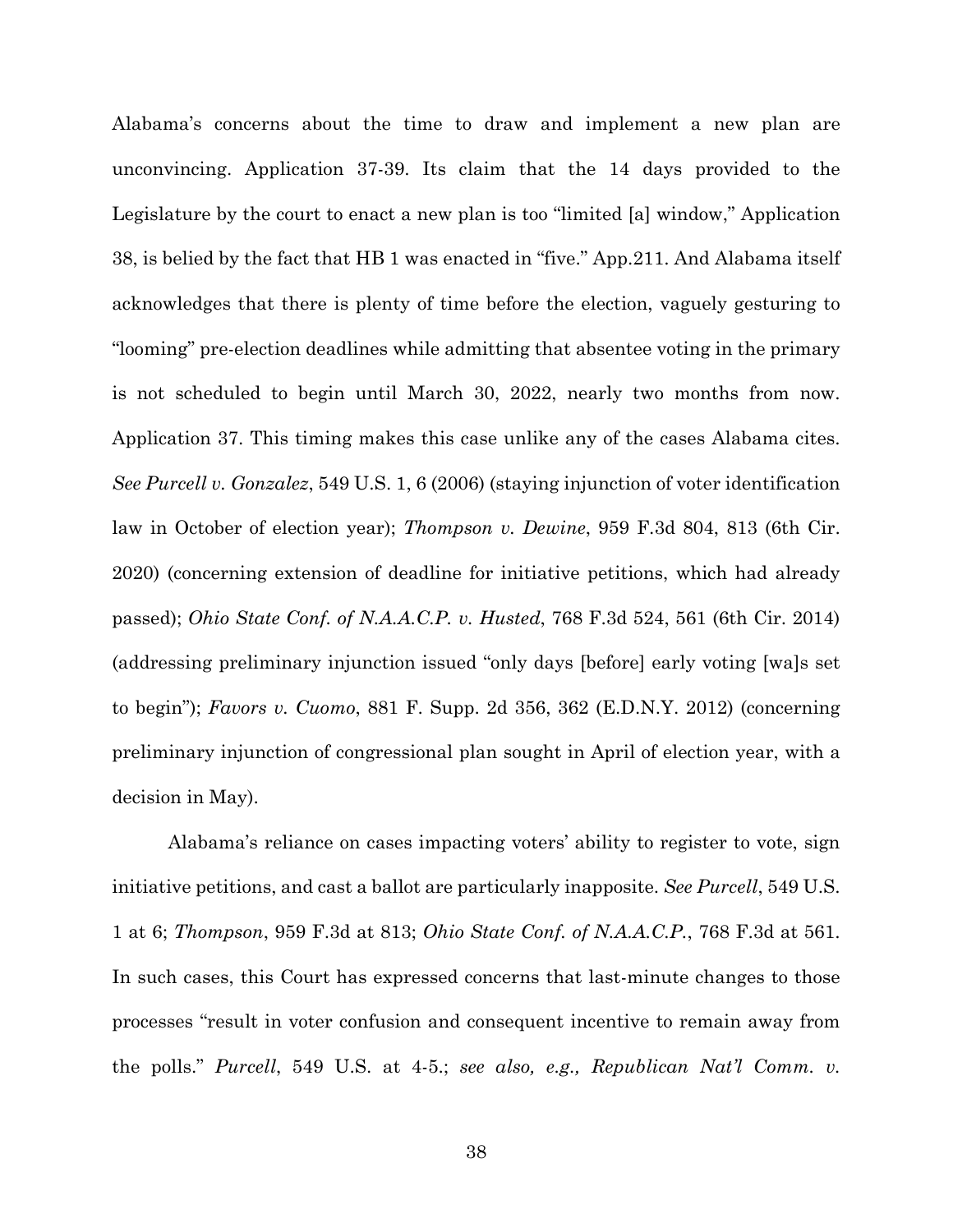*Democratic Nat'l Comm.*, 140 S. Ct. 1205, 1207 (2020) (explaining that the *Purcell* principle seeks to avoid "judicially created [voter] confusion"). But this litigation does not impact whether, where, or how a given voter can cast a ballot or sign a petition; it impacts only the candidates listed on their ballot. Because there is plenty of time before the election and Alabama can only point to administrative concerns, Alabama cannot show irreparable harm.

## **B. Plaintiffs and other voters will be irreparably harmed by a stay.**

Alabama does not contest the district court's conclusion that, if HB 1 violates Section 2, its use would impose significant and irreparable harm on Plaintiffs and other Black Alabamians. App.206-07. Indeed, if this Court stays the injunction below based solely on the proximity of upcoming elections, "[P]laintiffs will suffer irreparable injury until 2024 — nearly halfway through this census cycle." App.276. Alabama only attempts to minimize Plaintiffs' harms by once again repeating its assertion that a remedial plan would be unconstitutional, Application 40, but this contention remains untrue for the reasons already discussed. *Supra* Argument Section I.C. The balance of the harms here is decisively in Plaintiffs' favor, further proving the impropriety of a stay.

## **C. Staying the preliminary injunction below will gravely harm the public interest.**

In addition to irreparably harming Plaintiffs, granting a stay would do a severe disservice to the public interest by rendering unlawful plans functionally immune from challenge during the first election of a redistricting cycle. It took monumental efforts by all parties and the district court to adjudicate these issues in time to remedy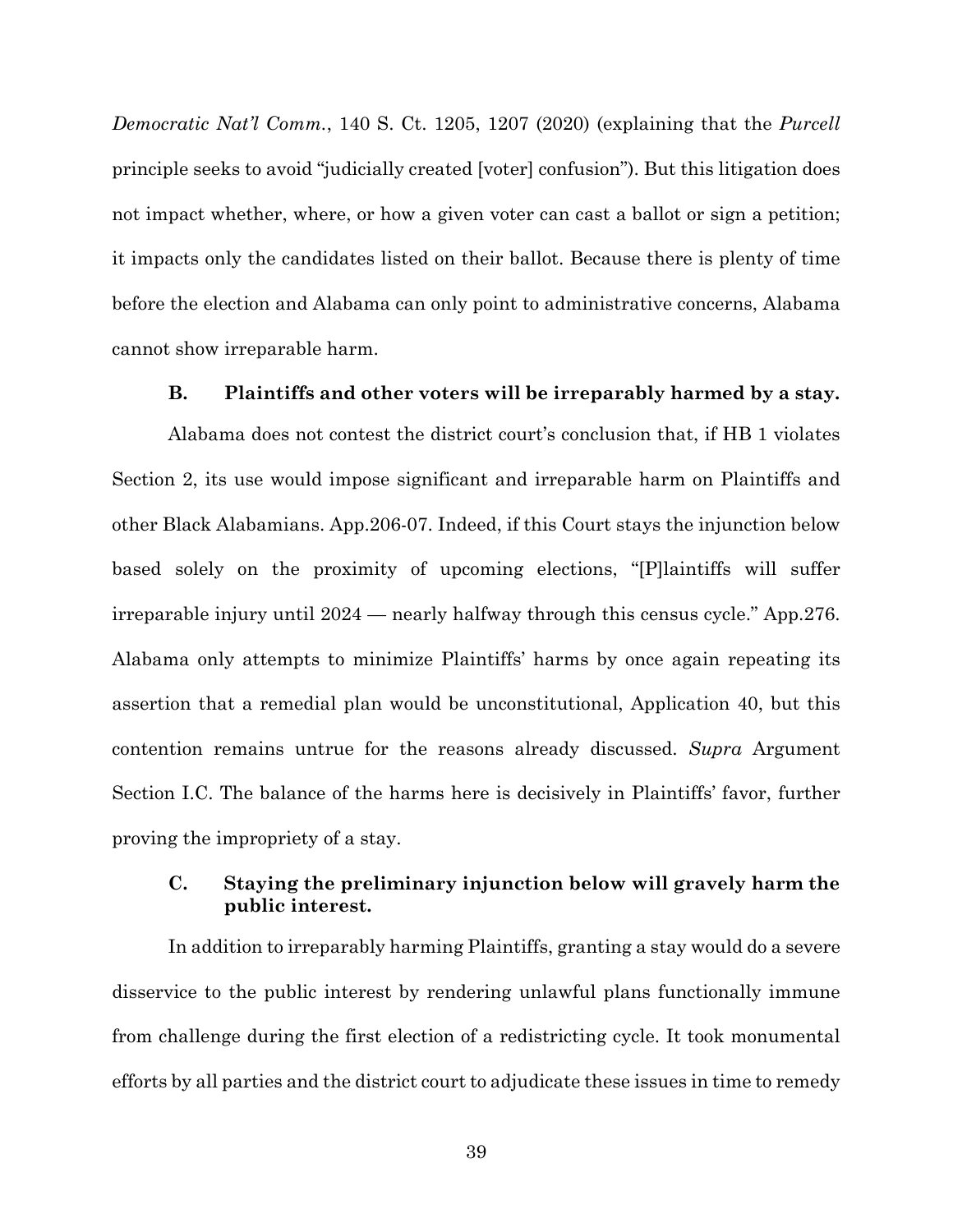the harms HB 1 will cause if used in the 2022 elections. Plaintiffs filed suit just hours after HB 1 became law. And the district court moved mountains to commence a preliminary injunction hearing as soon as possible in the midst of the holiday season and a global pandemic. After the conclusion of seven days of court proceedings, the court conducted a thorough review of the evidence and issued a 225-page decision just 12 days later. To say that, under these circumstances, necessity still requires subjecting Plaintiffs to vote dilution would signal to states that they get a free pass on their plans so long as they delay enactment until it is too late for courts to provide relief. That outcome gravely disserves the public interest.8

#### **CONCLUSION**

The Court should deny Alabama's application for stay pending appeal. The Court should grant Alabama's petition for a writ of certiorari pending judgment and adjudicate this appeal in conjunction with *Milligan.*

<sup>8</sup> The *amicus curiae* briefs filed in this proceeding add little to the discussion above. They simply repeat the flawed arguments found in Alabama's application for a stay by misapplying this Court's Section 2 and Equal Protection Clause precedents and misunderstanding the equities at issues. For all the reasons discussed above, their briefs do not move the needle.